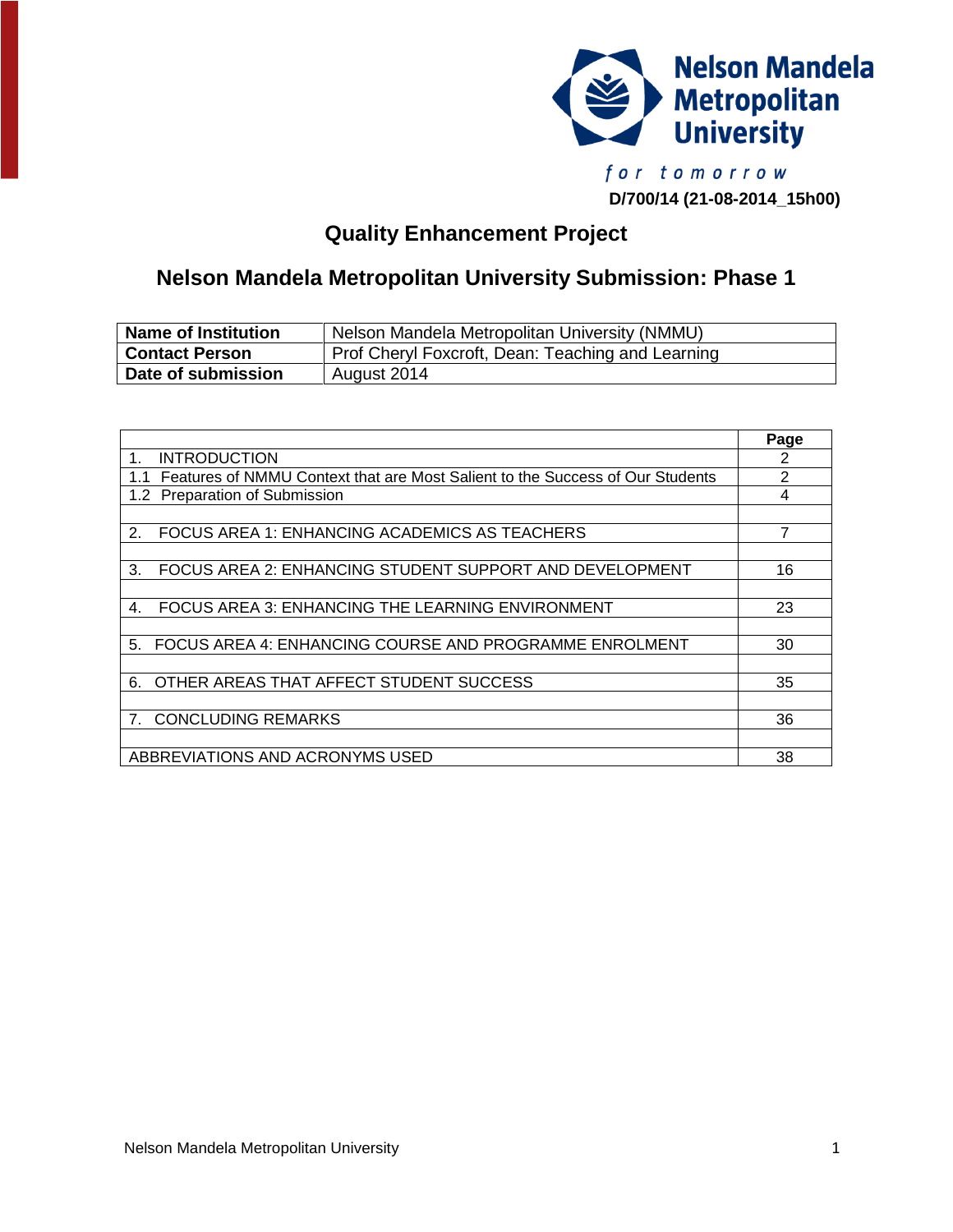## **1 INTRODUCTION**

#### **1.1 Features of NMMU Context that are Most Salient to the Success of Our Students**

#### **1.1.1 Institutional Profile**

NMMU's vision is *to be a dynamic African university recognised for leadership in generating cutting-edge knowledge for a sustainable future*.

NMMU is constituted of seven faculties located across six campuses, five in Port Elizabeth (Eastern Cape) and one in George (Western Cape). As a comprehensive university, NMMU provides a diverse range of educational opportunities across general-formative, professional/vocational and career-oriented academic programmes, and is ideally positioned to facilitate the integration of post-school education and training via alternative access routes such as access assessment, articulation and recognition of prior learning. These programmes, together with our co-curricular activities, provide our students with a holistic learning experience, both within and beyond the classroom, to develop the necessary professional competence and capacity to navigate the challenges of life and work as responsible citizens of the twenty-first century.

NMMU is a medium-sized university as the student complement averages between 25,000 and 26,000 and the average permanent staff complement is 1,699. NMMU is largely a contact university – in 2013 there were 25,301 contact students and 1,060 students enrolled in distance programmes. Furthermore, NMMU is predominantly a non-residential university in that only 1,417 (i.e., 6%) of its students live in university residences and the majority of our students commute to university. Eighty percent of NMMU students come from the largely rural Eastern Cape, which is the poorest province in South Africa with the poorest matric pass rate, and about a third of our students are first generation students.

NMMU is deeply committed to equity and redress in terms of access to university studies and equity of outcomes. To this end NMMU has adopted an "access for success" approach and has a number of mechanisms in place in this regard (see sections 3 and 5). NMMU's approach to student success can best be conceptualised as being embedded in a 'lifecycle approach'. Consequently, student support and development is linked to the main stages of the student lifecycle, namely:

- a. Pre-entry advice and career/programme guidance.
- b. Admissions, registration and orientation.
- c. Negotiating the first year of studies
- d. Progressing through the study programme
- e. Preparing for the world of work and life in the  $21<sup>st</sup>$  century

NMMU is further committed to approaching the three missions of a university (i.e., teaching and learning, research and engagement) in a scholarly way and staff members are encouraged to increasingly integrate their scholarly work across the three missions in meaningful ways.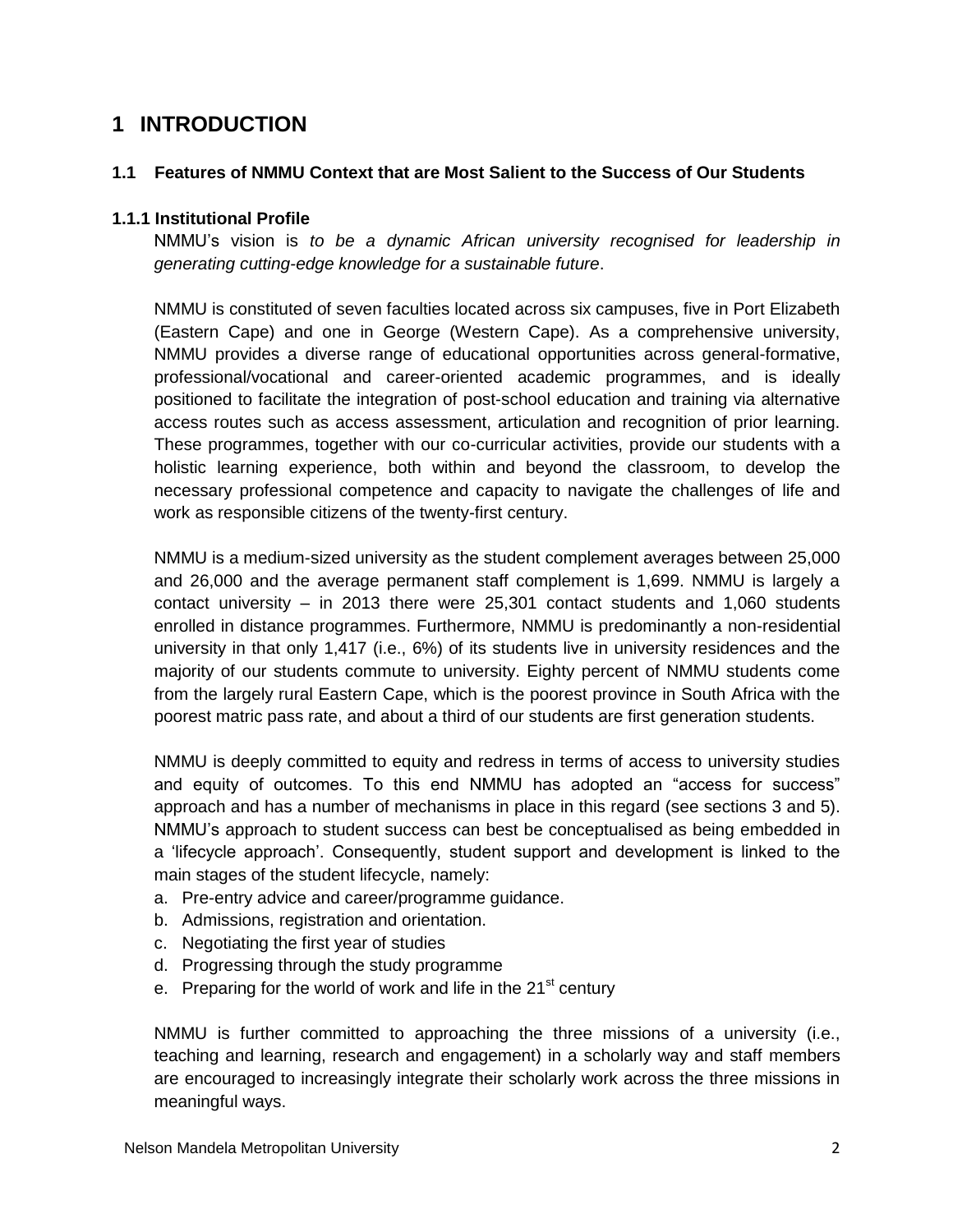#### **1.1.2 Strategic Plan**

The following extracts from p. 30 to 39 of NMMU's *Vision 2020 Strategic Planning Framework* relates *inter alia to student success and teaching development:*

*STRATEGIC PRIORITY 2: Create and sustain a responsive learning environment conducive to excellence in teaching and learning and fostering holistic student success*

*By 2020, the teaching and learning environment at NMMU is characterised by students and staff being challenged to strive for excellence and success through an emphasis on a humanising pedagogy; setting high expectations for achievement while also providing high support; supporting students to progressively assume responsibility for their own learning; and providing complementary learning experiences outside of the classroom to holistically develop students. Staff are empowered to engage in critical reflection of their teaching, learning, facilitation, and assessment practices to produce scholarly outputs that are appropriately recognised and rewarded.*

#### *Strategic Goals*

- *1. Cultivate an ethos of learning in which all students feel welcome and valued and are simultaneously empowered and challenged to strive for excellence and success.*
- *2. Promote the use of effective teaching, learning and assessment practices, including technology-assisted learning, to actively engage students in learning.*
- *3. Create seamless learning environments to holistically support and develop student learning in- and outside the classroom.*
- *4. Promote ongoing professional staff development with respect to teaching practices.*
- *5. Create and sustain up-to-date learning, teaching and social environments.*

#### **1.1.3 Teaching and Learning Vision and Approach**

#### **"we are educating students for life and work in the 21st century"**

(*Vision 2020 NMMU Story*)

To achieve this vision a humanising pedagogical approach is promoted in all teaching and learning endeavours and humanising practices in our administrative and support functions.

Drawing on the work of Bartolomé, Salazar<sup>1</sup> (2013) reflects *inter alia* that "a humanizing pedagogy builds on the sociocultural realities of students' lives, examines the sociohistorical and political dimensions of education, and casts students as critically engaged, active participants in the co-construction of knowledge" (p. 128).

A unique teaching and learning "blend" is being created as NMMU staff and students grapple with and grow into practicing a humanising pedagogical approach. Some of the key features of the *NMMU blend* that are becoming increasingly evident in our teaching and learning practices are:

 Lecturers and students taking co-responsibility for learning and co-constructing knowledge.

 $\overline{a}$ 

<sup>1</sup> Salazar, M.C. (2013). A humanizing pedagogy: Reinventing the principles and practice of education as a journey toward liberation. *Review of Research in Education, 37,* p. 121-148. http://rre.sagepub.com/content/37/1/121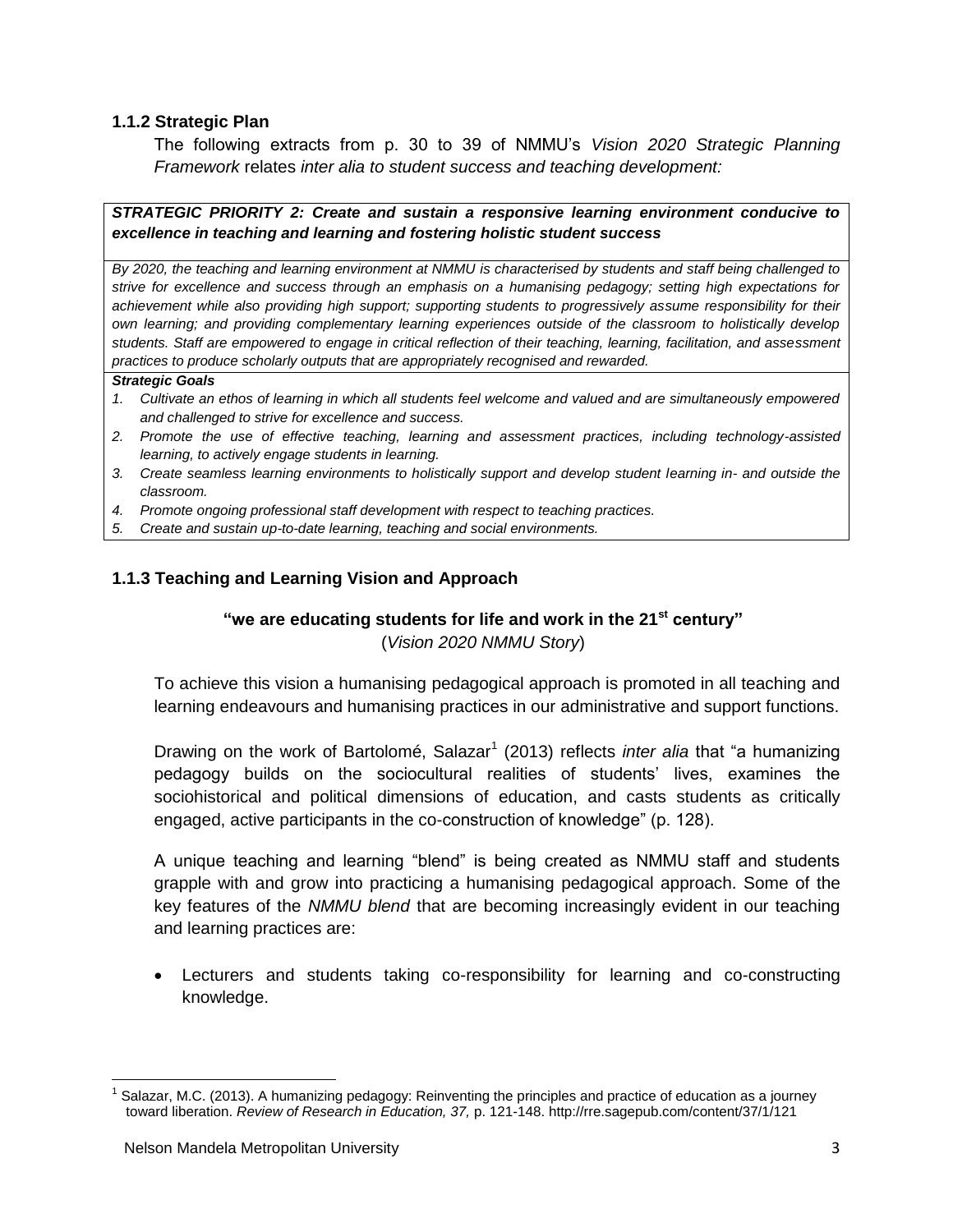- Lecturers focusing on what students can do (their capabilities) and the cultural and knowledge resources they bring with them, and holding high expectations for what students can achieve.
- Fostering active and collaborative learning to actively engage learners in meaning making of course material and to do so together with the lecturer and peers – in the process they are enriched and their thinking expanded and their Sense of Self develops.
- Flexibly blending face-to-face and technology mediated learning opportunities.
- Flexibly blending learning experiences inside and beyond the lecture venue to enhance applied learning, the development of our desired graduate attributes and to prepare students for life and work in the 21<sup>st</sup> century.
- Developing transformative curricula and learning experiences.
- Adopting a scholarly approach to teaching and learning.

Among the key enablers of the *NMMU teaching and learning blend* are:

- Creating opportunities to empower academics and professional staff to enhance their teaching practice and facilitation of learning.
- Recognising teaching and learning excellence.
- Creating spaces and funding to stimulate teaching innovation and curriculation and to share the outcomes of this work.
- Leveraging the strong peer learning culture at NMMU to provide all students with quality small group learning experiences.
- Availability of data to inform the nature and impact of the various initiatives aimed at enhancing student success.

## **1.2 Preparation of Submission**

#### 1.2.1 **Process followed**

NMMU embarked on a collaborative, institution-wide process to develop a submission that covers the four focus areas. The process followed at NMMU is outlined in Figure 1.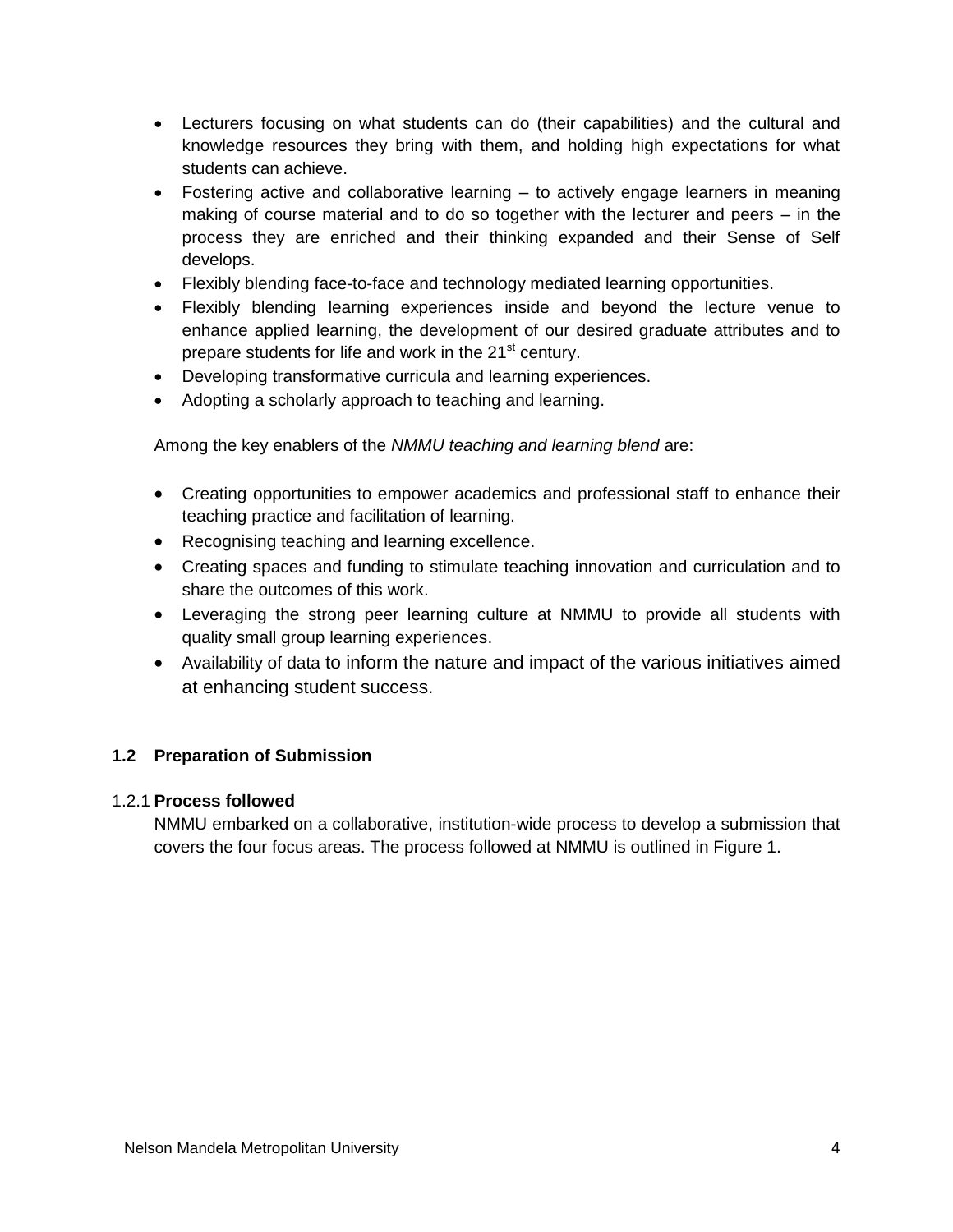#### **Figure 1: NMMU QEP process**



#### **1.2.2 Submissions received and analysis procedure**

**Fifty-six submissions** were received from all sections of the university, namely:

- All the faculties (Arts; Business and Economic Sciences; Education; Engineering, Built Environment and IT; Health Sciences; Law; and Science).
- All the centres in HEADS (Centre for Access Assessment and Research; Centre for Teaching, Learning and Media; and Student Counselling, Career and Development Centre).
- Quality Advancement Unit; Library and Information Services; Infrastructure Projects; Disability Unit; Student Housing; Academic Administration; and ICT Services.
- Institutional Planning (in the form of a research study).

The submissions were thematically analysed to generate themes, sub-themes, activities and good practices per focus area as well as examples of impact evidence. Information gathered was further triangulated with information in annual reports and submissions related to the Teaching Development Grant. In addition, inputs from the NMMU Teaching and Learning Committee and Extended MANCO were integrated into the final report.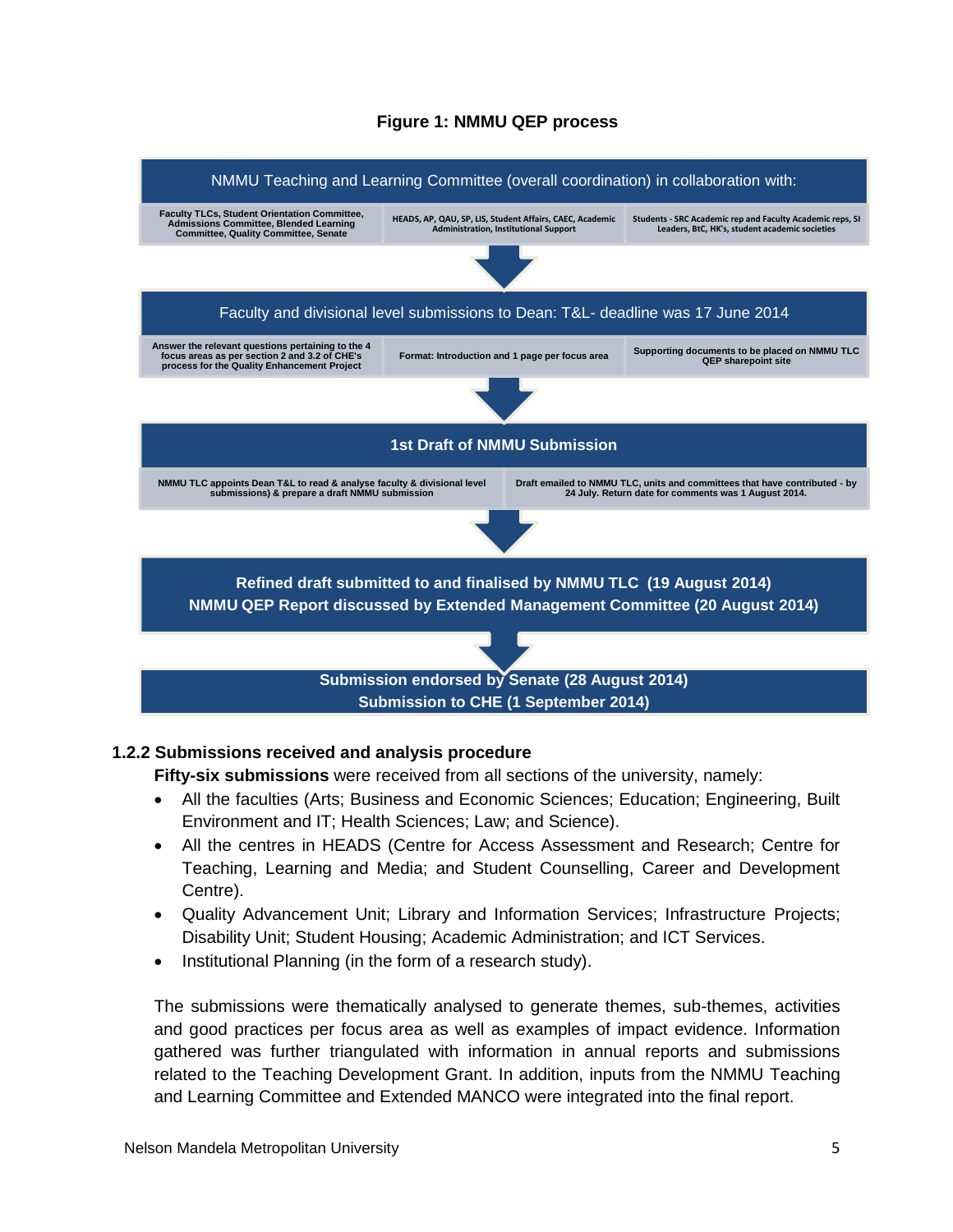#### **1.2.3 Evidence of Collective Impact**

While examples of specific types of impact evidence gathered will be included for each focus area, enhancing student success and advancing the quality of teaching and learning requires the intentional implementation of multifaceted initiatives and collaborative efforts from disciplinary and multi-disciplinary teams. Consequently, it is impossible to isolate the impact of one specific initiative on student success and graduation rates. With this in mind, information on NMMU's success and graduation rates are provided below to demonstrate the collective positive impact of the initiatives and activities that will be highlighted in sections 2 to 5 of this report.

While enrolments only grew by 0.3% between 2010 and 2013, the **number of graduates** grew by 5.3% on average in the same period, which suggests improved graduation efficiency. In terms of the **total success rate**, this improved from 77.6% in 2012 to 78.1% in 2013. As the majority of NMMU's students are enrolled in undergraduate programmes, **UG graduation and success rates** are tracked annually. Table 1 provides information on this, while Table 2 provides information on the success rates for different ethnic groups.

|                                                       | 2011  | 2012   | 2013  |
|-------------------------------------------------------|-------|--------|-------|
| Overall undergraduate graduation rates                | 20.0% | 21.1%  | 22.3% |
| Overall undergraduate success rates                   | 75.0% | 77.5%  | 77.9% |
| Success rate for Science, Engineering<br>& Technology | 75.5% | 77.8%  | 77.5% |
| Success rate for Business/<br>Management              | 70.0% | 72.80% | 73.3% |
| Success rate for Education                            | 87.0% | 91.89% | 94.2% |
| Success rate for other Humanities                     | 73.5% | 78.00% | 78.8% |

#### **Table 1: Undergraduate Graduation and Success rates**

#### **Table 2: Total Success rates per Ethnic Group**

| <b>Ethnic Group</b> | 2006<br><b>Success Rate</b> | 2013<br><b>Success Rate</b> |
|---------------------|-----------------------------|-----------------------------|
| <b>Black</b>        | 67.3%                       | 74.4%                       |
| Coloured            | 70.3%                       | 78.5%                       |
| Indian              | 76.8%                       | 79.9%                       |
| White               | 83.8%                       | 86.4%                       |
| <b>Grand Total</b>  | 72.3%                       | 78.0%                       |

While there are differential success rates across the groups, there has been an encouraging increase in the success rates of black and coloured students in particular.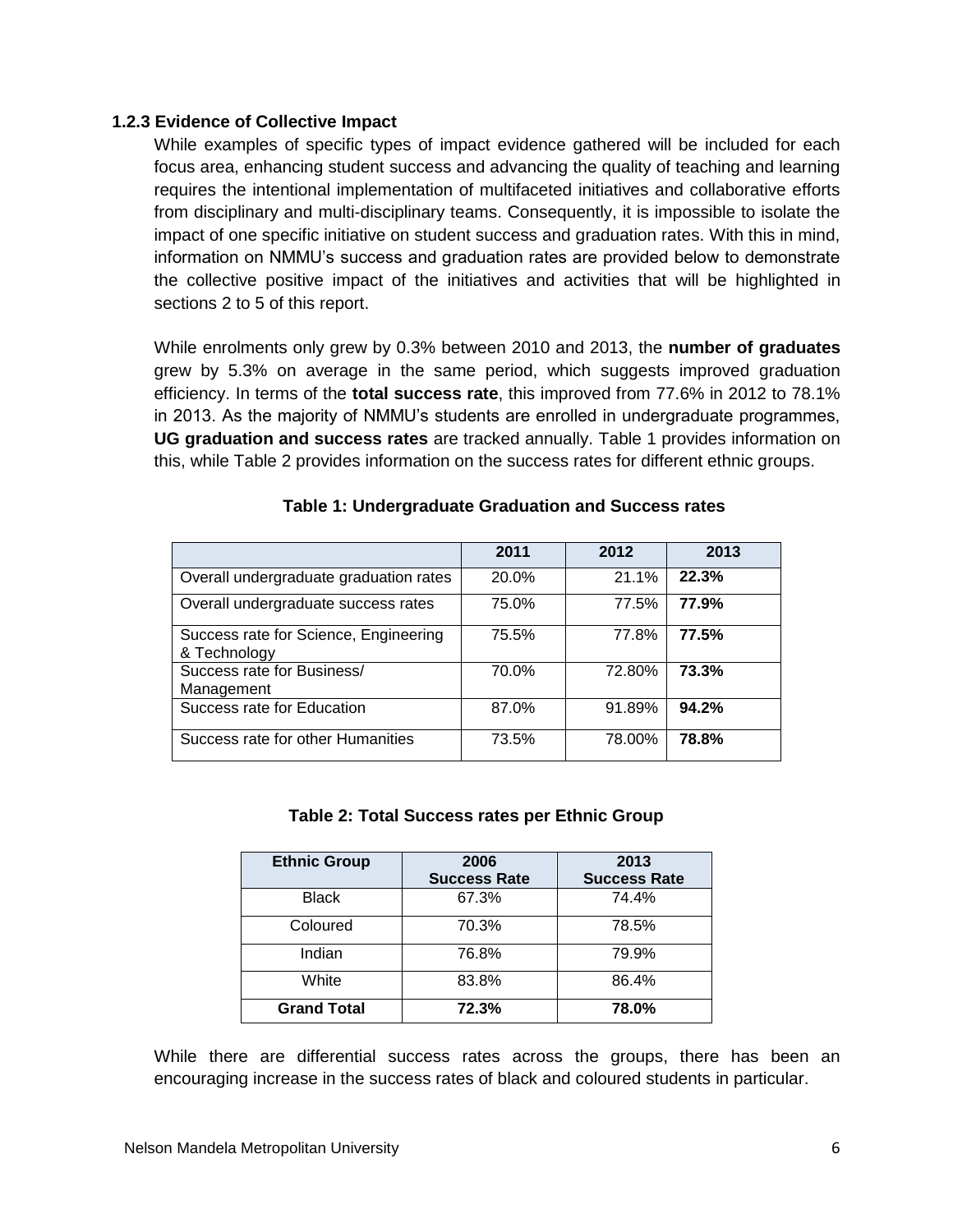## **2. FOCUS AREA 1: ENHANCING ACADEMICS AS TEACHERS**

#### **2.1 Aspects of NMMU's Strategic Plan related to this focus area**

An extract from NMMU's Vision 2020 Strategic Framework related to student success and teaching and learning development is provided in sub-section 1.1.2 and NMMU's teaching and learning vision and approach is described in sub-section 1.1.3. It should also be noted that teaching and learning development is also addressed in the *NMMU 2020 Story* (academic plan) and NMMU's *Teaching and Learning Policy*.

In subsection 2.2 activities that are in place and are successful will be discussed. However, it should be noted that some of these activities will also be listed in sub-sections 2.3 and 2.4 as refinement and better resourcing will enhance them.

## **2.2 Activities currently in place related to this focus area that are successful and evidence to substantiate that they are successful**

#### 2.2.1 **Themes Related to Developing Academics and Professional Staff**

A thematic analysis of the submissions received was undertaken to identify activities related to teacher and facilitation development. Three main themes emerged, each with a number of sub-themes. These are depicted in Figure 2.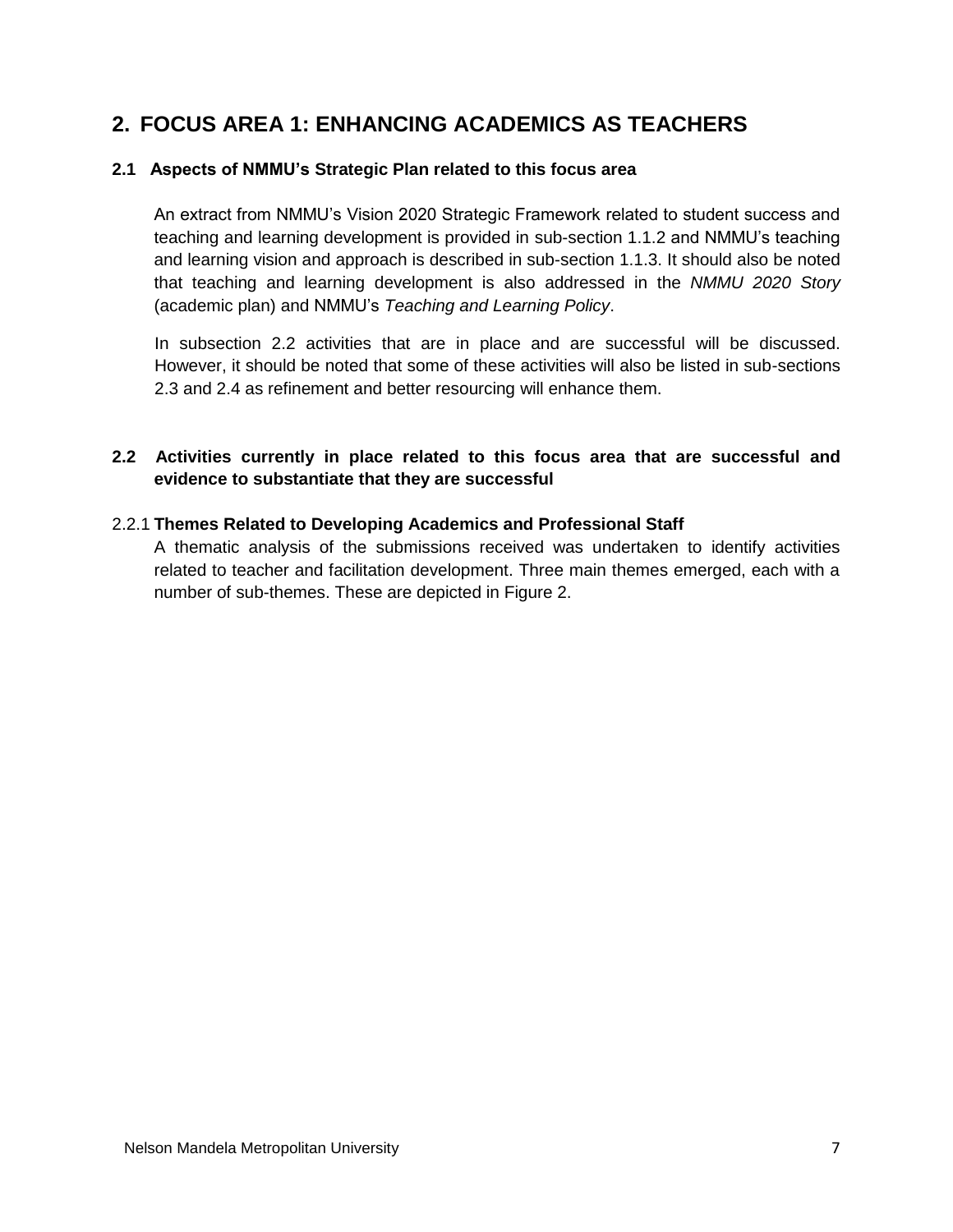**Figure 2: Themes and Activities Related to Enhancing Academics and Professional staff as Teachers and Learning Facilitators**



The development of new academic and professional staff was a further key aspect that emerged. Given the emphasis placed on this in the submissions, this was analysed further and three themes and the activities under them were identified. This is depicted in Figure 3.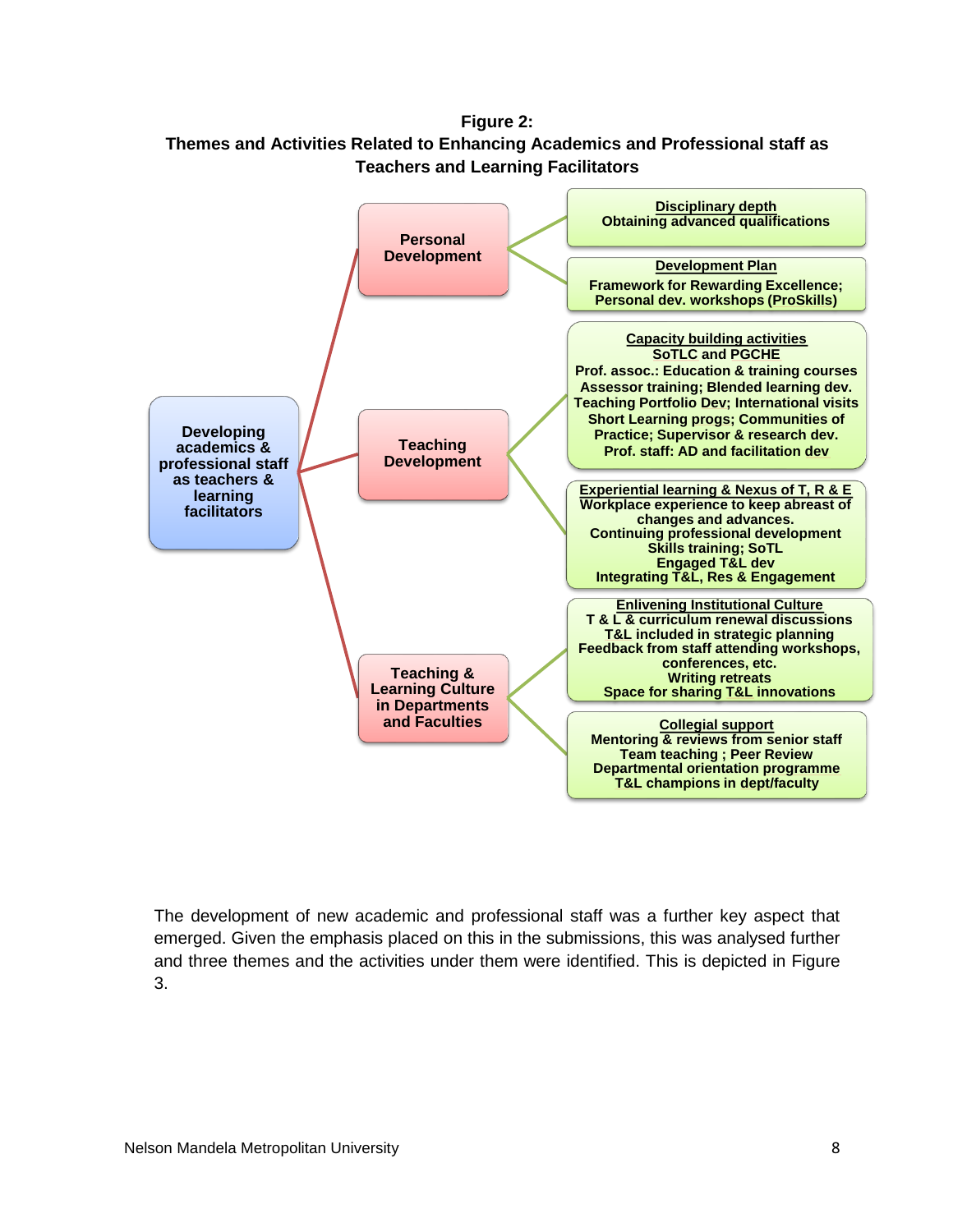**Figure 3: Themes and Activities Related to Developing New Academics and Professional staff as Teachers and Learning Facilitators**



## **Impact Evidence**

Evidence regarding the impact of teaching and learning development currently takes the form of:

- Increased success rates
- Increased research outputs
- Increased UG and PG graduation rates
- Teaching excellence awards made
- CPD units obtained
- Evaluation of workshops/training
- Analysis of teaching portfolios and reflections of academics (some of which might be undertaken in the FRE reviews)
- Student feedback, feedback from tutors and SI leaders, and peer reviews
- Narrative reflections and anecdotal observations
- Minutes of meetings and annual reports of T&L in faculties and institutionally.
- Number of SoTL-related research studies completed (published or internal reports) and other T&L scholarly outputs
- Longitudinal/cohort studies combining quantitative and qualitative information
- I SSE and SASSE results.

Nelson Mandela Metropolitan University 9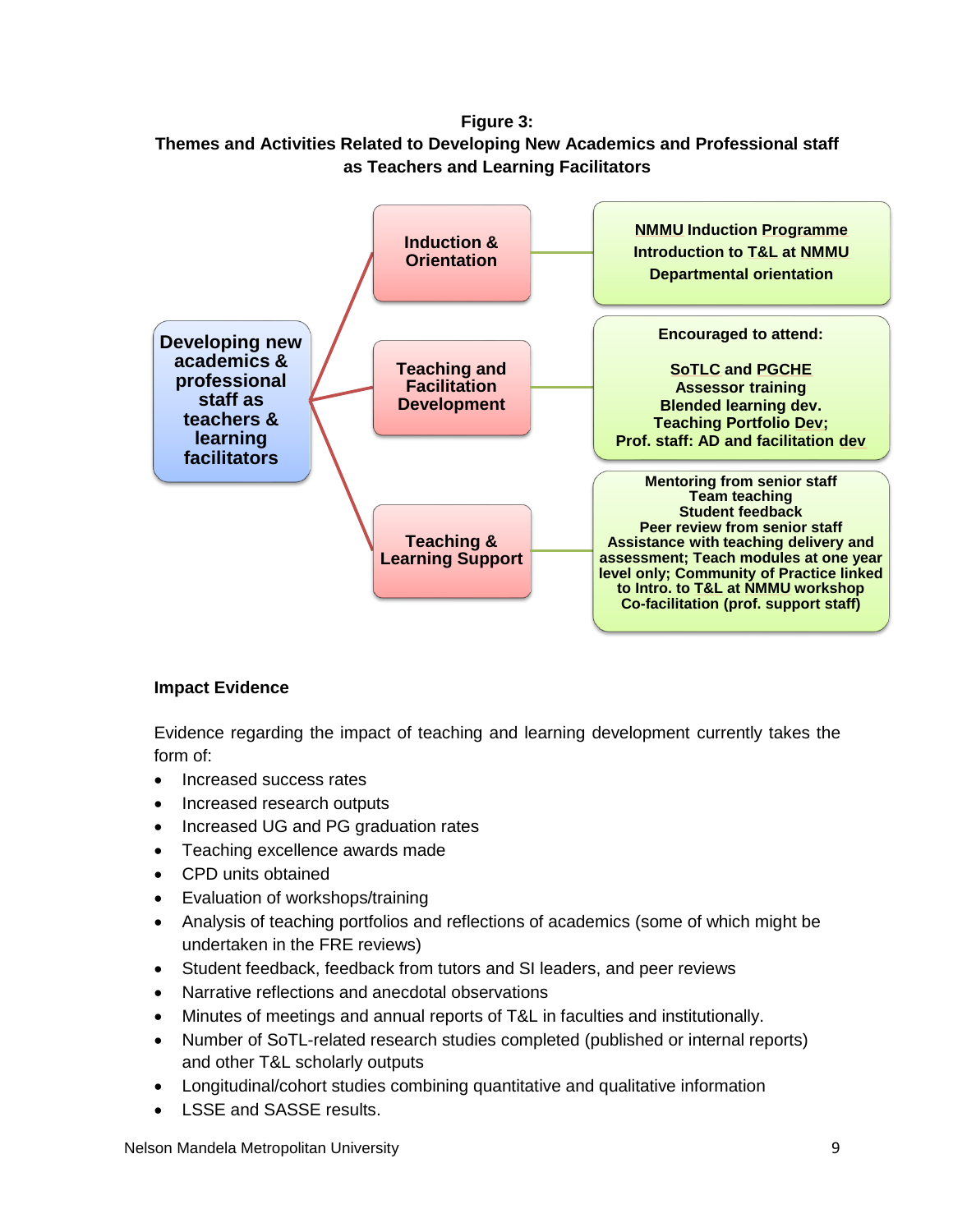NMMU recognises that it needs to explore additional ways to gather and analyse data to provide more comprehensive evidence of the impact of teaching and learning facilitation development. Nonetheless, some evidence is provided below by way of example.

#### Examples of **quantitative evidence** are:

- 1. **SoTLC:** The total number of academics participating in SoTLC sessions in 2012 was 164 and 191 participated in 2013. The largest numbers of participants in 2013 were from the Faculty of Science and 17 academics attended the full range of 7 topics required for certification, bringing the total to 22 staff members that have obtained certification to date.
- 2. **Blended learning:** From 31 March 2012 to 30 October 2013 the number of modules that have a site on i-Learn (NMMU's Moodle-based LMS) has grown **from 508 to 1129**, which represents an **increase of 122%**. **Activities** on i-Learn have grown from **144,308** to **938,752** from March 2011 to April 2013, which represents an **increase of 551%**. Currently a total of **534 staff members** are registered as lecturers for one or more modules with an i-Learn site, and a total of **15,116 students** are enrolled in one or more of these modules. 410 staff attended blended learning capacity-building sessions as part of SoTLC in 2013, and an overall participant usefulness rating of 84% was achieved.
- 3. An innovative project has been launched in Mathematics modules to engage students actively in learning and provide more efficient feedback. 469 students taking the mathematics for accounting module in 2013 maintained that Moodle provided a supportive learning environment in which to learn mathematics. Students indicated that assessments were more effective and efficient, providing immediate feedback and that this approach to assessment impacted favourably on their mathematics learning. Eighty-eight percent said that they found the online tasks helpful; that it allowed them to keep abreast of the concepts taught; allowed them to practice; gave them an indication of their progress; and exposed them to new and challenging problems.
- 4. **Introduction to Teaching and Learning @NMMU:** Programme attendance increased from 28 in 2010 to 59 in 2013. Evaluation data reveals that the programme encourages academics to engage with the NMMU context and to adopt a scholarly approach to teaching and learning. The usefulness rating for 2013 was 82%.

## Examples of **qualitative evidence**:

1. Some anecdotal evidence from the Faculty of Education which has embarked on a major curriculum renewal journey:

*"The curriculum renewal process has not only catalysed faculty self-development but has also initiated team processes and research-led experimentation and innovation in a number of different spaces [for e.g. classrooms, teaching practice, across programmes, field-trips and extra-curricular activities] in the faculty".* 

2. Teaching philosophies of two emerging excellent teachers: Tania Wagenaar (Law) - *"Teaching is one of the greatest career choices. You are able to inspire students on so many levels while constantly learning yourself".*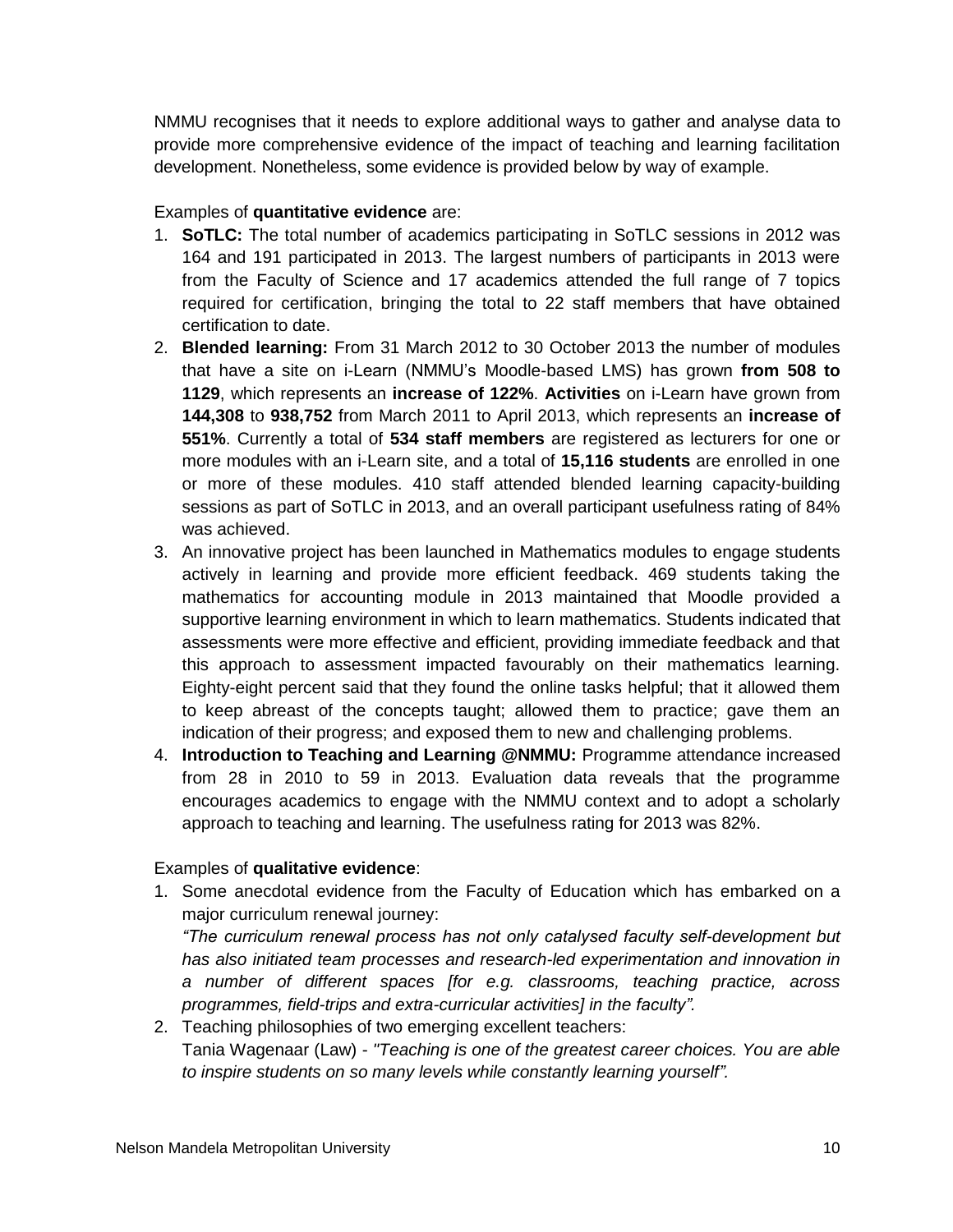Dr Hajierah Davids (Science) - *"The students' learning experience is enhanced via group discussions that allows each student to voice an opinion and formulate further questions in a non-critical, non-intimidating environment."*

## **2.3 Activities related to this focus area initiated during the past three or four years that have not been as successful as hoped**

A thematic analysis of the submissions received was undertaken to identify activities related to teacher and facilitation development that have been less successful and some reasons to understand why they were less successful. Table 3 contains the ten main themes that emerged, along with a number of sub-themes.

#### **Table 3: Less Successful Teaching and Learning Development Activities**

| <b>Themes</b> |                                | <b>Sub-themes</b> |                                                        | <b>Reasons</b>                                                        |
|---------------|--------------------------------|-------------------|--------------------------------------------------------|-----------------------------------------------------------------------|
| a.            | Scholarship of<br>Teaching and | a.                | Attendance<br>difficulties                             | Insufficient time due to heavy workload and lack of<br>staff capacity |
|               | Learning Certificate           |                   | Scheduling of workshops clashes with lectures          |                                                                       |
|               | (SoTLC)                        |                   |                                                        | Attendance is voluntary and part-time staff are not                   |
|               | constraints                    |                   |                                                        | always encouraged to attend                                           |
|               |                                |                   |                                                        | T&L development is not promoted strongly enough in                    |
|               |                                |                   |                                                        | faculties                                                             |
|               |                                |                   |                                                        | Workload model does not always make space for                         |
|               |                                |                   |                                                        | teaching dev.                                                         |
|               |                                | b.                | Implementation                                         | Small staff complement on George campus resulting                     |
|               |                                |                   | challenges on                                          | in small number of staff being able to attend                         |
|               |                                |                   | George and                                             | Lack of continuity of attendees (i.e., different                      |
|               |                                |                   | Missionvale (MV)                                       | attendees each time)                                                  |
|               |                                |                   | campuses                                               | Insufficient staff in CTLM and HEADS on George and                    |
|               |                                |                   |                                                        | MV campuses to provide on campus support & dev.                       |
|               |                                |                   | The full range of SoTLC offerings are not available on |                                                                       |
|               |                                |                   |                                                        | George and MV campuses which frustrates staff                         |
|               |                                |                   |                                                        | Difficult to find suitable time to schedule workshops                 |
|               |                                |                   |                                                        |                                                                       |
| b.            | <b>Blended learning</b>        | a.                | Resistance to                                          | Do not want to venture out of comfort zone                            |
|               | uptake is slow                 | b.                | change<br>Time, capacity,<br>expertise and             | Afraid/fearful of using new technologies in teaching                  |
|               |                                |                   |                                                        | Full implementation of blended learning hampered by<br>staff overload |
|               |                                |                   | infrastructure                                         | Staff do not have the expertise to implement Blended                  |
|               |                                |                   | constraints                                            | Learning                                                              |
|               |                                |                   |                                                        | Not all lecture venues are technology enabled                         |
|               |                                |                   |                                                        |                                                                       |
| $C_{1}$       | Teaching and                   | a.                | Teaching portfolios                                    | Teaching portfolios are voluntary and are not routinely               |
|               | Learning Awards                |                   |                                                        | developed and maintained by most academics                            |
|               | application process            |                   |                                                        | Insufficient time to develop teaching portfolio                       |
|               | needs refinement               | b.                | Cumbersome to                                          | Too much effort needed to provide evidence against                    |
|               |                                | apply for         |                                                        | the criteria                                                          |
|               |                                | C.                | Self-nomination                                        | Problematic as this makes academics feel                              |
|               |                                |                   |                                                        | uncomfortable                                                         |
|               |                                |                   |                                                        |                                                                       |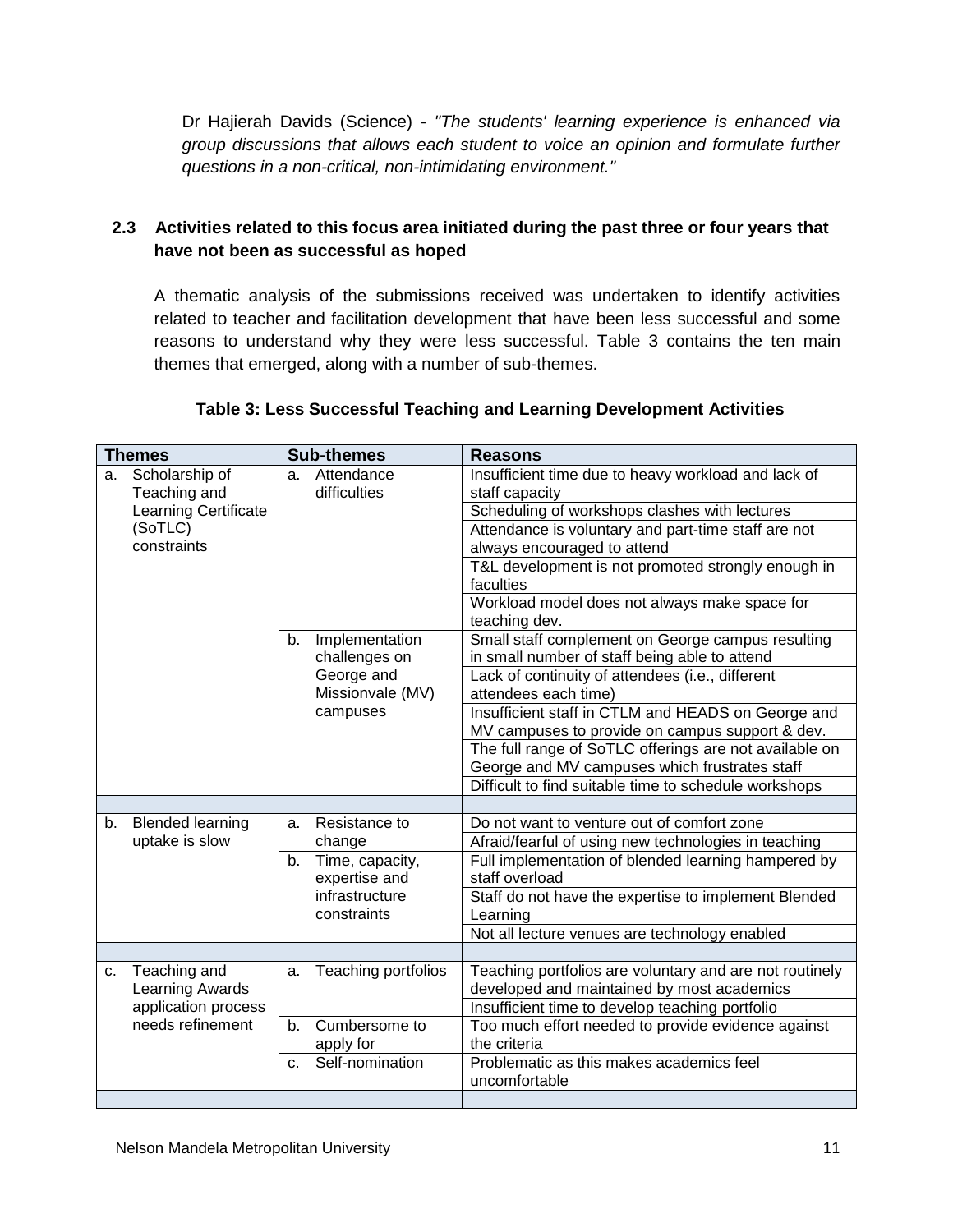|    | <b>Themes</b>                                                                           | <b>Sub-themes</b> | <b>Reasons</b>                                                                                                                                                                                                                                 |
|----|-----------------------------------------------------------------------------------------|-------------------|------------------------------------------------------------------------------------------------------------------------------------------------------------------------------------------------------------------------------------------------|
| d. | Scholarship of<br>Teaching and                                                          |                   | Traditional, discipline based research is quicker and<br>easier                                                                                                                                                                                |
|    | Learning (SoTL)<br>uptake is slow                                                       |                   | Lack of educational/social science research<br>competencies                                                                                                                                                                                    |
|    |                                                                                         |                   |                                                                                                                                                                                                                                                |
| е. | Insufficient support<br>structure when<br>implementing T&L<br>innovations               |                   | Just-in time support is needed but the Blended<br>Learning and Teaching Development teams have<br>capacity constraints<br>CTLM structure imposes some support constraints as<br>student and teaching development sometimes operate<br>in silos |
|    |                                                                                         |                   |                                                                                                                                                                                                                                                |
| f. | Supervisor dev. is<br>slow in yielding<br>increased research<br>supervision<br>capacity |                   | Time constraints to attend supervisor dev. workshops<br>Use of senior staff as co-supervisors does not always<br>result in supervisory capacity development                                                                                    |
|    |                                                                                         |                   |                                                                                                                                                                                                                                                |
| g. | Infrequent peer<br>review of teaching                                                   |                   | Lack of a review culture                                                                                                                                                                                                                       |
|    |                                                                                         |                   |                                                                                                                                                                                                                                                |
| h. | Scale up promotion<br>of nexus between<br>teaching, research<br>and engagement          |                   | No strategies in place to promote this nexus<br>Academics lack expertise in engaged teaching and<br>building research into their teaching                                                                                                      |
|    |                                                                                         |                   |                                                                                                                                                                                                                                                |
| i. | Workload model<br>needs refinement                                                      |                   | Allows for equitable distribution of work but does not<br>include all aspects of T&L such as reflection, &<br>teaching innovation & dev. and face-to-face and online<br>student consultation                                                   |
|    |                                                                                         |                   | Workload relief/allowance when dev new progs and<br>curricula not always included in workload model                                                                                                                                            |
|    |                                                                                         |                   | Blended learning activities (e.g. time spent developing<br>e-tivities and responding to students online) need to<br>be catered for in the workload model                                                                                       |
|    |                                                                                         |                   |                                                                                                                                                                                                                                                |
| j. | Framework for the<br>Recognition of<br>Excellence (FRE)                                 |                   | Not yet fully implemented and widely accepted by staff<br>Perceived as a subjective, administrative process with<br>little reward                                                                                                              |

## **2.4 Activities recently implemented or planned to implement in the next 12 to 18 months**

Recently implemented activities and activities that NMMU plans to implement are provided in Table 4.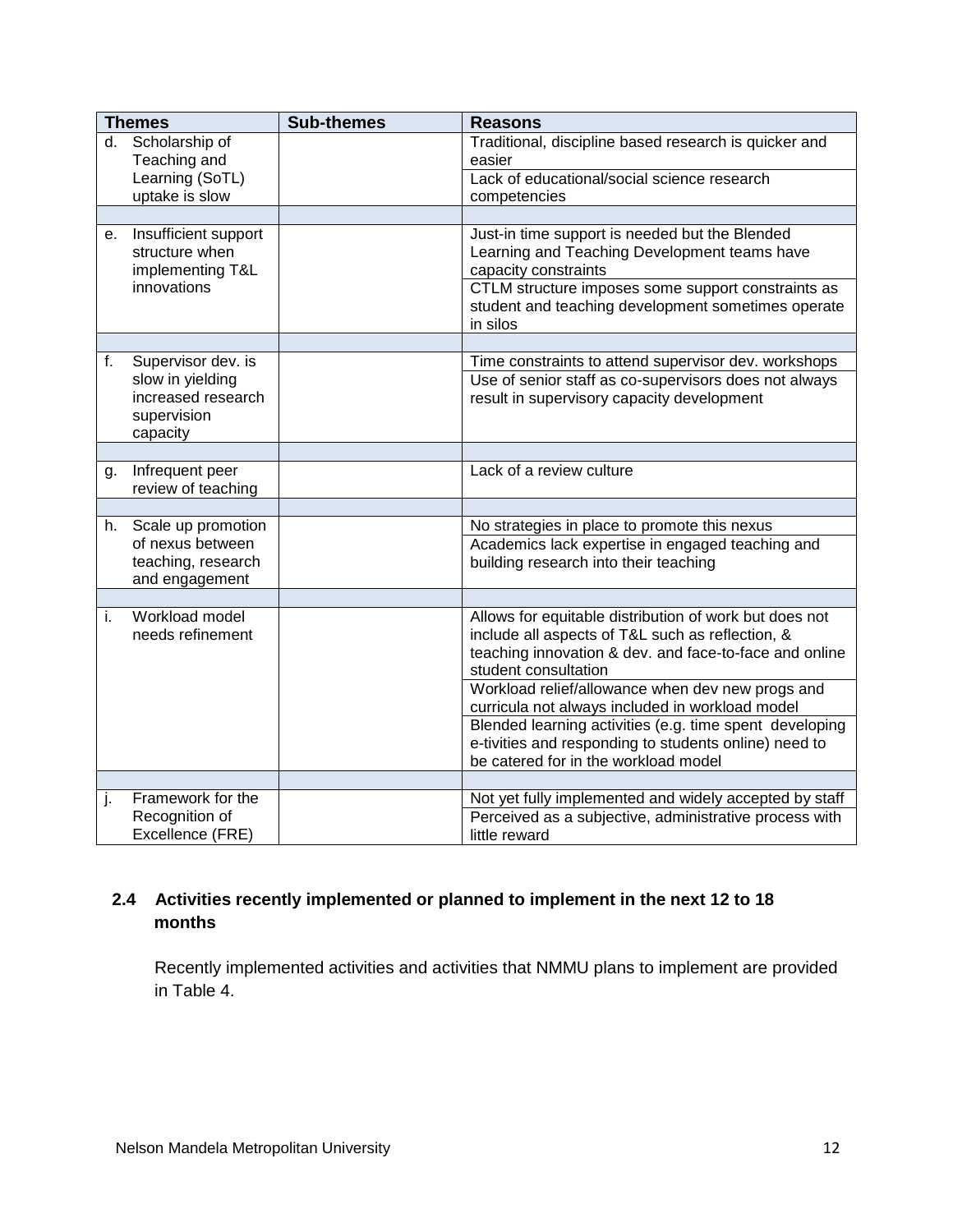#### **Table 4: Recently Implemented and Planned Activities related to T&L Development**

| <b>Recently implemented</b>                                                                                                       | <b>Planned</b>                                                                                                                                                                                                     |
|-----------------------------------------------------------------------------------------------------------------------------------|--------------------------------------------------------------------------------------------------------------------------------------------------------------------------------------------------------------------|
| Scale up "grow your own timber" by appointing PG<br>students as tutors/mentors and developing them as<br>facilitators of learning | Capacity building and support regarding curriculum<br>development                                                                                                                                                  |
| Teaching development and innovation funding (TDIF)                                                                                | Capacity dev regarding building academic<br>literacies and graduate attributes into curricula                                                                                                                      |
| Teaching Development Online Data System in CTLM                                                                                   | Blended learning champions in departments                                                                                                                                                                          |
| Research study to evaluate impact of teaching dev on<br>teaching practices                                                        | Refinement/implementation of work integrated<br>learning (WIL)                                                                                                                                                     |
| Emotional Intelligence (EI) workshops to equip staff<br>with the emotional skills necessary to deal with<br>student issues        | Need to focus on developing assessment expertise<br>including the use of assignments for assessment<br>purposes, assessment for learning, progressive<br>assessment, and giving prompt and appropriate<br>feedback |
| Appointment of admin assistants, faculty managers,<br>etc, to reduce the admin burden on academics                                | Need to focus of teaching development for<br>lecturers who teach first year level modules and<br>large classes and also in terms of teaching<br>students with disabilities                                         |

## **2.5 Challenges or problems related to this focus area that still need to be addressed at NMMU**

#### **2.5.1 Constraints/Challenges**

Eight themes along with sub-themes related to constraints and challenges were identified from the submissions. These are in addition to constraints and challenges reported in subsections 2.3 and 2.4 and are provided in Table 5.

| <b>Themes</b>                                      | <b>Sub-themes</b>                                                                                                                                           |
|----------------------------------------------------|-------------------------------------------------------------------------------------------------------------------------------------------------------------|
| Status of teaching and                             | Research emphasised more than T&L and is incentivised more financially                                                                                      |
| learning                                           | T&L counts less weight for promotions                                                                                                                       |
|                                                    |                                                                                                                                                             |
| Status of professional<br>staff that do teaching & | Professional staff that facilitate teaching and learning development do not<br>have academic status and do not want to be classified as "academic-related". |
| learning development                               | Need to create an attractive career pathway for academic and teaching and<br>learning developers                                                            |
|                                                    |                                                                                                                                                             |
| Academic staff<br>replacements and                 | Use of part-time/replacement lecturers that are not sufficiently trained is<br>problematic                                                                  |
| appointments                                       | Difficulties making equity appointments and recruiting senior staff                                                                                         |
|                                                    | Lecturers close to retirement don't want to attend capacity dev.                                                                                            |
|                                                    | Frequent/intermittent absence of academics for research purposes or to work<br>on a PG qualification disrupts T&L                                           |
|                                                    | Need to undertake succession planning as many staff will reach retirement<br>age in the next 5 years                                                        |

| Table 5: Teaching and Learning Development: Constraints and Challenges |  |  |
|------------------------------------------------------------------------|--|--|
|                                                                        |  |  |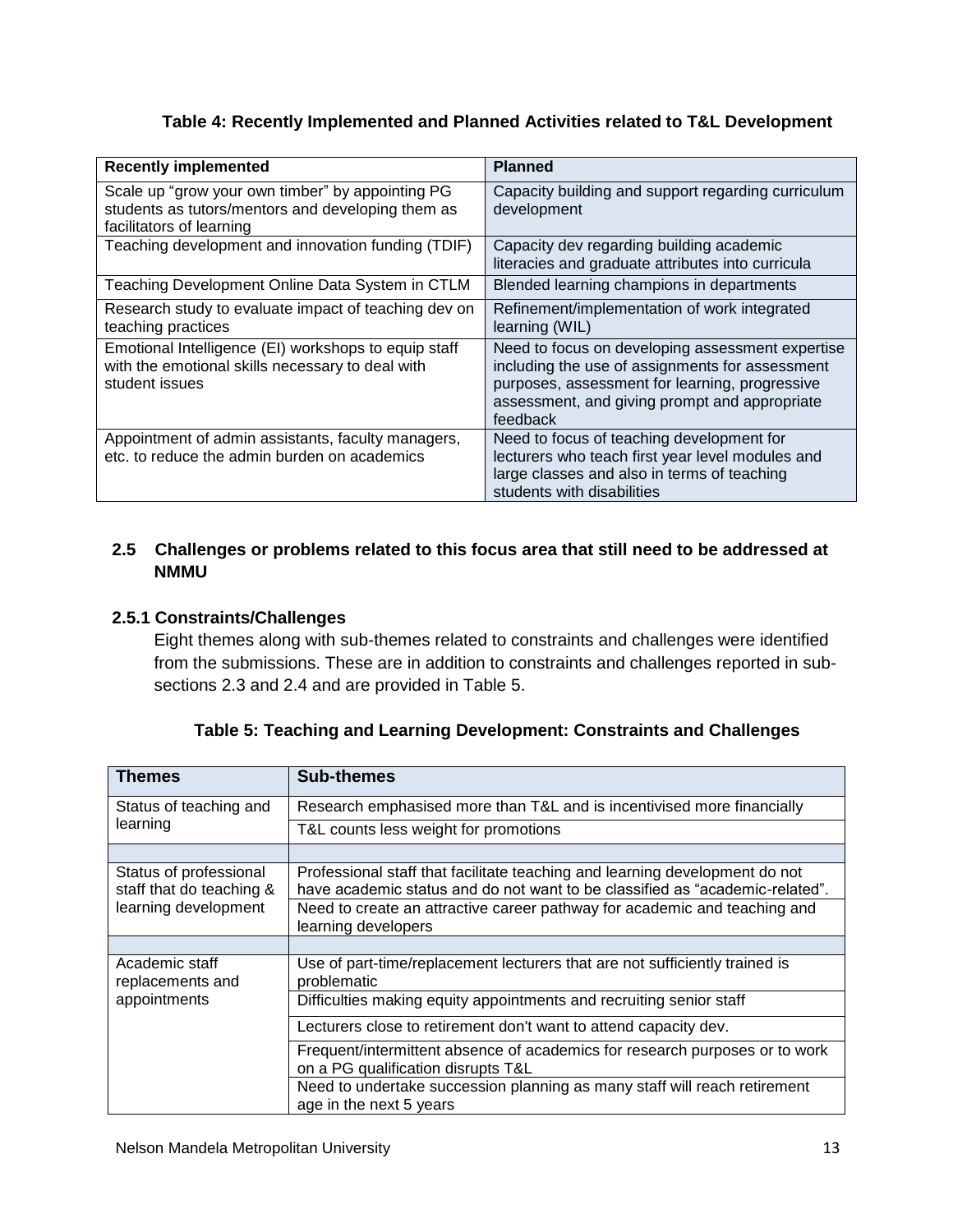| <b>Themes</b>                                    | <b>Sub-themes</b>                                                                                                                                                                                       |
|--------------------------------------------------|---------------------------------------------------------------------------------------------------------------------------------------------------------------------------------------------------------|
| Conditions of service<br>and a humanising        | One consequence of the merger is that there are different retirement ages,<br>which causes unhappiness                                                                                                  |
| institutional culture                            | The enlivening of NMMU's institutional culture is a work-in-progress and care                                                                                                                           |
|                                                  | needs to be taken to create a warm, welcoming, enabling work environment                                                                                                                                |
|                                                  | through adopting more humanising institutional practices                                                                                                                                                |
| Teaching assigned and<br>capacity and resourcing | Teaching of specialised modules when staff don't have the expertise is<br>problematic                                                                                                                   |
| constraints                                      | Expecting lecturers to develop curricula when they do not have sufficient<br>expertise                                                                                                                  |
|                                                  | Stipulations from professional bodies regarding who may teach core modules<br>and supervise practical work                                                                                              |
|                                                  | Growth in student numbers not matched with growth in lecturing staff                                                                                                                                    |
|                                                  | Increased student consultations (growth in student numbers and under<br>prepared students) which take time                                                                                              |
|                                                  | Heavy administrative load, which results in less time for teaching reflection<br>and development                                                                                                        |
|                                                  |                                                                                                                                                                                                         |
| Multi-campus                                     | Some staff have to balance commitments across campuses                                                                                                                                                  |
| challenges                                       | Difficult to provide full range of HEADS services on George and MV<br>campuses due to staffing constraints                                                                                              |
|                                                  |                                                                                                                                                                                                         |
| Teaching innovation                              | Difficult not to fall back into old ways/habits                                                                                                                                                         |
| constraints                                      | High staff : student ratio means academics do not have sufficient time to<br>engage in teaching innovation and development as well as curriculum review                                                 |
|                                                  |                                                                                                                                                                                                         |
| Impact research and                              | Need to identify a range of methods to measure T&L development impact                                                                                                                                   |
| data gathering to inform<br>teaching & learning  | Capacity development needed to effectively use data to inform and enhance<br>teaching and learning practices                                                                                            |
|                                                  | Online data-capturing and reporting system to keep teaching development<br>programme, event, and activity statistics up to date (either expand ProSkills or<br>the Teaching Dev. online system in CTLM) |

## **2.5.2 Overview Reflection of Teaching and Learning Development at NMMU**

There is evidence that the development of academics as teachers and professional staff as learning facilitators is becoming embedded in the fabric of NMMU. There are a number of key enabling factors that have emerged that should be leveraged as well as a number of challenges that need to be urgently addressed to further enhance and deepen teaching and learning development at NMMU. These enabling factors and challenges will be outlined briefly below.

#### Among the key **enabling factors** are:

- a. Availability of a range of teaching and learning development activities, programmes and opportunities which increasing numbers of staff are taking up.
- b. Attention is given to orientating, inducting, mentoring and developing new academics and professional staff.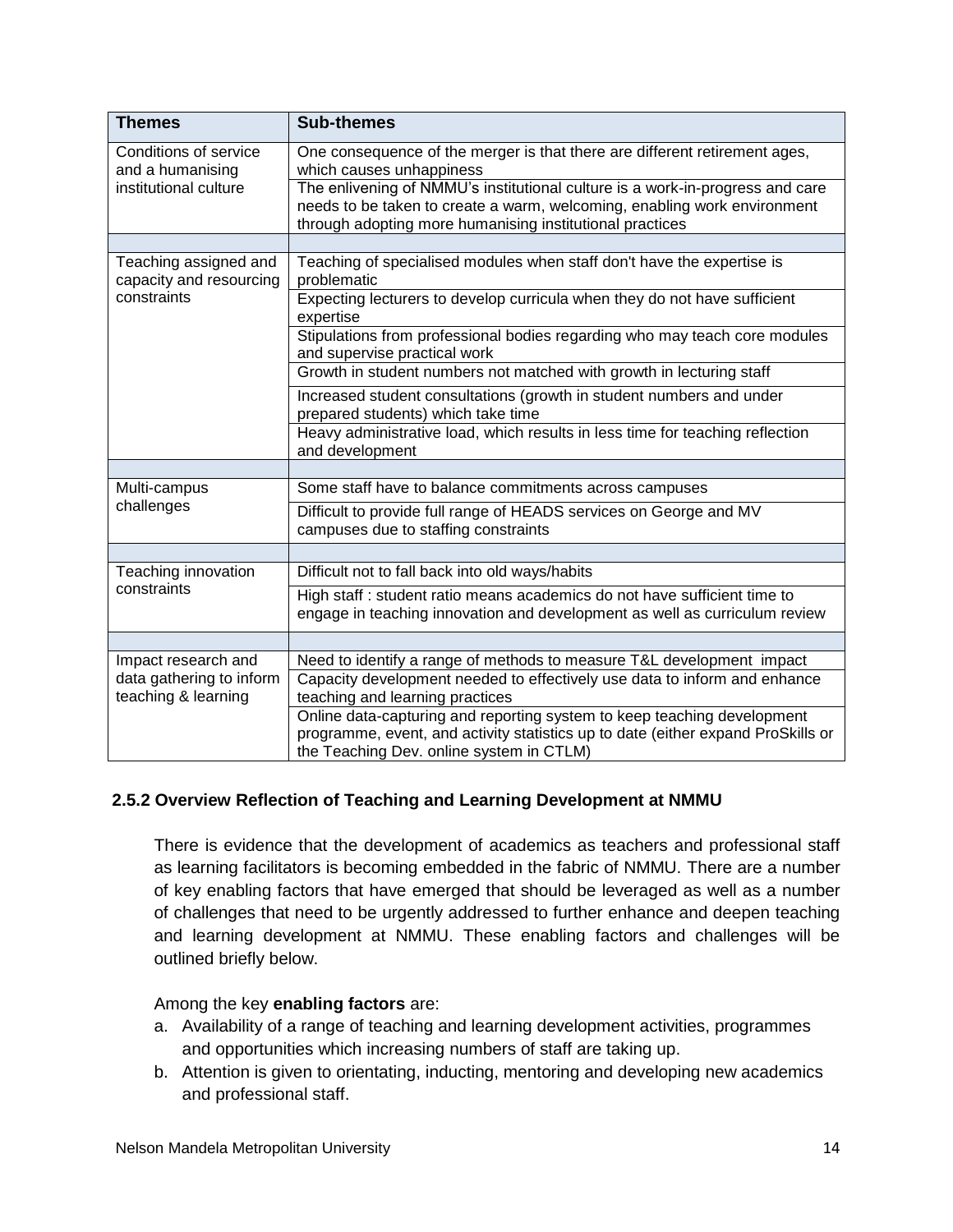- c. Availability of Teaching Development and Innovation Funding (TDIF), which is increasing the number of innovative T&L projects.
- d. Increased adoption of blended learning which serves as a catalyst for teaching innovation.
- e. Emergence of an enlivening teaching and learning culture in a number of departments and faculties.

**Key challenges** that need to be urgently addressed and some suggestions how they could be addressed are provided in Table 6.

| <b>Challenge</b>     | <b>Suggestions</b>                                                                   |
|----------------------|--------------------------------------------------------------------------------------|
| High staff: student  | Staffing must keep pace with growth in student numbers and programmes; or            |
| ratios               | student growth and new programmes must be restricted                                 |
|                      | Prioritise and fast track the appointment of academics in areas where the staff:     |
|                      | student ratio is excessively high                                                    |
|                      | Make more effective use of peer learning facilitators (e.g., tutors, SI leaders,     |
|                      | mentors) to reduce the work-overload of academics                                    |
|                      |                                                                                      |
| Scheduling,          | Schedule "blocks" in the Academic Calendar for teaching development during the       |
| attendance and focus | academic year and towards the end of recess periods                                  |
| of teaching          | Provide more online teaching development activities which academics can engage       |
| development          | in at a time that suits their schedule                                               |
| programmes (e.g.,    | Focused teaching development activities for lecturers who teach 1st year modules     |
| SoTLC)               | and large classes and for teaching students with disabilities                        |
|                      | Increased focus on curriculum development capacity building and providing time       |
|                      | for curriculum review and renewal <sup>2</sup>                                       |
|                      | Appoint a teaching developer in HEADS on the George campus                           |
|                      | Showcase teaching and learning innovations at NMMU to enthuse academics and          |
|                      | create the intrinsic motivation for them to want to develop their teaching practice  |
|                      | and grapple with what the (changing) role of an academic is                          |
|                      | Create a "marketplace of ideas" and other innovative spaces for academic             |
|                      | academics to share practices and ideas (online and face-to-face)                     |
|                      | Include discipline-based offering of some SoTLC topics (e.g., use T&L excellence     |
|                      | award winners, external T&L experts in the STEM field)                               |
|                      | Encourage the formation of more communities of practice                              |
|                      | Include the attendance of teaching development activities in the contracts of part-  |
|                      | time and contract lecturers                                                          |
|                      |                                                                                      |
| Workload model       | Refine workload model to include aspects related to T&L that are not currently in it |
|                      |                                                                                      |
| Enhancing the status | Expand the number of projects receiving Teaching Dev. and Innovation Funding         |
| and importance of    | Create more 'spaces' to showcase NMMU examples of scholarly outputs related to       |
| SoTL                 | teaching and assessment innovation                                                   |
|                      | Create an online repository of innovative T&L scholarly initiatives                  |
|                      | Hold SoTL retreats to conceptualise research projects & write them up                |
|                      |                                                                                      |
|                      |                                                                                      |

**Table 6: Key Challenges to Address Urgently**

 $\frac{2}{3}$  Students perceive that urgent attention must be given to curriculum renewal and the development of relevant curricula to enhance the learning experience and student success at NMMU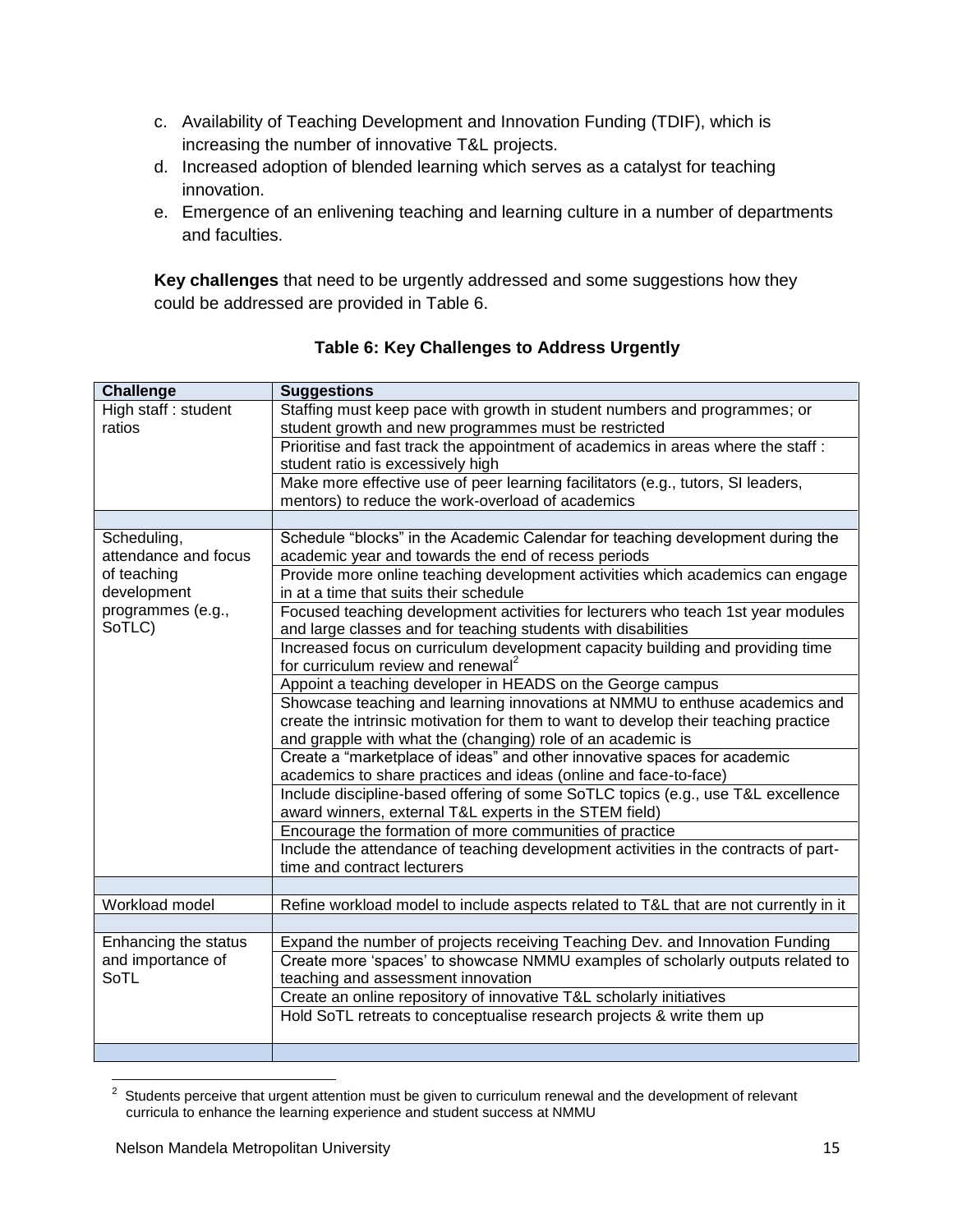| <b>Challenge</b>         | <b>Suggestions</b>                                                                    |
|--------------------------|---------------------------------------------------------------------------------------|
| Enhancing the            | Increase the capacity of the Blended Learning Team, with the appointment of           |
| adoption of a blended    | learning designers being a priority                                                   |
| learning approach        | Consider establishing a Blended Learning/Teaching Innovation Centre to more           |
|                          | coherently drive NMMU's blended learning strategies                                   |
|                          | Make greater use of student assistants to design e-tivities, upload information on i- |
|                          | Learn, motivate students to engage in online learning                                 |
|                          | Create more 'spaces' to showcase examples of blended learning                         |
|                          | Scale up the number of technology-enabled lecture venues and ensure that              |
|                          | appropriate technical and technology support is available                             |
|                          |                                                                                       |
| Revising aspects of the  | Refine the nature of submissions                                                      |
| Teaching and Learning    | Add a collegial nomination process while still retaining self-nomination              |
| <b>Excellence Awards</b> | Encourage academics to routinely develop & update their teaching portfolios           |
|                          |                                                                                       |
| T&L development staff    | Revisit the status of professional staff involved with T&L development/facilitation   |
|                          | Develop career pathways and training opportunities for professional T&L               |
|                          | development/facilitation staff                                                        |

# **3. FOCUS AREA 2: ENHANCING STUDENT SUPPORT AND DEVELOPMENT**

## **3.1 Aspects of NMMU's Strategic Plan that relate to this focus area**

An extract from NMMU's Vision 2020 Strategic Framework related to student success is provided in sub-section 1.1.2. Furthermore, NMMU's teaching and learning vision and approach (see 1.1.3) are focused on enhancing student success. It should also be noted NMMU's commitment to enhancing student success is also addressed in the *NMMU 2020 Story* (academic plan) and NMMU's *Teaching and Learning Policy*.

In subsection 3.2 activities that are in place and are successful will be presented. However, it should be noted that some of these activities will also be listed in sub-sections 3.3 and 3.4 as refinement and better resourcing will enhance them. NMMU emphasises that students need to take co-responsibility with lecturers for the quality of their learning experience and success. Not only does this help students to be accountable for their learning, but, integral to a humanizing pedagogy approach is that it is "fostered through problem-posing education where students are coinvestigators in dialogue with their teachers" (Salazar<sup>3</sup>, 2013, p. 127). Thus, in listing key student enhancement opportunities below, some of the success of such opportunities relates to the extent to which students engage in them and are committed to working hard to succeed. Furthermore, as NMMU focuses on the holistic development of its students, the enhancement opportunities listed below will focus on academic, personal and employability aspects.

 $\overline{a}$ 

<sup>3</sup> Salazar, M.C. (2013). A humanizing pedagogy: Reinventing the principles and practice of education as a journey toward liberation. *Review of Research in Education, 37,* p. 121-148[. http://rre.sagepub.com/content/37/1/121](http://rre.sagepub.com/content/37/1/121)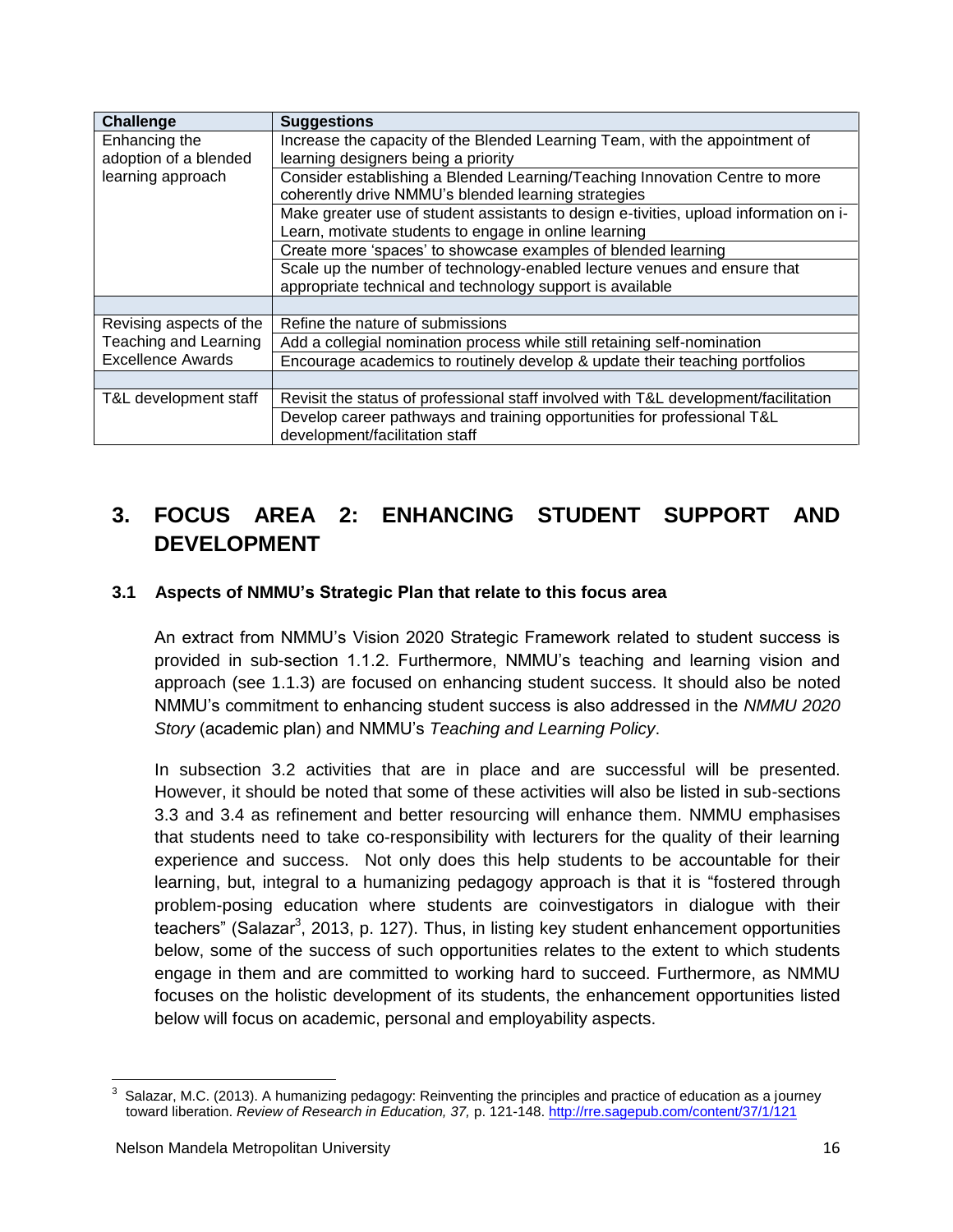## **3.2 Activities currently in place related to this focus area that are successful and evidence to substantiate that they are successful**

A thematic analysis of the submissions received as well as the findings of a recent NMMU study into the factors related to first-year student success was undertaken. The following four overarching themes emerged:

- Academic literacies development and learning enhancement integrated with/ embedded in programmes/modules
- Academic literacies development and learning enhancement : Outside of formal classes/modules
- Personal, professional and leadership development, enhancement and support
- Employability, career and citizenship preparation

A list of enhancing activities/opportunities and the nature of the evidence gathered for each one is included in Table 7. Please note that the list is not exhaustive, as more emphasis was given to institution-wide examples than activities in specific academic departments.

| Overarching<br><b>Themes</b>                                         | <b>Enhancing Activities/Opportunities</b>                                                                                                                                                                                                                                                                                                                                                                                                                                                                                      | <b>Examples of Evidence</b>                                                                                                                         |
|----------------------------------------------------------------------|--------------------------------------------------------------------------------------------------------------------------------------------------------------------------------------------------------------------------------------------------------------------------------------------------------------------------------------------------------------------------------------------------------------------------------------------------------------------------------------------------------------------------------|-----------------------------------------------------------------------------------------------------------------------------------------------------|
| Academic<br>literacies<br>development<br>and learning<br>enhancement | Peer-assisted learning facilitated opportunities:<br>• Face-to-Face: Supplemental Instruction (SI); Tutorials; Practicals;<br>Group mentorship programmes; Thuthuka programme (accounting);<br>coaching provided by senior students<br>• Online: e-PAL, e-tutoring (in some depts.)                                                                                                                                                                                                                                            | • Attendance statistics<br>• Module success rates<br>• Online activity and e-tivities<br>• Student and lecturer<br>feedback                         |
| integrated with/<br>embedded in<br>progs./modules                    | <b>Extended Programmes</b><br>• Focus on academic literacies development, especially in Academic<br>and Life Management modules<br>• Mentoring offered by lecturers and senior students in first two yrs                                                                                                                                                                                                                                                                                                                       | • Enrolment statistics<br>• Success rates<br>• Student feedback                                                                                     |
|                                                                      | Writing and academic literacies development and integration<br>• Writing Centre academic dev. professionals collaborate with<br>lecturers to embed writing-to-learn, academic integrity & academic<br>literacies into curricula<br>• DALS lecturers collaborate with discipline-lecturers to embed and<br>enhance writing across the curriculum<br>• Inclusion of credit-bearing modules with academic literacy and/or<br>English for academic purposes focus in programmes.<br>• Bilingual tutorials in Communication modules | • Success rates<br>• Student and lecturer<br>feedback                                                                                               |
|                                                                      | Learning materials and Online resources<br>• Multilingual glossaries<br>• Study Guides/Materials up-to-date and relevant<br>• Materials, videos and e-tivities on module sites (Sharepoint and i-<br>Learn Moodle LMS)<br>• Use of social media (e.g., departmental Facebook page and use of<br>Twitter)                                                                                                                                                                                                                       | • Success rates<br>• Student and lecturer<br>feedback<br>• Number of online hits and<br>downloads<br>• Activity patterns on i-Learn<br>(Moodle LMS) |
|                                                                      | <b>Teaching methods and approaches</b><br>• Foster active and collaborative learning<br>• Foster collaborative questioning and meaning making<br>• Facilitate preparation for lectures<br>• Foster independent learning and critical reflection                                                                                                                                                                                                                                                                                | • SASSE and LEC results<br>• Student feedback<br>• Peer reviews<br>• Student success rates                                                          |

## **Table 7: Successful Student Success Enhancement Activities**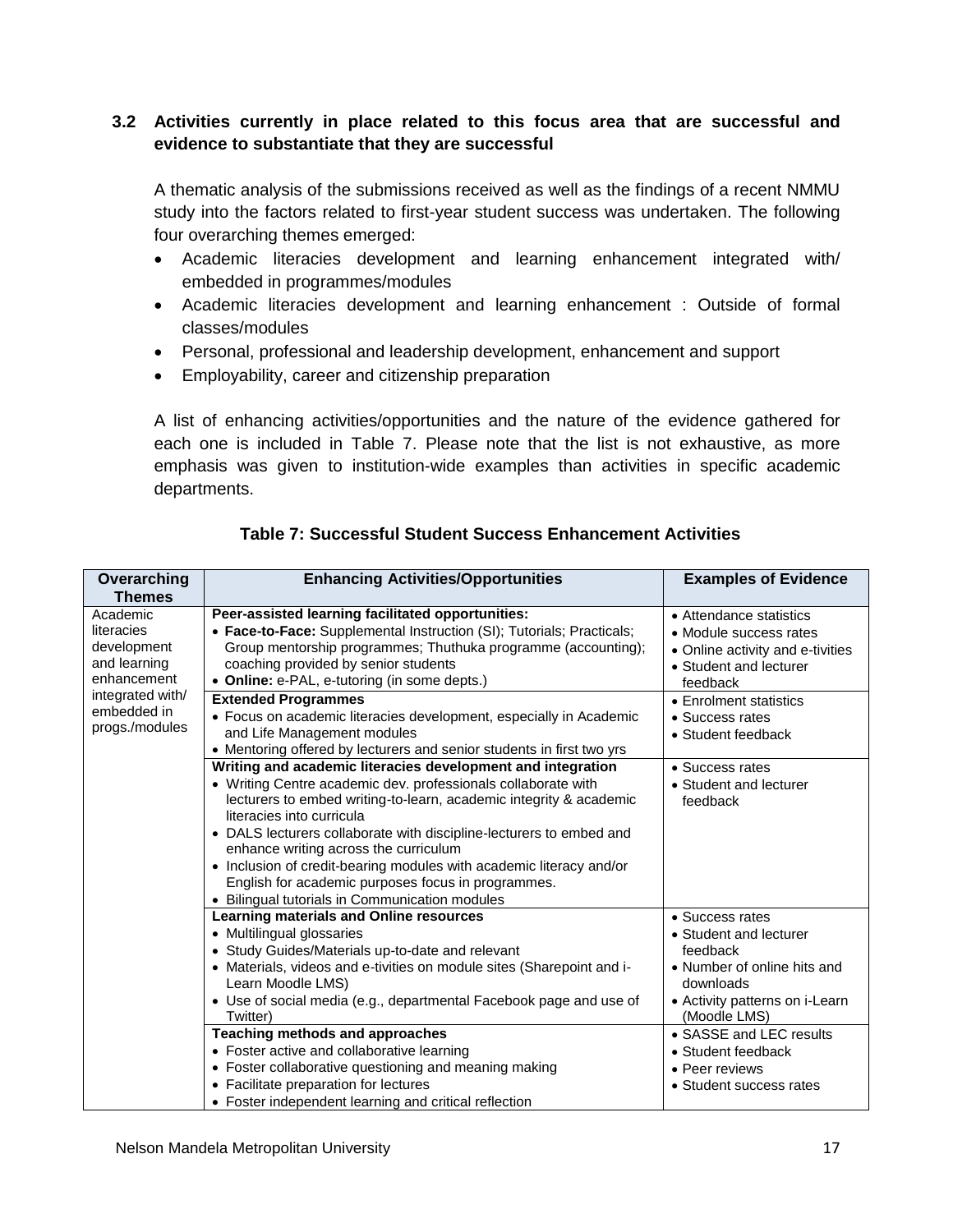| Overarching<br><b>Themes</b>                                                                                     | <b>Enhancing Activities/Opportunities</b>                                                                                                                                                                                                                                                                                                                                                                                                                                                                                                        | <b>Examples of Evidence</b>                                                                                                                     |
|------------------------------------------------------------------------------------------------------------------|--------------------------------------------------------------------------------------------------------------------------------------------------------------------------------------------------------------------------------------------------------------------------------------------------------------------------------------------------------------------------------------------------------------------------------------------------------------------------------------------------------------------------------------------------|-------------------------------------------------------------------------------------------------------------------------------------------------|
|                                                                                                                  | <b>Assessment for learning</b><br>• Using ongoing, formative and progressive assessment<br>• Providing appropriate and 'usable' feedback<br>• Encouraging peer- and self-evaluation of work<br>• Use scaffolding to develop assignment-writing                                                                                                                                                                                                                                                                                                   | • SASSE and LEC results<br>• Student feedback<br>• Quality reviews of<br>assessment                                                             |
|                                                                                                                  | Throughput initiatives:<br>• Summer/Winter Schools are offered in some modules for students<br>who have failed a module.                                                                                                                                                                                                                                                                                                                                                                                                                         | • Success rates<br>• Throughput rates<br>· Policy adherence                                                                                     |
|                                                                                                                  | Mentoring and coaching by lecturers to individual/groups of students                                                                                                                                                                                                                                                                                                                                                                                                                                                                             | • Student feedback                                                                                                                              |
| Academic<br>literacies<br>development<br>and learning<br>enhancement:<br>Outside of<br>formal<br>classes/modules | <b>Making transition to HE studies:</b><br>• New student orientation programme of which the core is How2@<br>NMMU (academic orientation) which is run in small groups facilitated<br>by How 2 Buddies (senior students studying in same discipline/field<br>as their first year group); How2 Buddies accompany their first year<br>group for the first term, often connecting via social media; online<br>materials<br>• Additional orientation for certain groups (residence & international<br>students and students with disabilities)        | • Attendance statistics<br>• Interviews with students<br>• Feedback from Buddies and<br>lecturers<br>• Research studies<br>• Digital recordings |
|                                                                                                                  | Peer learning opportunities:<br>• Residence mentors and living and learning communities<br>• Peer helpers                                                                                                                                                                                                                                                                                                                                                                                                                                        | • Attendance statistics<br>• Student feedback<br>• Success rates                                                                                |
|                                                                                                                  | <b>Structured opportunities:</b><br>• Keys to Success workshops, academic success seminars, annual<br>academic success week (CTLM, Student Housing)<br>• Learning styles assessment & enhancement workshops (SCCDC)<br>• Individual counselling and development related to academic/learning<br>difficulties (SCCDC)<br>• Writing Centre consultations<br>• Academic integrity and information literacy (LIS in collaboration with<br>Writing Centre, School of ICT, Dept. of Computing Sciences)<br>• Library and Information Services training | • Attendance statistics<br>• Training statistics<br>• Feedback from students<br>and lecturers<br>• Use of online resources                      |
|                                                                                                                  | <b>General Online/Digital resources:</b><br>• Keys to Success website http://keys.nmmu.ac.za/<br>• Student orientation website                                                                                                                                                                                                                                                                                                                                                                                                                   | • Number of hits<br>• Student feedback surveys                                                                                                  |
|                                                                                                                  | Module and programme advice - obtained from HoDs, programme<br>leaders, faculty administration and SCCDC                                                                                                                                                                                                                                                                                                                                                                                                                                         | • Entries on file director<br>• Records kept                                                                                                    |
|                                                                                                                  | Informal:<br>• Study groups<br>• Exam preparation sessions offered by SI Leaders, Peer Helpers and<br><b>Residence Mentors</b>                                                                                                                                                                                                                                                                                                                                                                                                                   | • Picked-up in surveys, but no<br>evidence intentionally<br>gathered                                                                            |
| Personal,<br>professional and<br>leadership<br>development,<br>enhancement<br>and support                        | <b>Structured opportunities:</b><br>• Career Counselling<br>• Personal Counselling<br>• Workshops to enhance Emotional Intelligence<br>• Wellness and Diversity weeks (SCCDC, CANRAD and CTLM)<br>• Toastmasters<br>• Golden Key Society<br>• Student societies, Arts and Culture events and NMMU Choir<br>• International student exchange programmes                                                                                                                                                                                           | • SCCDC statistics<br>• Statistics from International<br>Office<br>• SASSE and Student<br><b>Experience Survey results</b>                      |
|                                                                                                                  | Leadership development opportunities:<br>• Beyond the Classroom (BtC) programme (self- leadership and<br>values-based development)<br>• Peer leadership positions - SI leaders, tutors, demis, student<br>assistants, mentors, SRC, house committees, leaders of student<br>societies and sport teams, etc.<br>• Vice-Chancellor's Scholarship leadership development programme                                                                                                                                                                  | • CCR entries<br>• % students involved in co-<br>curricular activities<br>• Student and lecturer<br>feedback<br>• Achievements of peer          |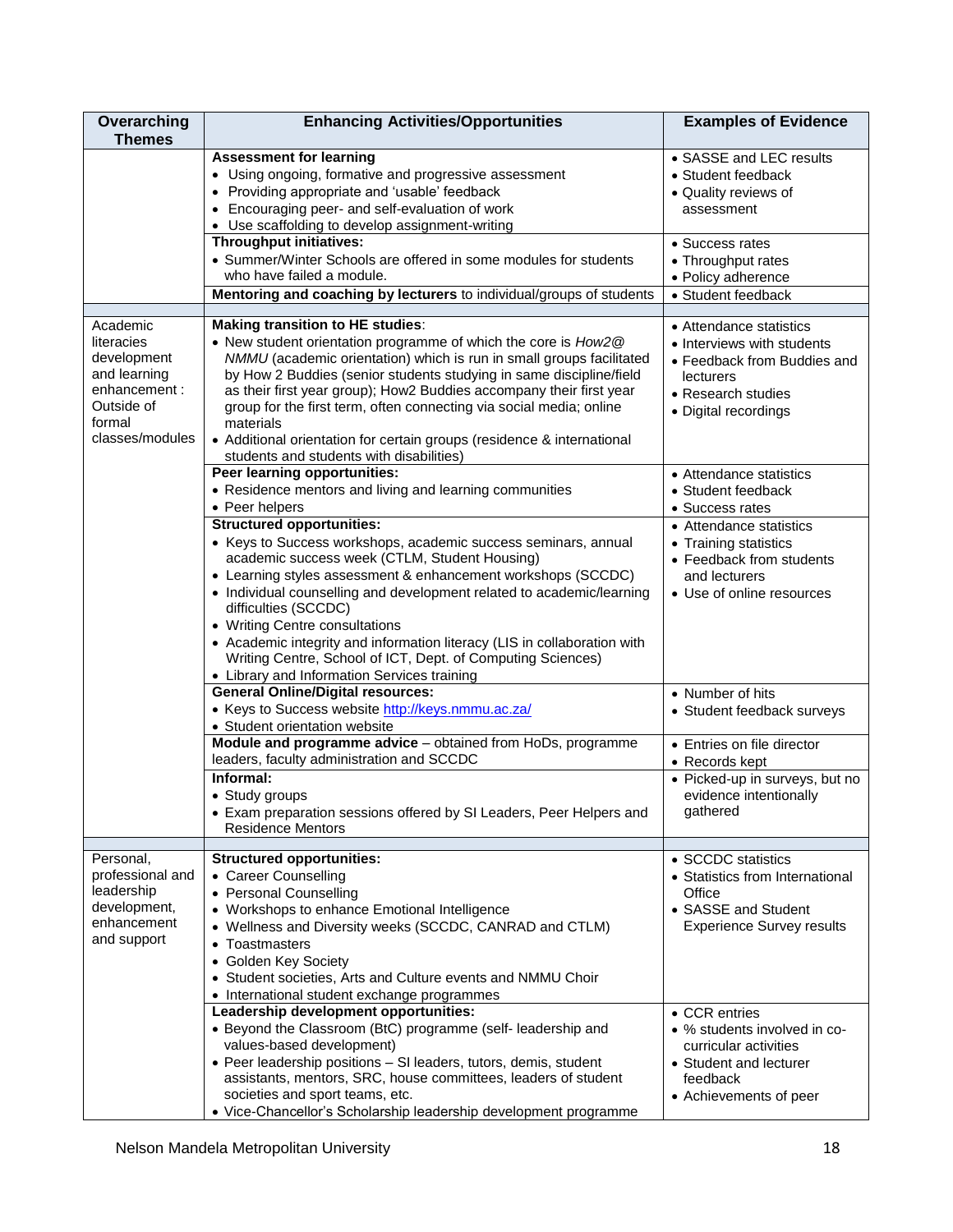| Overarching<br>Themes                                      | <b>Enhancing Activities/Opportunities</b>                                                                                                                                                                                                                                                                                                                                                                                                                                                                                                                                                                                                                                                   | <b>Examples of Evidence</b>                                                                                                                                                                                                                                                                                                                                           |
|------------------------------------------------------------|---------------------------------------------------------------------------------------------------------------------------------------------------------------------------------------------------------------------------------------------------------------------------------------------------------------------------------------------------------------------------------------------------------------------------------------------------------------------------------------------------------------------------------------------------------------------------------------------------------------------------------------------------------------------------------------------|-----------------------------------------------------------------------------------------------------------------------------------------------------------------------------------------------------------------------------------------------------------------------------------------------------------------------------------------------------------------------|
|                                                            | • Women in Engineering Leadership Association                                                                                                                                                                                                                                                                                                                                                                                                                                                                                                                                                                                                                                               | leaders                                                                                                                                                                                                                                                                                                                                                               |
|                                                            |                                                                                                                                                                                                                                                                                                                                                                                                                                                                                                                                                                                                                                                                                             |                                                                                                                                                                                                                                                                                                                                                                       |
| Employability,<br>career and<br>citizenship<br>preparation | <b>Structured opportunities:</b><br>• WIL and SL linked to modules or programmes<br>• Internships<br>• Student assistantships/employment at NMMU<br>• Career workshops (SCCDC and CAEC)<br>• Careers Fair (CAEC)<br>• Graduate Placement programme<br>• Entrepreneurship Development Programme in the residences<br>• Talks provided by professionals and alumni (usually linked to specific<br>programmes/disciplines/professions)<br>• Excursions and visits (e.g., to factories) linked to academic<br>programmes<br><b>Community engagement opportunities</b> - Volunteering for community<br>projects; pay-it-forward initiatives - linked to academic depts. and<br>student societies | • No. students engaged in<br>WIL/SL/Internship<br>• Attendance rates<br>• No. graduates placed<br>• No. excursions and visits<br>• No. of entrepreneurial<br>activities students engage in<br>• Student feedback<br>• Employer feedback<br>• Graduate feedback (survey<br>conducted at graduation<br>ceremony)<br>• Consolidated database of<br>engagement activities |

## **3.3 Activities related to this focus area initiated during the past three or four years that have not been as successful as hoped**

Generally there is evidence to substantiate that the activities highlighted per theme in Table 7 are having a positive impact on student success and development. However, students and academics note that their impact could be even more significant if the following could be addressed:

- **Voluntary nature:** Other than formal tutorials and practicals, most of the other peerassisted learning and other types of development opportunities are voluntary. Often students who will benefit most from such opportunities do not attend. Nonetheless, the CCR is assisting the uptake of co-curricular development opportunities.
- **Extent of availability:** Mentoring, or an initiative such as SI, which has a long track record of enhancing student success, is not offered in all modules due to capacity and financial constraints.
- **Constraints in career- and professionally-oriented programmes:** Due to their participation in WIL, senior students are not always available to act as peer facilitators (SI leaders, mentors, etc.).
- **Time-table and venue constraints:** Only tutorials and practicals are formally scheduled on the time-table. All other learning enhancement activities undertaken in groups are not normally time-tabled. This creates difficulties in finding timeslots and venues, which often means that learning enhancement activities start late and students thus do not derive maximum benefit from them.
- **Timing of out-of-class activities:** Often out-of-class student enhancement activities have to be held in lunch-times, late afternoons/evenings, and on Saturdays. These slots are not always convenient for students, especially if they depend on public transport. While offering more of these online is an option, lack of off campus connectivity could result in some students still not being able to access them.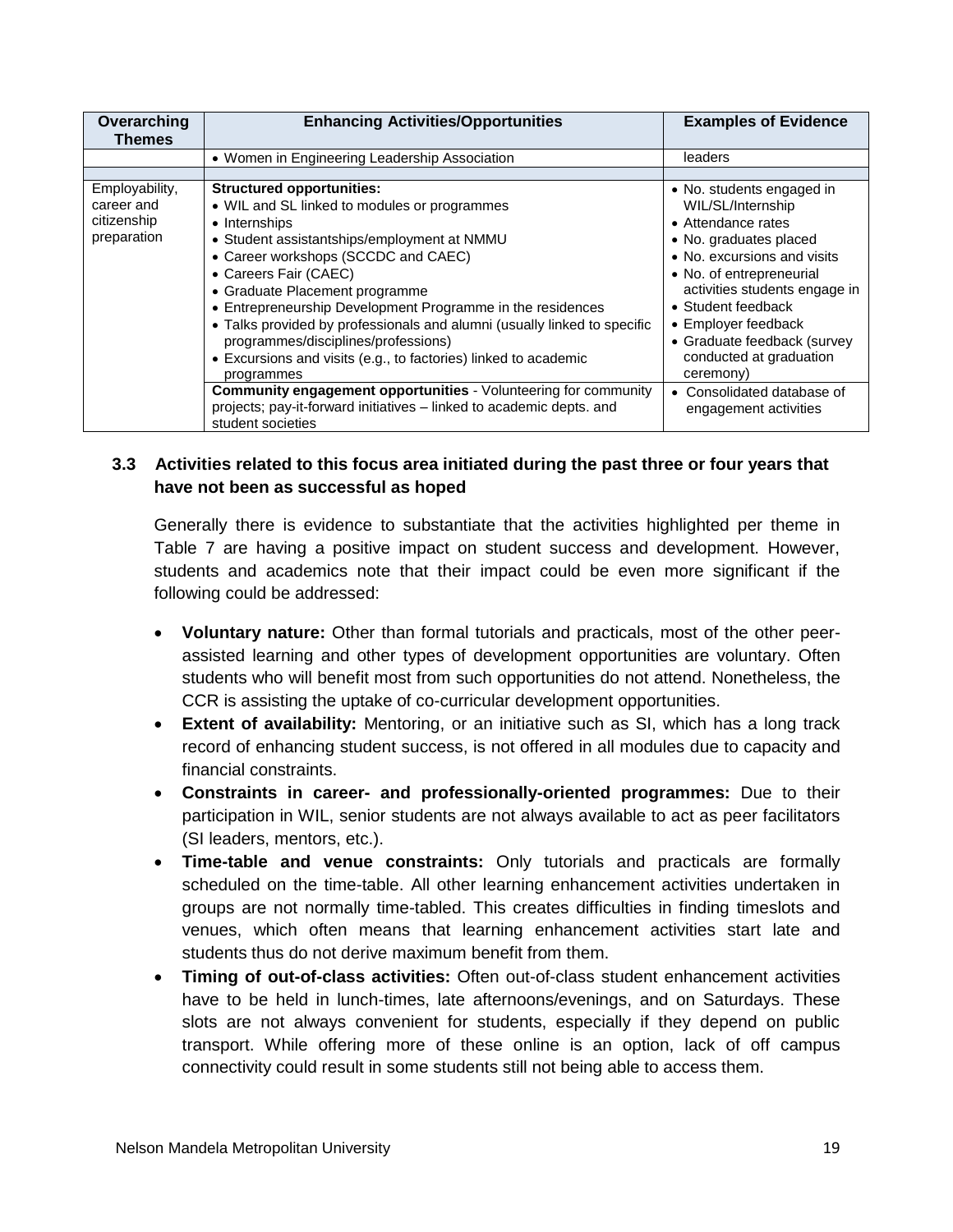- **Training of tutors and student assistants:** Many departments have training programmes and supervision in place, but not all do, which can detract from the impact of such activities.
- **Asset-based rather than deficit-based mindset:** All students need to be developed from novices in their disciplines to mastering them. Learning enhancement opportunities should thus not be perceived as being exclusively for those students who are struggling (deficit-approach) but to enhance the learning of all students. A mindset shift change is probably needed for both students and staff.
- **Materials development constraints:** For example, developing multi-lingual glossaries is labour intensive and costly. NMMU does not always have the human and financial resources to increase the number of modules where there are multi-lingual glossaries.
- **e-Learning constraints:** Students currently still prefer face-to-face peer learning activities. Lack of connectivity off campus hampers online collaboration and e-PAL/etutoring after hours. While many lecturers incorporate technology in teaching, some do not, and not all students feel comfortable using technology to enhance their learning. It takes time and skill to develop and upload e-tivities and facilitate online interactions. Without sufficient assistance/lecture load relief, academics generally have too little capacity (and sometimes expertise) to undertake this themselves.
- **WIL and internships logistics and placement –** challenges finding sufficient and appropriate WIL placements/internships, supervisory and monitoring capacity, and around transport availability and accommodating students on site. Lessons learned during experiential learning are not always fed forward into curriculum renewal and enhancement.
- **Raising awareness:** Given the range of learning enhancement opportunities available (Table 7), more needs to be done to raise awareness about them and market them to students and staff.

## **3.4 Activities recently implemented or planned to implement in the next 12 to 18 months related to this focus area**

Table 8 provides information on recently implemented/planned activities/opportunities that need to be expanded in the next 12 to 18 months.

| <b>Activity</b>                                                                 | <b>Description</b>                                                                                                                                                                                                                                                                                                                                                 |
|---------------------------------------------------------------------------------|--------------------------------------------------------------------------------------------------------------------------------------------------------------------------------------------------------------------------------------------------------------------------------------------------------------------------------------------------------------------|
| <b>Bilingual tutorials</b>                                                      | Bilingual (isiXhosa and English) tutorials have been introduced in some<br>Communication modules by two academics on a voluntary basis. There are<br>plans to expand this to other modules, using isiXhosa-speaking senior<br>students.                                                                                                                            |
| More systematic<br>tracking of student<br>progress and early<br>referral system | Integral to NMMU's Readmission Policy is that student progress must be<br>tracked and assistance/intervention provided as early as possible. Some<br>departments and faculties have been piloting how student progress can be<br>tracked on ITS and then collaborate with SCCDC so that students in need of<br>assistance can be assessed, advised and counselled. |

## **Table 8: Recently Implemented Activities to Enhance Student Success**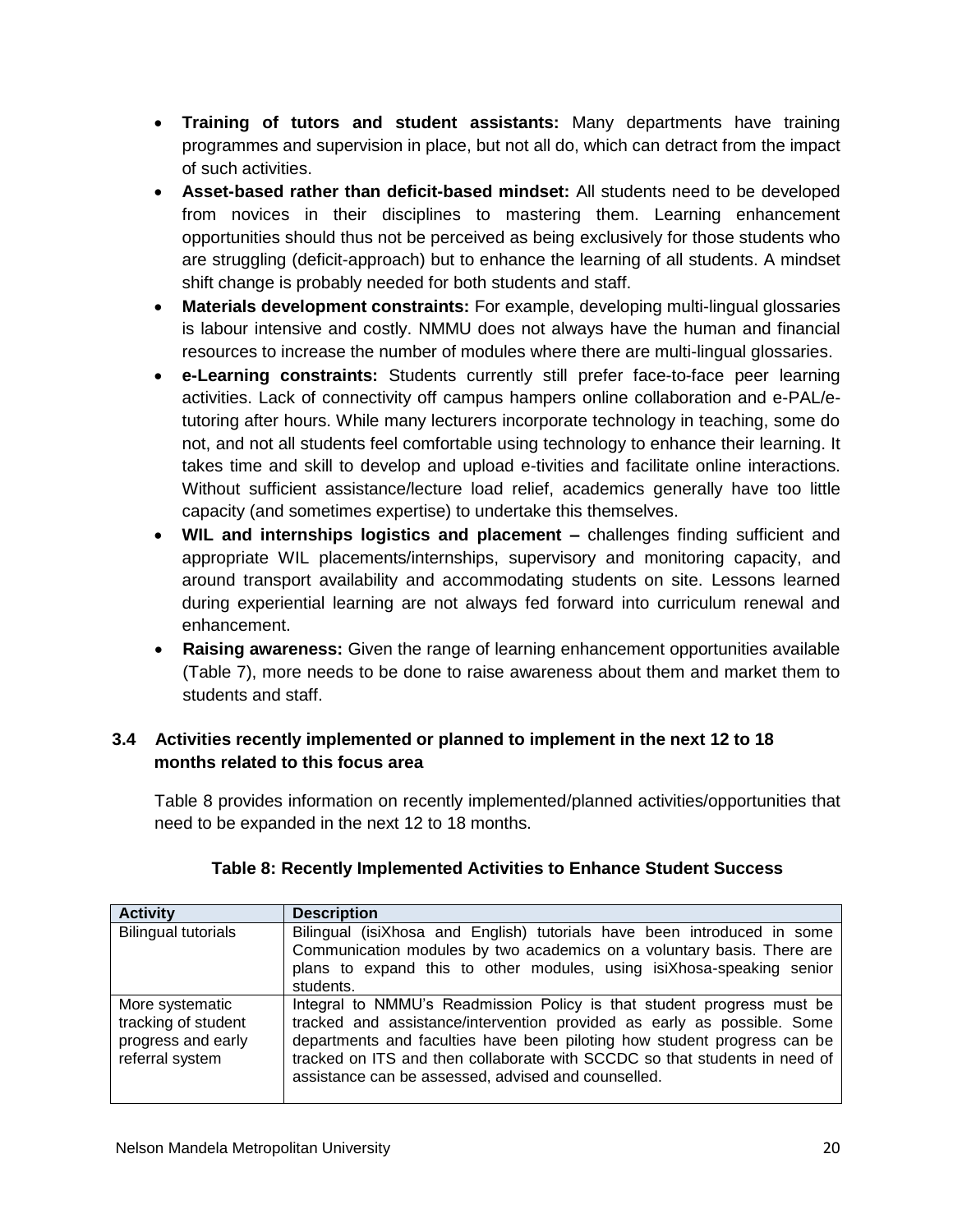| <b>Activity</b>        | Description                                                                       |
|------------------------|-----------------------------------------------------------------------------------|
| Student/Academic       | One faculty and a few departments have Student/Academic advisors/                 |
| Advisor                | counsellors that monitor student progress, have one-on-one sessions with          |
|                        | students experiencing difficulties to understand what the challenges are and      |
|                        | connect them to appropriate resources/services that could assist them. The        |
|                        | development of a student profile based on CAAR's access assessment results        |
|                        | and school results and other information also assists faculties and advisors to   |
|                        | be able to put students in touch with learning enhancement opportunities at an    |
|                        | early stage.                                                                      |
| Co-curricular Record   | NMMU's Co-Curricular Record (CCR) is an official institutional record to          |
|                        | recognise involvement in NMMU co-curricular activities and awards and             |
|                        | recognitions per academic year of study. The initiative's aim is to assist        |
|                        | students to develop themselves holistically, to develop the attributes required   |
|                        | of NMMU graduates and pursue their career and personal goals throughout           |
|                        | their university experience. Each co-curricular activity is mapped against 15     |
|                        | learning outcomes to determine the top 3 that students have an opportunity to     |
|                        | develop in an activity. When the record is printed both information about the     |
|                        | activity as well as the learning outcomes is included. Student co-curricular      |
|                        | involvement grew from 30% (2010) to 43% (2013) and 77.5% of students              |
|                        | report that it enhances their employability <sup>4</sup> .                        |
| Programmes and         | Introduced PASSAGES <sup>5</sup> student support programme; extended mentoring to |
| research in residences | senior students; initiated a research project for first-year residence students   |

#### **3.5 Challenges or problems related to this focus area that still need to be addressed at NMMU**

#### **3.5.1 Challenges and constraints**

In section 3.3, some challenges and constraints related to the student and learning enhancement activities and opportunities provided were raised. These will not be repeated here. However, there is an additional challenge that was repeatedly raised in the academic input, namely, **class attendance**. Regular class attendance is a key enabling factor for student success. As can be seen in Table 7, a number of NMMU's activities to enhance student learning and academic literacies development are integrated into lectures. It is thus worrisome that class attendance is problematic and some lecturers are frustrated by the amount of time that it takes to manually check class attendance. A challenging aspect that is related to class attendance is that the majority (about 70%) of **students do not prepare for class**, which then hampers the meaningful engagement of students during lectures as they cannot participate without having done the preparatory work.

The other key challenge is low levels of **preparedness for Higher Education** studies of the majority of our students. Language proficiency, mathematical competence and general academic literacy are among the main concerns. While NMMU offers a number of enhancing initiatives for school learners and educators, the levels of HE preparedness of

 $\overline{\phantom{a}}$ <sup>4</sup> Nel, H. & Neale-Shutte, M. (2013). *2013 Graduate Destinations Survey*. NMMU Internal Report.

<sup>5</sup> **P** – Personal; **A**-Academics*;* **S**-Self Awareness; **S**-Seasonal; **A**-Acceptance; **G**-Growth; **E**-Emotional; **S**-Send off – PASSAGES is a framework adopted in the residences to guide the activities that House Committee members provide to promote living and learning communities and student development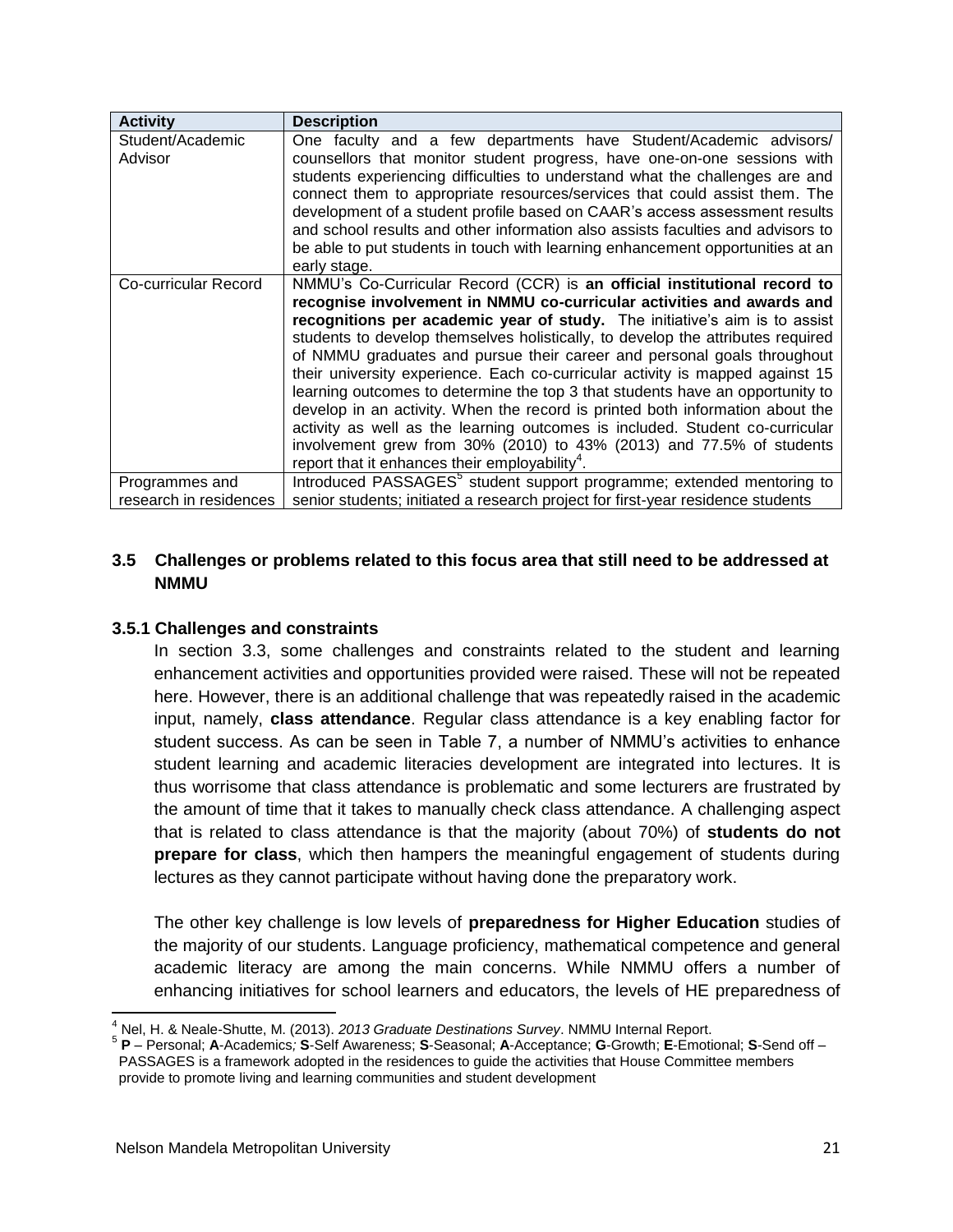our incoming learners do not seem to be improving. Hence the fact that we have so many learning support and development activities in place (see Tables 7 and 8).

#### **3.5.2 Overview Reflection of Student Enhancement and Development Opportunities**

There are a number of key enabling factors that have emerged that should be leveraged as well as a number of challenges that need to be urgently addressed to further enhance and deepen the enhancement of student learning and development at NMMU. These enabling factors and challenges will be outlined briefly below.

#### Among the key **enabling factors** are:

- a. Availability of a range of enhancement and development opportunities (see Table 7).
- b. A culture of peer assisted learning, which provides students with small group learning experiences.
- c. Online and other resources (e.g., study guides) to support student learning and development.
- d. A growing culture of co-curricular involvement of students.
- e. Availability of data from CAAR assessments, LEC, SASSE, the Student Experience Survey, etc. that provide a profile of our students which can inform the learning enhancement and development activities that we should have in place as well as to provide impact evidence.

**Key challenges** that need to be urgently addressed and some suggestions how they could be addressed are provided in Table 9.

| Table 9: Key Student Learning and Development Challenges to Address Urgently |  |  |
|------------------------------------------------------------------------------|--|--|
|                                                                              |  |  |

| Challenge                              | <b>Suggestions</b>                                                                                                                                                                                                                                                                                                                                                                                                                                                                                                                       |
|----------------------------------------|------------------------------------------------------------------------------------------------------------------------------------------------------------------------------------------------------------------------------------------------------------------------------------------------------------------------------------------------------------------------------------------------------------------------------------------------------------------------------------------------------------------------------------------|
| Focus on first-year<br>student success | A comprehensive strategy for first-year student success needs to be developed<br>and resourced, given the problems students face with the transition to HE and lack<br>of career guidance and DHET imperatives to increase access. Some of the<br>activities and initiatives already on offer at NMMU could be re-packaged and<br>coordinated under this strategy, but this will require additional resourcing. In<br>addition, this will require focused teaching development initiatives for lecturers<br>teaching first-year modules. |
|                                        |                                                                                                                                                                                                                                                                                                                                                                                                                                                                                                                                          |
| Voluntary attendance                   | Consideration should be given to making Orientation compulsory, with a blend of<br>face-to-face and online offerings that new students need to participate in. This will<br>have resource implications in terms of staff capacity and the number of Buddies<br>that need to be trained and supervised                                                                                                                                                                                                                                    |
|                                        | If voluntary attendance is maintained for peer assisted learning programmes (SI<br>and mentoring) and keys to success workshops, consideration should be given to<br>market them effectively and make use of Social Norms marketing (e.g., 80% of<br>students that attended SI passed Accountancy 1, achieving 60% or better)                                                                                                                                                                                                            |
|                                        |                                                                                                                                                                                                                                                                                                                                                                                                                                                                                                                                          |
| Class attendance                       | Consideration should be given to an electronic system to record class attendance                                                                                                                                                                                                                                                                                                                                                                                                                                                         |
|                                        | At the same time, reasons why students do not attend class regularly should be                                                                                                                                                                                                                                                                                                                                                                                                                                                           |
|                                        | explored to inform the development of strategies to enhance class attendance                                                                                                                                                                                                                                                                                                                                                                                                                                                             |
|                                        | Investment in teaching development related to fostering active and collaborative<br>learning in class needs to be intensified                                                                                                                                                                                                                                                                                                                                                                                                            |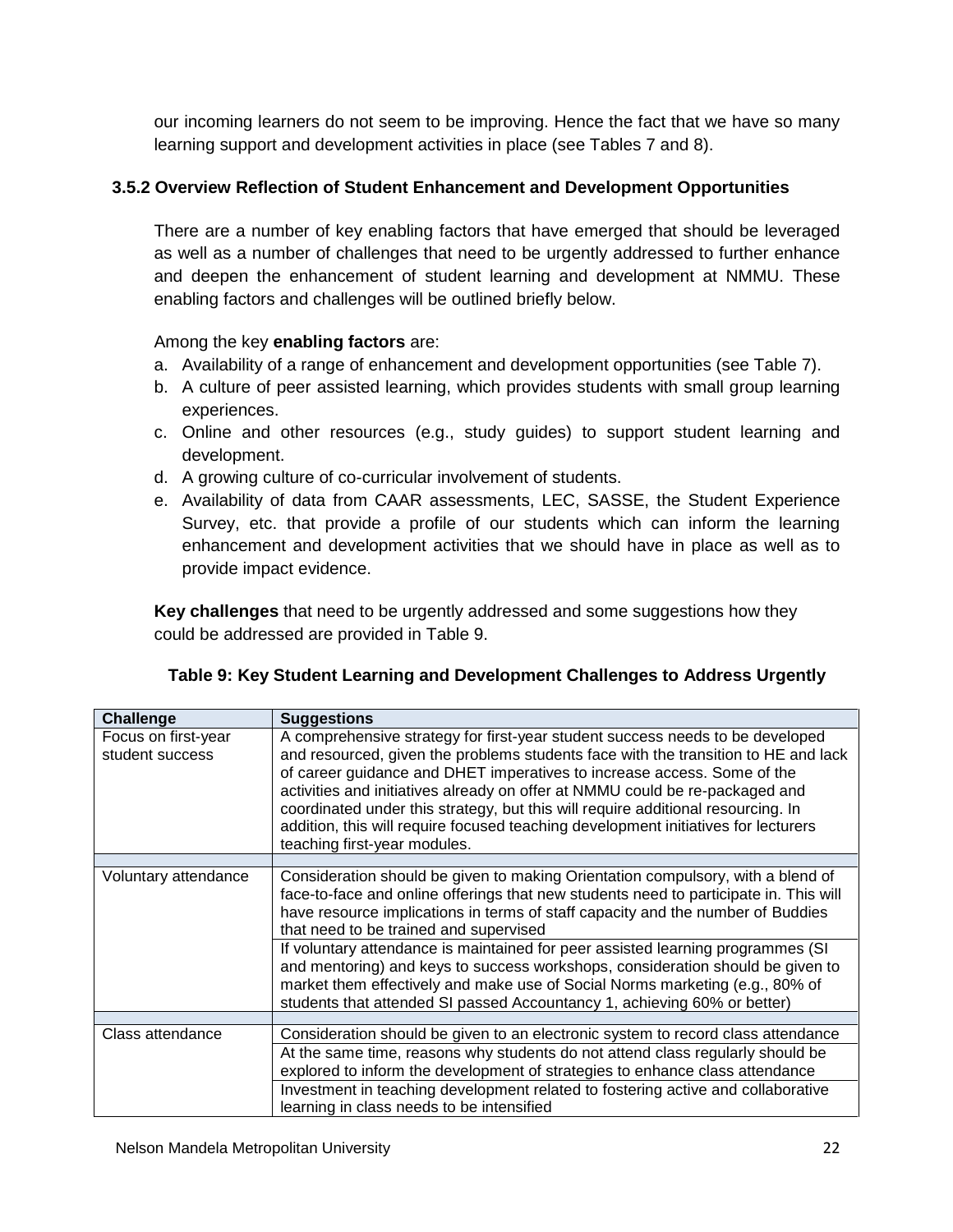| <b>Challenge</b>                                                   | <b>Suggestions</b>                                                                                                                                                                                                     |
|--------------------------------------------------------------------|------------------------------------------------------------------------------------------------------------------------------------------------------------------------------------------------------------------------|
|                                                                    | Activities to assist students to prepare for class could enhance active engagement                                                                                                                                     |
|                                                                    | of students during lectures. Placing e-tivities, quizzes and tasks online for students<br>could enhance their lecture preparation and instill this as a good learning habit.                                           |
|                                                                    |                                                                                                                                                                                                                        |
| Integrating and<br>embedding academic                              | Build capacity to embed academic literacies into especially first-year level modules<br>and programmes - CTLM and SCCDC can assist and co-teaching is an option                                                        |
| literacies and graduate<br>attributes in modules/<br>programmes    | When embedding academic literacies, NMMU values and graduate attributes in<br>modules/ programmes/co-curricular activities, an inclusive approach should be<br>adopted so that students with disabilities also benefit |
|                                                                    |                                                                                                                                                                                                                        |
| Language of Learning<br>and Teaching (LoLT)<br>and multilingualism | As language is a barrier to learning, the revision of the Language Policy is an<br>urgent matter as this will direct the strategies that need to be developed to<br>implement it                                       |
|                                                                    | Piloting the use of multilingualism in facilitating learning across a range of modules<br>and disciplines needs to be intensified and researched                                                                       |
|                                                                    | The use of educational technology to enable multilingualism and access for<br>students with disabilities needs to be explored (e.g., subtitles in different<br>languages in a video)                                   |
|                                                                    | Appropriately resource English for Academic purposes modules                                                                                                                                                           |
|                                                                    | Expand the number of professional programmes where students must become                                                                                                                                                |
|                                                                    | proficient in conversational isiXhosa to communicate with clients and patients. This<br>will have resource implications for the School of Languages, Media and Culture                                                 |
|                                                                    |                                                                                                                                                                                                                        |
| Tracking and                                                       | Leverage the existing pilots of student tracking undertaken at NMMU to develop a                                                                                                                                       |
| monitoring student                                                 | framework and comprehensive set of student success indicators and data.                                                                                                                                                |
| progress                                                           | Identify monitoring and evaluation methods and approaches for each indicator.                                                                                                                                          |
|                                                                    | Develop a system and software to monitor student progress and the extent to                                                                                                                                            |
|                                                                    | which students take up academic support and development opportunities.                                                                                                                                                 |
|                                                                    | Develop capacity to generate and use data analytics related to student success.                                                                                                                                        |

# **4. FOCUS AREA 3: ENHANCING THE LEARNING ENVIRONMENT**

#### **4.1 Aspects of NMMU's Strategic Plan related to this focus area**

An extract from NMMU's Vision 2020 Strategic Framework related to student success is provided in sub-section 1.1.2, with strategic goals 3 (*Create seamless learning environments to holistically support and develop student learning in- and outside the classroom)* and 5 (*Create and sustain up-to-date learning, teaching and social environments)* being particularly pertinent to this focus area. In addition, Vision 2020 Strategic priority 7 - *Improve institutional processes, systems and infrastructure to promote a vibrant staff and student life on all campuses* – focuses *inter alia* on enhancing the learning environment with respect to infrastructure development, ICT and integrated media services. NMMU's blended learning vision is contained in "*Blended Learning @ NMMU: The Big Picture*", which *inter alia* includes educational technology, ICT infrastructure and support among the underpinning principles and enabling factors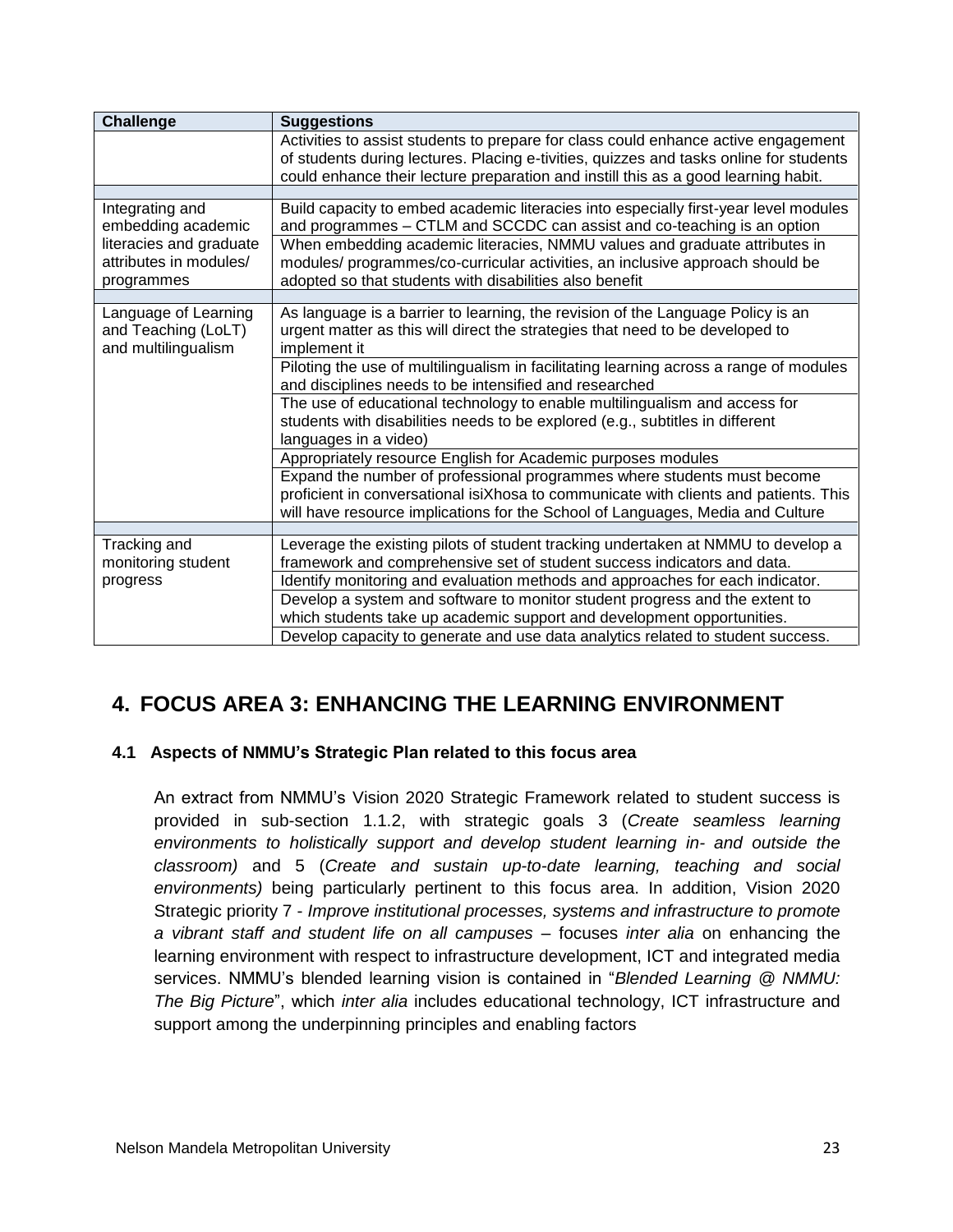In subsection 4.2 facilities and activities that are in place and are successful will be presented. However, it should be noted that some of these facilities/activities will also be listed in sub-sections 4.3 and 4.4 as refinement and better resourcing will enhance them.

## **4.2 Facilities and activities currently in place related to this focus area that are successful and evidence to substantiate that they are successful**

A thematic analysis of the submissions received was undertaken to identify activities related to enhancing the learning environment. Twelve main themes emerged. These are listed in Table 10 along with examples of facilities/evidence and the nature of the evidence gathered.

| Learning<br><b>Environment</b><br><b>Themes</b>                                     | <b>Facilities/Activities</b>                                                                                                                                                                                                                                                                                                                                                                                                                                                                                                                                                                                                                                                                                                                            | <b>Evidence</b>                                                                                                                                                                                                                    |
|-------------------------------------------------------------------------------------|---------------------------------------------------------------------------------------------------------------------------------------------------------------------------------------------------------------------------------------------------------------------------------------------------------------------------------------------------------------------------------------------------------------------------------------------------------------------------------------------------------------------------------------------------------------------------------------------------------------------------------------------------------------------------------------------------------------------------------------------------------|------------------------------------------------------------------------------------------------------------------------------------------------------------------------------------------------------------------------------------|
| Infrastructure/lecture<br>venues                                                    | • Six new large (200- to 500-seater) state-of-the-art lecture<br>venues across campuses<br>• The systematic roll-out of new and replacement teaching<br>technology in our teaching venues across all NMMU<br>campuses.<br>• Systematic roll-out of access to and appropriate facilities<br>for students with disabilities in lecture venues<br>• Specialised teaching and learning facilities and modern,<br>well-equipped laboratories (e.g., simulation laboratories<br>in Nursing Science; Moot Court in Law Faculty; HRTEM<br>building in Physics; new experiential learning facilities in<br>Pharmacy and Human Movement Sciences; and new<br>laboratories and learning facilities in the Faculty of<br>Engineering, the Built Environment and IT) | • No. of technology-enabled<br>lecture venues<br>• New technology orientation<br>& training attendance<br>• Usage statistics for<br>specialised venues/<br>laboratories<br>• Staff and student feedback<br>• Student success rates |
| Lecture capturing<br>and video<br>recordings to<br>enhance Teaching<br>and Learning | • Established a Tricaster live broadcast video production<br>studio which enables easy and creative production of<br>quality visuals for enhancing teaching material.<br>· Using Camtasia to add audio to powerpoints or<br>Educreations to record video snippets. These are then<br>placed on i-Learn and students are provided with a link<br>to access them<br>• Five proof of concept digital classrooms have been setup<br>with the aim of being able to record and/or stream the<br>lecture via NMMU's media content streaming solution                                                                                                                                                                                                           | • Service booking requests<br>for the in-studio facility<br>• Client feedback<br>• Student usage and patterns<br>• Usefulness evaluations of<br>lecture capturing                                                                  |
|                                                                                     |                                                                                                                                                                                                                                                                                                                                                                                                                                                                                                                                                                                                                                                                                                                                                         |                                                                                                                                                                                                                                    |
| On campus access<br>to computers,<br>connectivity and<br>computer literacy          | • WiFi-enabled campuses<br>• Computer labs - general and department-specific<br>• A Student Device Initiative was launched in 2013 where<br>476 students were provided with a tablet so that we can<br>research the impact of their use on student learning<br>• A limited number of tablets are available in the libraries<br>for students or academics to book out.<br>• Academics can replace their desktops with laptops,<br>which means they can take their laptops with them to<br>class and access all the materials on it.                                                                                                                                                                                                                      | • User statistics and patterns<br>• Student and staff<br>evaluations and feedback                                                                                                                                                  |

**Table 10: Enhancing the Learning Environment Themes**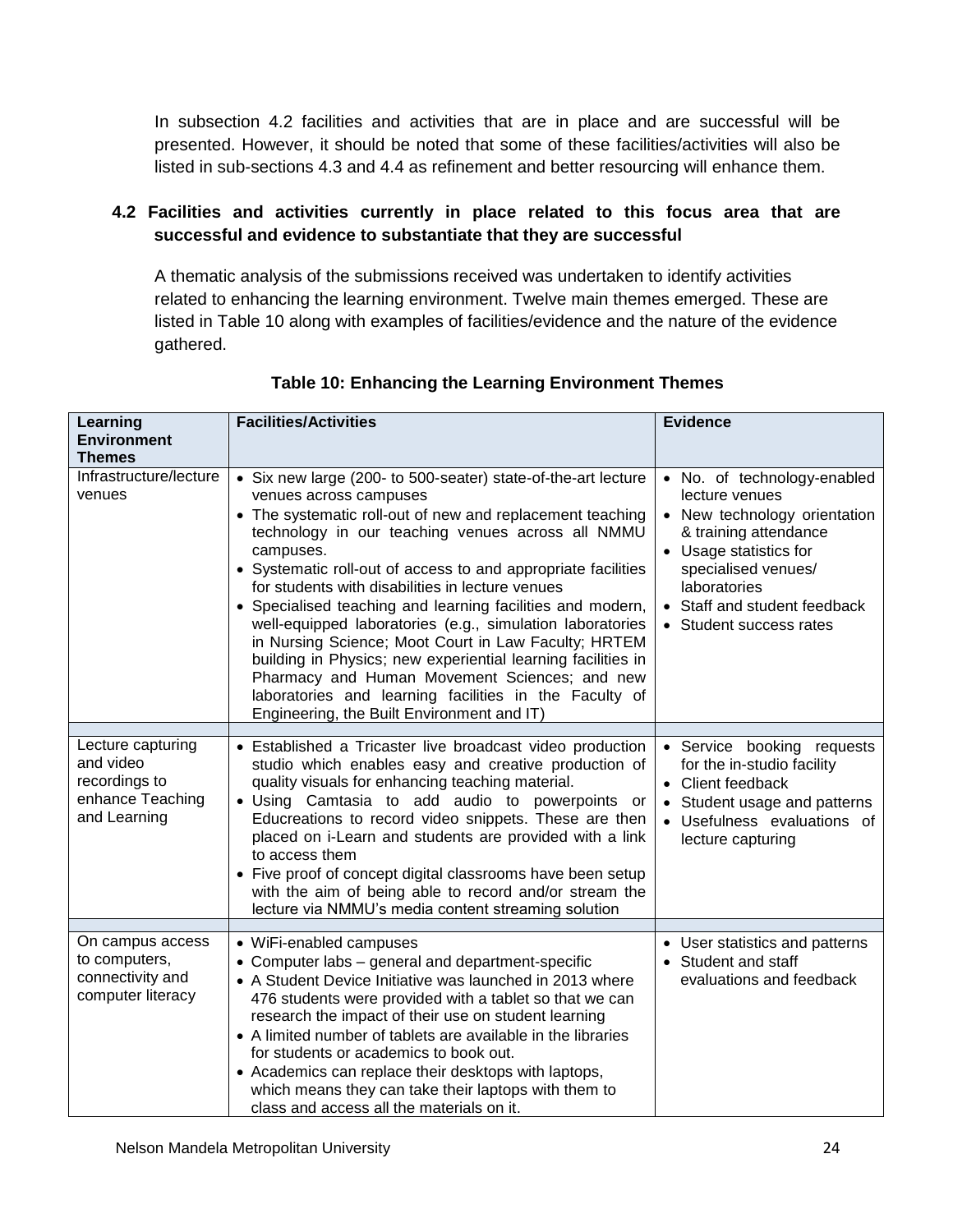| Learning<br><b>Environment</b><br><b>Themes</b> | <b>Facilities/Activities</b>                                                                                                                                                                                                                                                                                                                                                                                                                                                                                                                                                                                                                                                                                                                                                                                                                                                                                                                                                                                                                                                                                                                                                                                   | <b>Evidence</b>                                                                                                                                                                                                                                                                                                                   |
|-------------------------------------------------|----------------------------------------------------------------------------------------------------------------------------------------------------------------------------------------------------------------------------------------------------------------------------------------------------------------------------------------------------------------------------------------------------------------------------------------------------------------------------------------------------------------------------------------------------------------------------------------------------------------------------------------------------------------------------------------------------------------------------------------------------------------------------------------------------------------------------------------------------------------------------------------------------------------------------------------------------------------------------------------------------------------------------------------------------------------------------------------------------------------------------------------------------------------------------------------------------------------|-----------------------------------------------------------------------------------------------------------------------------------------------------------------------------------------------------------------------------------------------------------------------------------------------------------------------------------|
|                                                 | • All undergraduate programmes include a computer<br>literacy/end-user computing module and LIS is refining<br>an online and mobile information literacy programme that<br>can become part of these modules.<br>• A process is underway to obtain more assistive<br>technologies for students with disabilities                                                                                                                                                                                                                                                                                                                                                                                                                                                                                                                                                                                                                                                                                                                                                                                                                                                                                                |                                                                                                                                                                                                                                                                                                                                   |
| <b>Student Portal</b>                           | • There is a personalised Microsoft SharePoint student                                                                                                                                                                                                                                                                                                                                                                                                                                                                                                                                                                                                                                                                                                                                                                                                                                                                                                                                                                                                                                                                                                                                                         | • Access/Usage logs                                                                                                                                                                                                                                                                                                               |
|                                                 | portal with access to timetabling, results, module<br>collaboration / learning management system (LMS) sites,<br>financials, secure file storage, adverts, noticeboard,<br>almanac, news, events, social media, online forms and<br>study related information.<br>• A mobile version of this portal gets presented if the<br>student so chooses when accessing from a mobile<br>device.                                                                                                                                                                                                                                                                                                                                                                                                                                                                                                                                                                                                                                                                                                                                                                                                                        | • Student feedback                                                                                                                                                                                                                                                                                                                |
| i-Learn LMS Moodle                              |                                                                                                                                                                                                                                                                                                                                                                                                                                                                                                                                                                                                                                                                                                                                                                                                                                                                                                                                                                                                                                                                                                                                                                                                                |                                                                                                                                                                                                                                                                                                                                   |
|                                                 | • NMMU uses the Moodle-based i-Learn LMS and has two<br>dedicated computer engineers to develop, maintain and<br>update it.<br>• Academic integrity/Anti-plagiarism: Turnitin has been<br>fully integrated into Moodle (LMS). Mainly used for PG<br>research purposes, but is expanding to UG assignments<br>so that it can be used to assist the writing development<br>of students.<br>• Test creation/online assessment: Respondus is fully<br>integrated into Moodle (LMS). It is a tool for creating and<br>managing assessments that can be printed to paper or<br>published directly to the LMS. Respondus provides<br>educators with access to the Respondus Test Bank<br>Network. This network, in turn, allows them access to<br>thousands of test banks for the leading textbooks in<br>higher education.<br>• Information booklets (hard copy and online) for students<br>regarding how to access and navigate around i-Learn -<br>this is often included as part of new student orientation<br>• There is an increase of lecturers who place quizzes and<br>e-tivities online as a means to ensure that students read<br>and have comprehended the material in preparation for<br>the next class. | • No. of modules with active<br>site on i-Learn<br>• No. activities on i-Learn<br>module sites<br>• No. and pattern of hits<br>• No. of students and staff<br>accessing i-Learn<br>• Success rates of modules<br>with i-Learn site<br>• No. of Turnitin users<br>registered (e.g., 33%<br>increase in users from 2013<br>to 2014) |
| <b>Blended learning</b>                         | • Blended Learning Gateway on Staff portal provides                                                                                                                                                                                                                                                                                                                                                                                                                                                                                                                                                                                                                                                                                                                                                                                                                                                                                                                                                                                                                                                                                                                                                            | • Access/Usage logs                                                                                                                                                                                                                                                                                                               |
| training and support                            | resources, literature, how-to videos, etc. that staff can<br>access when they need to.<br>• Blended learning workshops include in SoTLC and can<br>be offered to departments on request.<br>• Small, cross-divisional blended learning team provides<br>just-in-time support, training, software & resource dev.                                                                                                                                                                                                                                                                                                                                                                                                                                                                                                                                                                                                                                                                                                                                                                                                                                                                                               | Evaluations and feedback<br>• Usefulness rating of SoTLC<br>workshops                                                                                                                                                                                                                                                             |
| Specialised software                            | • In specific disciplines                                                                                                                                                                                                                                                                                                                                                                                                                                                                                                                                                                                                                                                                                                                                                                                                                                                                                                                                                                                                                                                                                                                                                                                      | • Access/Usage logs                                                                                                                                                                                                                                                                                                               |
| programmes                                      | • For students with disabilities                                                                                                                                                                                                                                                                                                                                                                                                                                                                                                                                                                                                                                                                                                                                                                                                                                                                                                                                                                                                                                                                                                                                                                               | Student success rates                                                                                                                                                                                                                                                                                                             |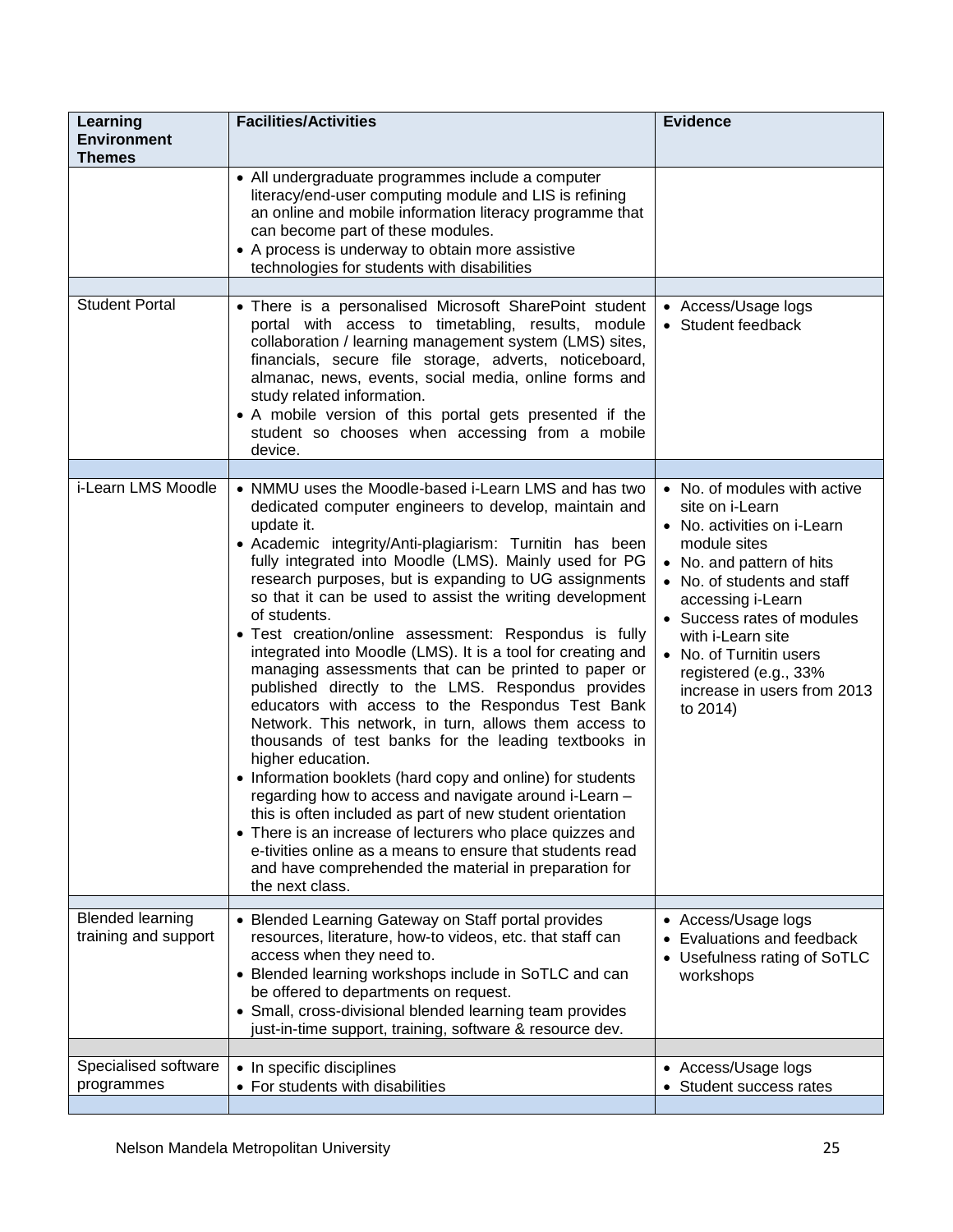| Learning<br><b>Environment</b><br><b>Themes</b>     | <b>Facilities/Activities</b>                                                                                                                                                                                                                                                                                                                                                                                                                                                                                                                                                                                                                                                                                                                             | <b>Evidence</b>                                                                                                                |
|-----------------------------------------------------|----------------------------------------------------------------------------------------------------------------------------------------------------------------------------------------------------------------------------------------------------------------------------------------------------------------------------------------------------------------------------------------------------------------------------------------------------------------------------------------------------------------------------------------------------------------------------------------------------------------------------------------------------------------------------------------------------------------------------------------------------------|--------------------------------------------------------------------------------------------------------------------------------|
| Use of social media                                 | • Many departments have a Facebook page – alumni also<br>stay connected and can provide information on job or<br>internship opportunities<br>• Twitter hashtag discussions in- and out-of class                                                                                                                                                                                                                                                                                                                                                                                                                                                                                                                                                          | • Statistics<br>related<br>the<br>to<br>number of students<br>and<br>staff engaging via social<br>media                        |
|                                                     |                                                                                                                                                                                                                                                                                                                                                                                                                                                                                                                                                                                                                                                                                                                                                          |                                                                                                                                |
| Library and<br><b>Information Services</b><br>(LIS) | • E-Services – moving from face-to-face contact to virtual<br>service provision<br>• Improved e-Access to LIS resources and services via<br>mobile devices, platforms and social networking sites.<br>• E-Learning: redesigning LIS orientation and training<br>programmes for the online environment; e-books<br>• Upgraded and reconfigured<br>existing<br>space<br>to<br>accommodate new services and technologies and<br>student learning needs, for example:<br>o Quiet spaces for research<br>and<br>study<br>and<br>soundproofed group study areas for collaborative<br>work and learning.<br>o Research and Information Commons established at<br>South Campus Library.<br>• Access to libraries - extended opening hours during<br>exam periods | • LIS user statistics<br>• Student and lecturer<br>evaluations<br>• No. students accessing<br>online services and<br>resources |
|                                                     |                                                                                                                                                                                                                                                                                                                                                                                                                                                                                                                                                                                                                                                                                                                                                          |                                                                                                                                |
| Study space                                         | • Individual and group study spaces provided in the<br>libraries and the residences. There has been an<br>increased uptake of the study spaces in residences by<br>non-residents.<br>• Dedicated study space available on North, MV and<br>George campuses.<br>• Limited study spaces in computer laboratories (especially<br>during the day-time)                                                                                                                                                                                                                                                                                                                                                                                                       | • No intentional monitoring of<br>study space usage                                                                            |
|                                                     |                                                                                                                                                                                                                                                                                                                                                                                                                                                                                                                                                                                                                                                                                                                                                          |                                                                                                                                |
| Academic<br>administration                          | • The successful transition to and implementation of a<br>single platform to manage time-tabling and facility usage<br>- this will assist in the creation of improved student and<br>staff timetables, improved facility usage and will<br>significantly improve the management information<br>available for facility development planning.                                                                                                                                                                                                                                                                                                                                                                                                              | • Feedback from academics<br>• Management information<br>related to facility usage                                             |
|                                                     |                                                                                                                                                                                                                                                                                                                                                                                                                                                                                                                                                                                                                                                                                                                                                          |                                                                                                                                |
| Residences                                          | • The development of computer laboratories<br>• The expansion of the Wi-Fi network to all areas<br>• The development of large study centres<br>• The development of breakaway rooms<br>• Creating cosy study nooks and crannies<br>• Continuous development of more conducive learning and<br>study 'spaces' and environment                                                                                                                                                                                                                                                                                                                                                                                                                             | • Usage statistics<br>• Student evaluation and<br>feedback<br>• Success rates of students in<br>residences                     |
|                                                     |                                                                                                                                                                                                                                                                                                                                                                                                                                                                                                                                                                                                                                                                                                                                                          |                                                                                                                                |
| Transport between<br>campuses                       | • The development and expansion of the inter-campus<br>transport service, and provision of shelters                                                                                                                                                                                                                                                                                                                                                                                                                                                                                                                                                                                                                                                      | • Usage statistics                                                                                                             |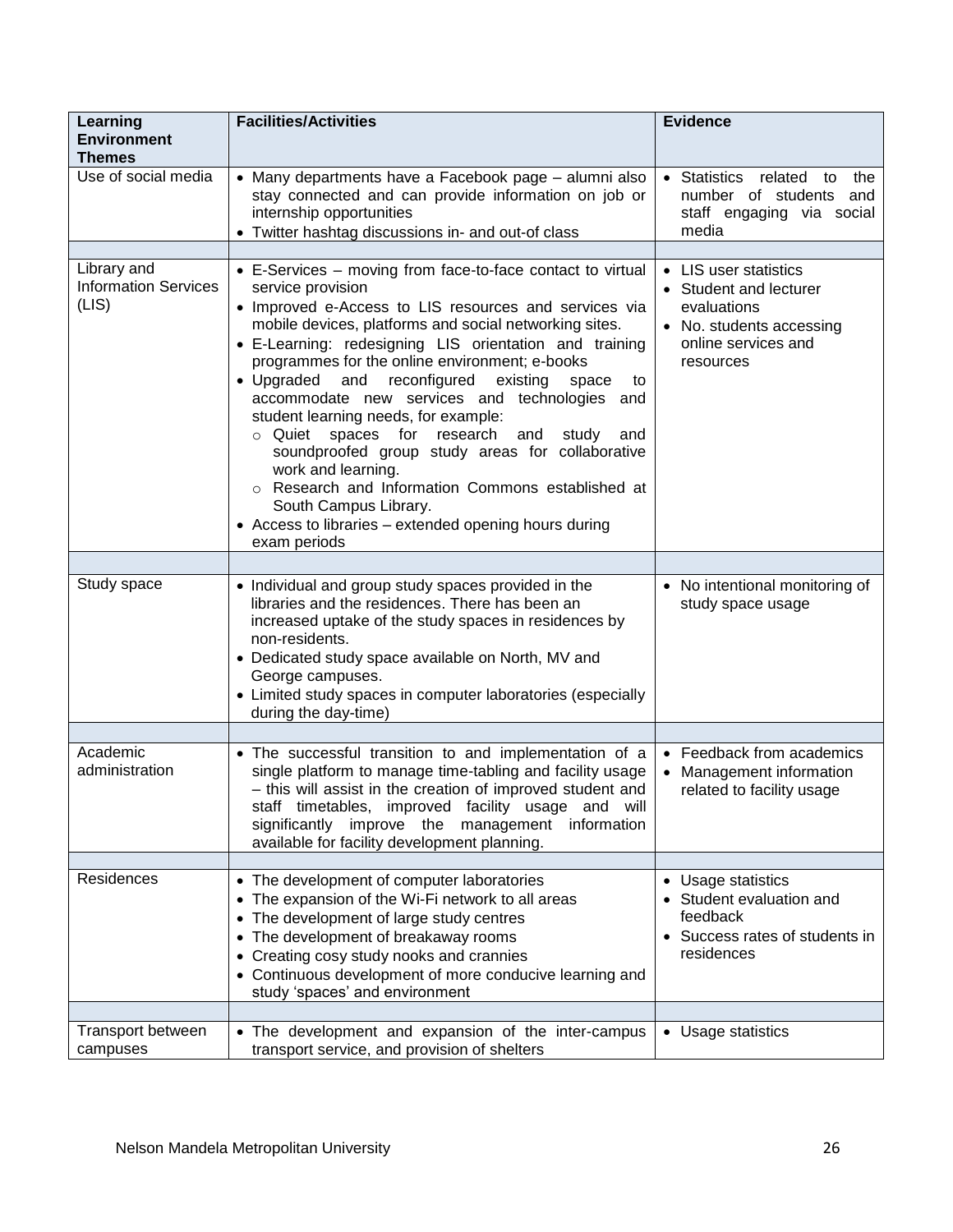## **4.3 Activities or facilities related to this focus area that have not been as successful as hoped for**

Generally there is evidence to substantiate that NMMU provides an enabling and supportive learning environment (see SASSE results). However, students and academics note that the learning environment would be even more enabling if the aspects raised in Table 11 could be attended to.

| <b>Activities</b>                                                     | <b>Reasons</b>                                                                                                                                                                                                                                                                                                                                                                                                                                                                  |
|-----------------------------------------------------------------------|---------------------------------------------------------------------------------------------------------------------------------------------------------------------------------------------------------------------------------------------------------------------------------------------------------------------------------------------------------------------------------------------------------------------------------------------------------------------------------|
| Uptake of<br>blended and e-<br>learning slower                        | Academic staff: some do not want to move out of their comfort zone and are afraid of<br>using technology in teaching; blended learning workshops sometimes clash with<br>lectures; need more just-in-time support.                                                                                                                                                                                                                                                              |
| than hoped for<br>(also reported in<br>Table 3)                       | Students: About half of the students do not have access to a mobile computing device<br>which curbs in class participation; many students do not have connectivity off campus,<br>which makes out of class online collaboration challenging; students still indicate a<br>preference for face-to-face contact as opposed to online contact.                                                                                                                                     |
|                                                                       | Infrastructure: Not all lecture venues are technology enabled, which frustrates staff;<br>some venues do not have/have inadequate WiFi access, which curtails the use of online<br>activities in class; access to computers and WiFi challenges are greater on some<br>campuses (e.g., Second Avenue).                                                                                                                                                                          |
|                                                                       |                                                                                                                                                                                                                                                                                                                                                                                                                                                                                 |
| Lecture venues<br>not keeping<br>pace with                            | Increased student numbers: has led to over-crowding of some lecture venues and a<br>shortage of venues (especially where lectures have to be duplicated or when new<br>programmes are implemented).                                                                                                                                                                                                                                                                             |
| increase in<br>student<br>numbers and<br>the NMMU T&L                 | Use of lecture venues across campuses (e.g., North and South campuses) given the<br>shortage of venues: students often have to walk/travel reasonable distances between<br>venues and arrive late for class; there is insufficient inter-campus transport to assist<br>movement between campuses; this is impacting negatively on class attendance.                                                                                                                             |
| blend                                                                 | Large versus small venues: While there is a need for more large lecture venues, given<br>the emphasis NMMU is placing on active and collaborative learning, the layout of many<br>venues make such learning challenging to implement and there is a need for more small<br>venues for group work, skills training (e.g., in professional programmes).                                                                                                                           |
|                                                                       |                                                                                                                                                                                                                                                                                                                                                                                                                                                                                 |
| Insufficient<br>study spaces                                          | NMMU has very few dedicated study spaces for students. Given that the majority of<br>students commute to university and often do not have adequate study facilities at home,<br>more study spaces need to be provided on campus. During busy test and examination<br>periods these study spaces should be open 24/7.                                                                                                                                                            |
|                                                                       |                                                                                                                                                                                                                                                                                                                                                                                                                                                                                 |
| Re-design and<br>modernisation<br>of libraries and<br>availability of | While the re-design of our libraries to create a learning commons along with spaces for<br>individual and group work is important for learning enhancement, the re-design is<br>disruptive and could impact negatively on student learning during the refurbishment as<br>students do not have/find it more difficult to access to the full array of library services.                                                                                                          |
| books                                                                 | Sufficient copies of textbooks and frequently used sources are not always available in<br>the libraries. The number of students needing to use a particular book/source should be<br>taken into account in the requesting and ordering process. In addition, some books are<br>only available in Afrikaans and not in English. Attention should be given to either<br>ordering English versions of these books or comparable books if a translated version is<br>not available. |

#### **Table 11: Less Successful Aspects of Enhancing the Learning Environment**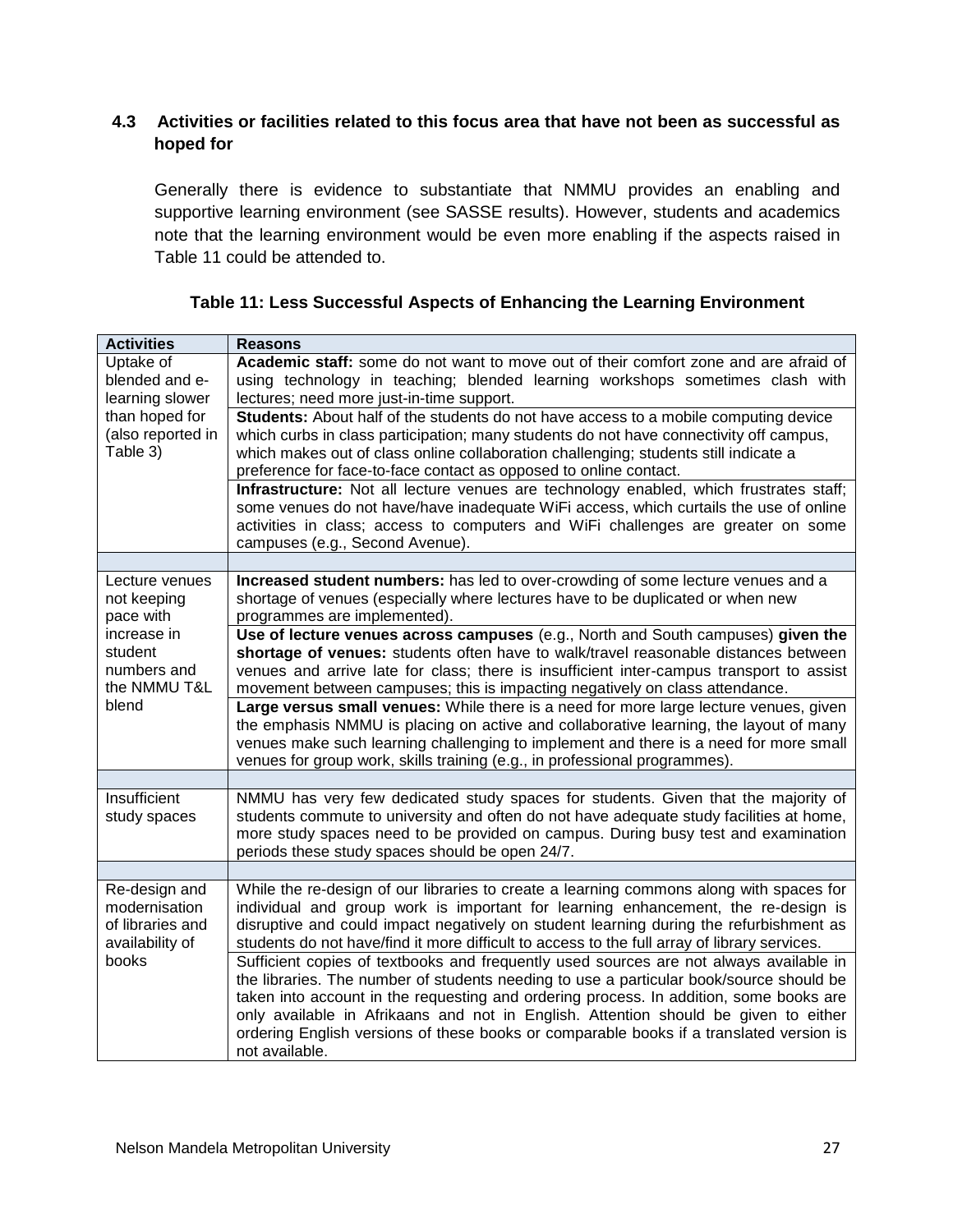## **4.4 Activities or facilities planned to implement or acquire in the next 12 to 18 months**

| <b>Activity</b>                                                               | <b>Description</b>                                                                                                                                                                                                                                                                                                                                                                                                                                                                                                                                                                                                                                                                                                                   |
|-------------------------------------------------------------------------------|--------------------------------------------------------------------------------------------------------------------------------------------------------------------------------------------------------------------------------------------------------------------------------------------------------------------------------------------------------------------------------------------------------------------------------------------------------------------------------------------------------------------------------------------------------------------------------------------------------------------------------------------------------------------------------------------------------------------------------------|
| Technology                                                                    | About 30 venues will be kitted-out with video streaming and recording facilities                                                                                                                                                                                                                                                                                                                                                                                                                                                                                                                                                                                                                                                     |
| enabled lecture<br>venues and lecture<br>capturing                            | Media content streaming solution: Allow lecturers to upload either anonymous or<br>access controlled media content. Content can be access controlled down to module<br>group level. The streaming solution will facilitate the streaming and recording of<br>lectures from technology enabled classrooms. The solution will enable distributed<br>lecturing as well as various teaching and learning methods like the flipped classroom.<br>Develop a policy regarding lecture capturing, which has advantages for second<br>language English speakers and students with disabilities in particular who can view the<br>lecture as many times as they want to; but it poses intellectual property and class<br>attendance challenges |
| e-Assessment                                                                  | An investigation into an e-assessment solution/approach is underway. Included in this                                                                                                                                                                                                                                                                                                                                                                                                                                                                                                                                                                                                                                                |
|                                                                               | is the development of a set of principles and guidelines to steer e-assessment.<br>Among the aspects that need to be addressed is creating a secure online environment<br>and whether students should bring their own device or whether there should be a pool<br>of devices used for e-assessment purposes.<br>A large e-assessment venue, with all the necessary infrastructure, furniture, equipment                                                                                                                                                                                                                                                                                                                              |
|                                                                               | and software will also need to be established.                                                                                                                                                                                                                                                                                                                                                                                                                                                                                                                                                                                                                                                                                       |
| Mobile computing<br>devices and off<br>campus<br>connectivity for<br>students | Intensify efforts to make it possible for all students to own/access a mobile computing<br>device through, for example, marketing the ASAUDIT option of purchasing a device at<br>a reduced rate, advising NSFAS students that they can use part of their bursary money<br>to purchase a device, and through enlarging the pool of mobile devices in the libraries<br>that can be booked out<br>Intensify efforts to lobby service providers to give students free/reduced price<br>connectivity off campus                                                                                                                                                                                                                          |
|                                                                               | The creation of an automated system for the allocation of students into pre-defined                                                                                                                                                                                                                                                                                                                                                                                                                                                                                                                                                                                                                                                  |
| Automated system<br>to allocate students<br>to class groups                   | class groups in terms of qualification/programme and module choices will improve the<br>flagging and management of facility overcrowding                                                                                                                                                                                                                                                                                                                                                                                                                                                                                                                                                                                             |
| <b>ICT</b> innovations                                                        | Student Cloud storage (OwnCloud): A system will be implemented that will facilitate<br>the sharing of large files between students. This will also reduce the impact currently<br>placed on the NMMU internet bandwidth.                                                                                                                                                                                                                                                                                                                                                                                                                                                                                                             |
|                                                                               | One drive for students: The Office 365 One drive feature will be integrated with the<br>NMMU's SharePoint infrastructure. This will allow students to create, store and share<br>documents online from any device with internet access.                                                                                                                                                                                                                                                                                                                                                                                                                                                                                              |
|                                                                               | A Google campus map application is being developed that allows students to find<br>their way to buildings, as well as highlighting points of interest such as wheelchair<br>accessibility ramps, emergency assembly points, ATMs, bookshops, cashiers,<br>computer labs, elevators, food courts, emergency exits, libraries, post offices, shuttle<br>stops and water fountains.                                                                                                                                                                                                                                                                                                                                                     |
| Open and study                                                                | When refurbishment takes place or new buildings are designed, faculties and                                                                                                                                                                                                                                                                                                                                                                                                                                                                                                                                                                                                                                                          |
| spaces                                                                        | departments are identifying spaces for group and collaborative learning and for study<br>purposes. In addition, some planning has taken place to create a hub/centre for PG<br>students                                                                                                                                                                                                                                                                                                                                                                                                                                                                                                                                              |
| Modernising and                                                               | As part of the DHET efficiency funding and funding for laboratory equipment, certain                                                                                                                                                                                                                                                                                                                                                                                                                                                                                                                                                                                                                                                 |
| refurbishing<br>laboratories                                                  | laboratories will be refurbished/modernised and new equipment will be obtained                                                                                                                                                                                                                                                                                                                                                                                                                                                                                                                                                                                                                                                       |

## **Table 12: Planned Activities to Enhance the Learning Environment**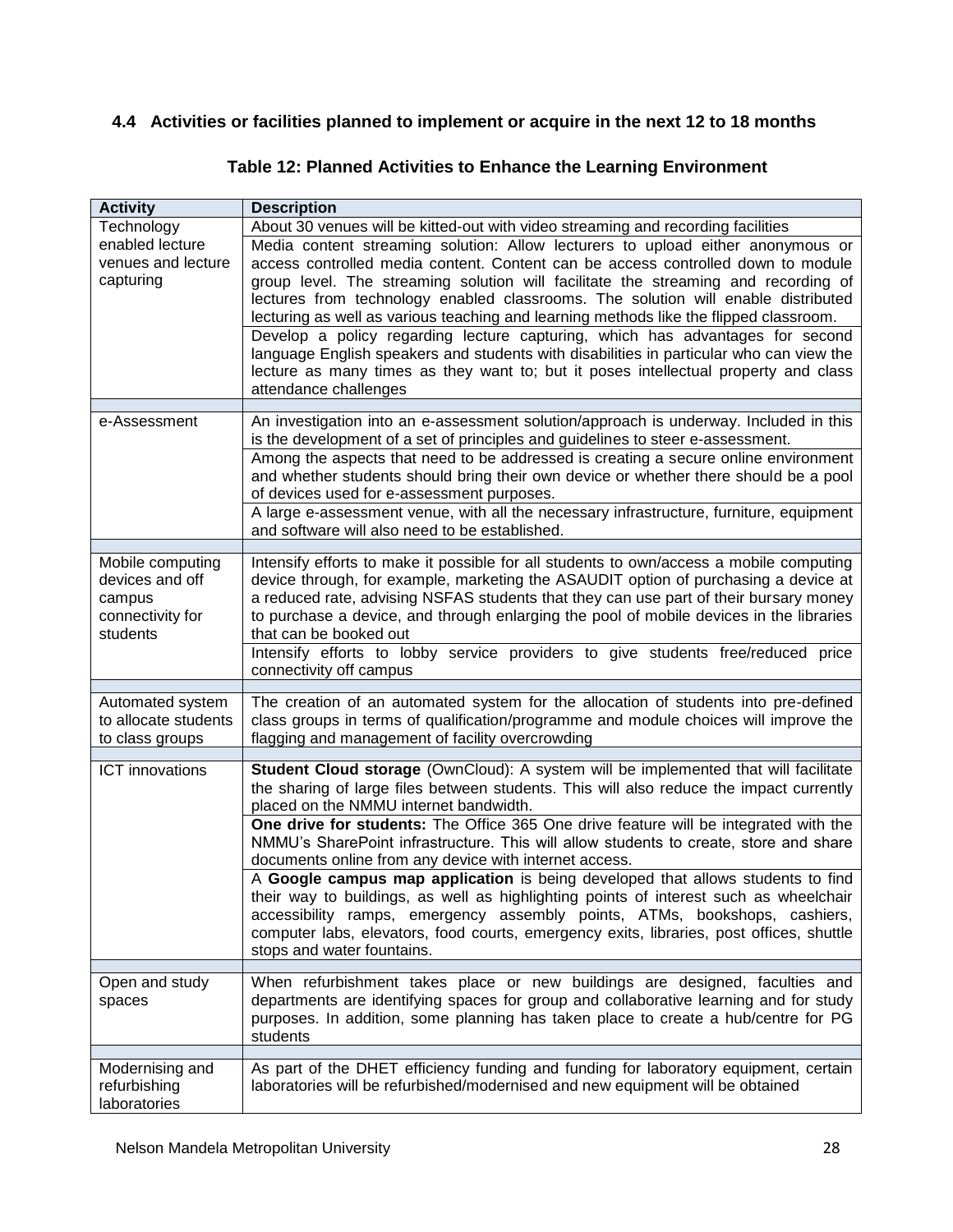## **4.5 What are the challenges or problems related to this focus area that still need to be addressed in your institution?**

## **4.5.1 Challenges and constraints**

A number of challenges related to this focus area have already been raised in subsections 4.2 to 4.4. In addition to these, further challenges are:

- Bandwidth problems which are exacerbated when large numbers of students access the Internet at the same time.
- Security laboratory equipment and technology often disappear from locked venues. Replacement is not only costly but it can disrupt teaching and learning if new equipment/technology needs to be ordered and takes a while to be delivered and installed.
- Lack of AV capacity to support technology use, especially in sophisticated new teaching venues and laboratories.
- Insufficient stations/points where students can charge their devices on campus.

#### **4.5.2 Overview Reflection of Learning Environment Enhancement**

There are a number of key enabling factors that have emerged that should be leveraged as well as a number of challenges that need to be urgently addressed to further enhance the learning environment provided at NMMU. These enabling factors and challenges will be outlined briefly below.

#### Among the key **enabling factors** are:

- a. A generally supportive and enabling learning environment (see Table 10).
- b. The ability and in-house expertise to design ICT and AV solutions that advances the use of technology in learning.

**Key challenges** that need to be urgently addressed and some suggestions how they could be addressed are provided in Table 13.

| Challenge           | <b>Suggestions</b>                                                                     |
|---------------------|----------------------------------------------------------------------------------------|
| <b>Teaching and</b> | Lecture venues: Need a refurbishment plan to reconfigure existing and especially       |
| Learning-related    | under-utilised spaces, and to create a better alignment between lecture venues         |
| spaces              | and the NMMU T&L blend of active and collaborative learning together with              |
|                     | greater use of educational technology in facilitating learning                         |
|                     | <b>Small venues:</b> Need more small venues for group work and for training purposes   |
|                     | Large venues: Need more 100 to 200-seater venues                                       |
|                     | <b>Mindset change:</b> Need to conceptualise that teaching and learning can take place |
|                     | 24/7 in and out of class (which includes online learning). This could reduce some      |
|                     | of the need to teach everything face-to-face, which could lessen some of the           |
|                     | demand for lecture venues.                                                             |
|                     | Learning spaces: Need to identify/create more open learning spaces, possibly           |
|                     | linked to departments/faculties                                                        |
|                     | <b>Study spaces:</b> Need to create more 24/7 study spaces both on and off campus      |
|                     | <b>Resting spaces:</b> Need to create resting spaces for students with disabilities    |

| Table 13: Learning Environment Enhancement Challenges to Address |
|------------------------------------------------------------------|
|------------------------------------------------------------------|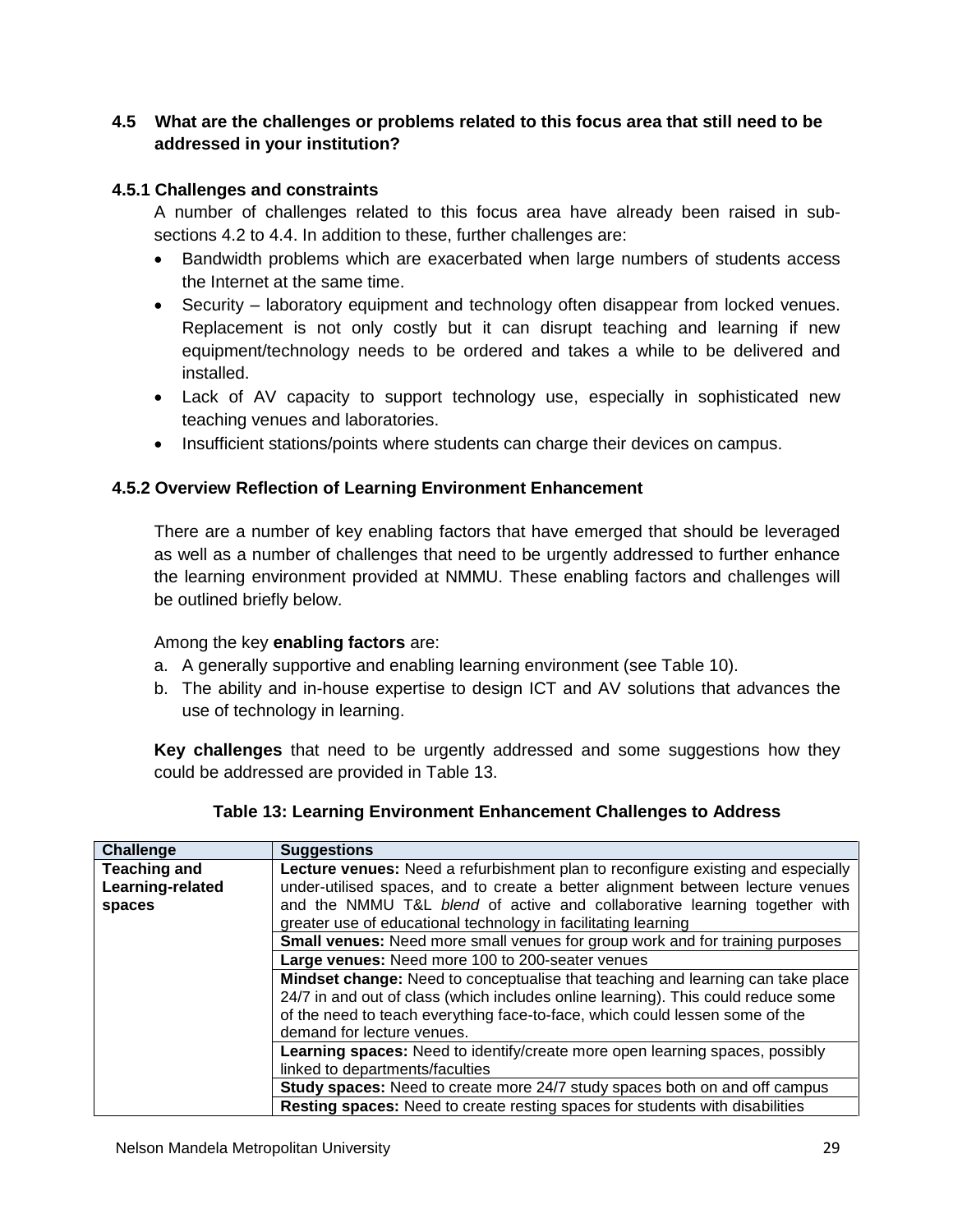| Challenge                                  | <b>Suggestions</b>                                                                                                                             |  |
|--------------------------------------------|------------------------------------------------------------------------------------------------------------------------------------------------|--|
| <b>Technology in</b><br>teaching, learning | Increase the uptake of blended learning by lecturers and students (Table 3<br>contains suggestions in this regard)                             |  |
| and assessment                             |                                                                                                                                                |  |
|                                            | Develop an e-assessment strategy and good practice guidelines                                                                                  |  |
|                                            | Identify suitable venue(s) for e-assessment to be performed                                                                                    |  |
|                                            | Increase access to mobile technology and off campus connectivity for students<br>and develop more "charging stations" (that are eco-friendly). |  |
|                                            |                                                                                                                                                |  |
| Timetabling                                | Need an integrated timetable that includes small group activities (SI, tuts, etc.) as<br>well as movement of students between campuses         |  |
|                                            | Create an automated system to allocate students into pre-defined class groups in                                                               |  |
|                                            | terms of qualification/programme and module choices to improve the flagging and                                                                |  |
|                                            | management of facility overcrowding                                                                                                            |  |

## **5. FOCUS AREA 4: ENHANCING COURSE AND PROGRAMME ENROLMENT**

#### **5.1 Aspects of NMMU's Strategic Plan that relate to this focus area**

An extract from NMMU's Vision 2020 Strategic Framework related to student success is provided in sub-section 1.1.2. In addition and probably of more pertinence to focus area 4, is Vision 2020 Strategic priority 1 - *Formulate and implement an integrated strategic academic plan and distinctive knowledge paradigm,* together with Strategic goal 1 - *Determine the academic size and shape of NMMU in a manner that optimises our strategic niche as a comprehensive university and responds to regional, national and global development needs* (which includes enrolment management) and Strategic goal 2 - *Design and implement a range of access routes as well as progression and articulation strategies and pathways between qualification types to enhance student access and progression.*

The following NMMU policies and implementation procedures also pertain to course and programme enrolment:

- *a. Admissions Policy*
- *b. Procedures for Implementing NMMU's Admission Policy for Undergraduate Programmes (*which also contains the admission of applicants with foreign /international qualifications in an appendix)
- c. *Master's and Doctoral Degrees Policy*
- d. *Recognition of Prior Learning Policy*
- e. *Readmission to Undergraduate Programmes Policy,*
- f. *Teaching and Learning Policy*
- g. *Recess Programmes Policy*
- h. Each faculty annually publishes a *Prospectus* with information about the programmes offered, which includes admission requirements and modules which students must enrol for, readmission rules, and so on.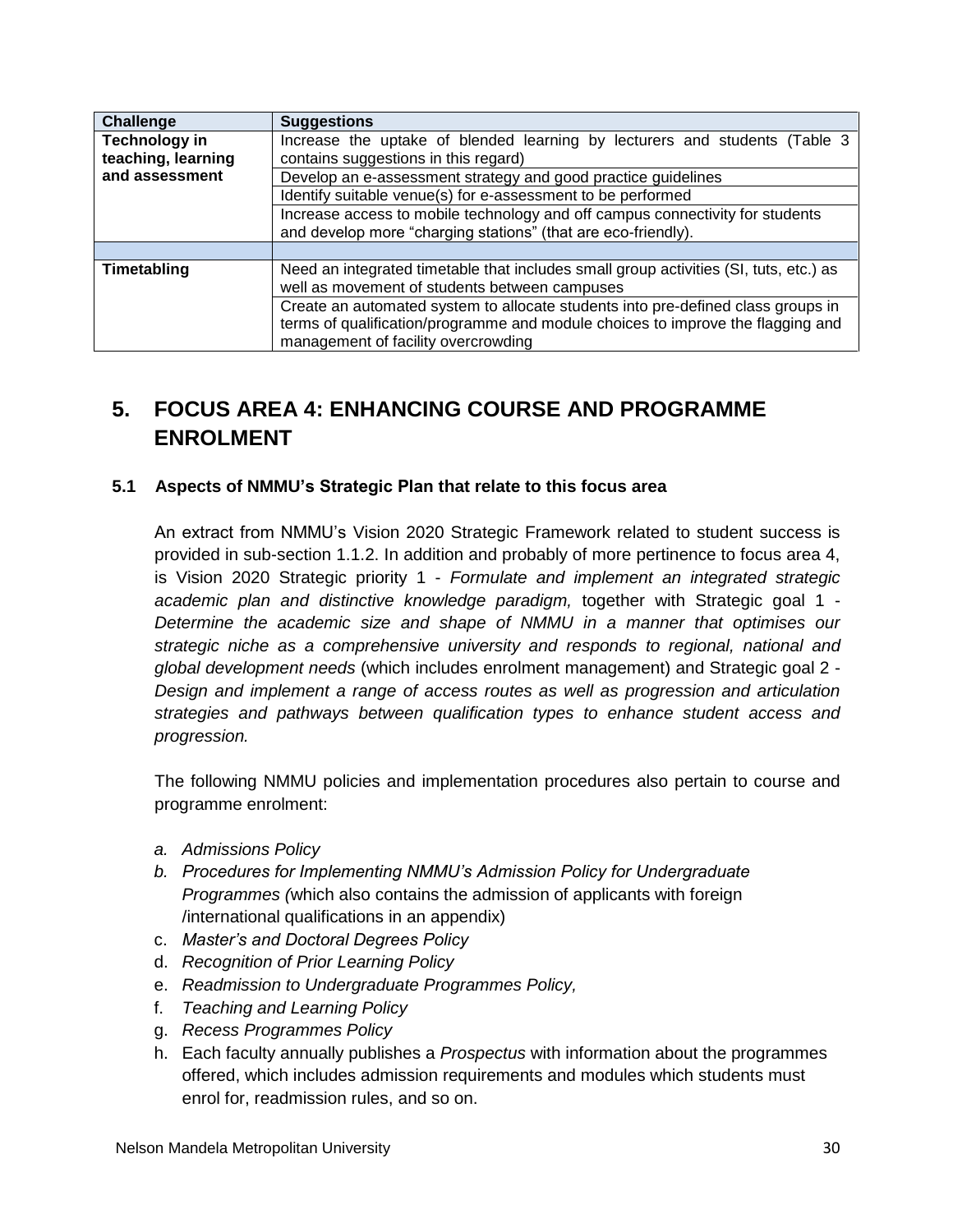## **5.2 Activities currently in place related to this focus area that are successful and evidence to substantiate that they are successful**

| <b>Theme</b>                                                      | <b>Activity</b>                                                                                                                                                                                                                                                                                                                                                                                                                                                                                                                                                                                                                                                              | <b>Evidence</b>                                                                                                                                                                                                                                                                                     |
|-------------------------------------------------------------------|------------------------------------------------------------------------------------------------------------------------------------------------------------------------------------------------------------------------------------------------------------------------------------------------------------------------------------------------------------------------------------------------------------------------------------------------------------------------------------------------------------------------------------------------------------------------------------------------------------------------------------------------------------------------------|-----------------------------------------------------------------------------------------------------------------------------------------------------------------------------------------------------------------------------------------------------------------------------------------------------|
| Enrolment<br>planning and<br>capping                              | • Data-informed, iterative process whereby MIS provides<br>projections, which faculties nuance/modify. Takes place in<br>3- to 4-year cycles depending on the DHET requirements<br>Annually decisions are made about capping new intakes<br>$\bullet$<br>into programmes for the following year. MIS provides<br>information on enrolment trends per programme. Once<br>faculties have determined which programmes will be<br>capped and what the cap will be, MIS makes projections<br>regarding the number of places that need to be offered to<br>reach the cap.                                                                                                          | • Enrolment plan approved<br>by the DHET<br>• Capping of student intake<br>into programmes approved<br>by ECS and Senate                                                                                                                                                                            |
|                                                                   |                                                                                                                                                                                                                                                                                                                                                                                                                                                                                                                                                                                                                                                                              |                                                                                                                                                                                                                                                                                                     |
| Marketing and<br>new student<br>recruitment                       | • Open Days are held in Port Elizabeth and George<br>annually.<br>• Career expos<br>• A range of informative marketing guides and brochures are<br>distributed and there are marketing campaigns in<br>newspapers and on radio.<br>• An informative NMMU website provides information plus<br>access to the UG and PG programme guides, admission<br>criteria, etc.<br>• Closing dates are widely advertised - NMMU does not<br>accommodate walk-ins in January, which has meant that<br>closing dates need to be aggressively marketed.<br>• Visits to schools and colleges, largely on invitation, to<br>share information about programmes and admissions<br>requirements | • Attendance of marketing<br>events<br>Number of marketing<br>$\bullet$<br>materials distributed<br>• Feedback from<br>prospective students,<br>schools and parents<br>No. of VC Scholarship<br>application forms<br>distributed<br>• No. of hits on the<br>admissions page of the<br>NMMU website. |
|                                                                   |                                                                                                                                                                                                                                                                                                                                                                                                                                                                                                                                                                                                                                                                              |                                                                                                                                                                                                                                                                                                     |
| Career advising<br>and counselling,<br>programme<br>advising, and | • Short learning programme (SLP) related to career<br>guidance offered by SCCDC to Life Orientation teachers<br>• Career counselling offered by SCCDC to prospective<br>students<br>• Winter schools/career evenings related to specific careers<br>or fields of study (e.g., Accounting, Science)<br>• Programme advice provided by Admissions, faculty<br>administration, HoDs and DoSs, etc.<br>• Generic first year in diplomas in the School of Management<br>Sciences after which students choose a career focus to<br>pursue                                                                                                                                          | • No. of Life Orientation<br>teachers attending SLP<br>• No. of group and individual<br>career counselling<br>sessions and feedback<br>• Attendance at winter<br>schools/career evenings<br>and feedback<br>• Feedback regarding<br>generic first-year from<br>students                             |
| Undergraduate                                                     | • Research-based admissions criteria                                                                                                                                                                                                                                                                                                                                                                                                                                                                                                                                                                                                                                         |                                                                                                                                                                                                                                                                                                     |
| admissions                                                        | <b>Centralised admissions decision-making</b><br>• Two-tier approach: applicants that meet the direct<br>admissions requirements are accepted. An applicant who<br>does not meet the direct requirements but whose APS falls<br>in a certain range is referred to CAAR for developmentally<br>focused access assessment. CAAR consultants make the<br>admission decision based on school and test results and                                                                                                                                                                                                                                                                | • No. of applications<br>received<br>• No. of VC Scholarship<br>applications received<br>• Turn-around time for<br>applications to be<br>processed<br>No. students admitted and                                                                                                                     |

#### **Table 14: Enhancing Course and Programme Enrolment: Successes**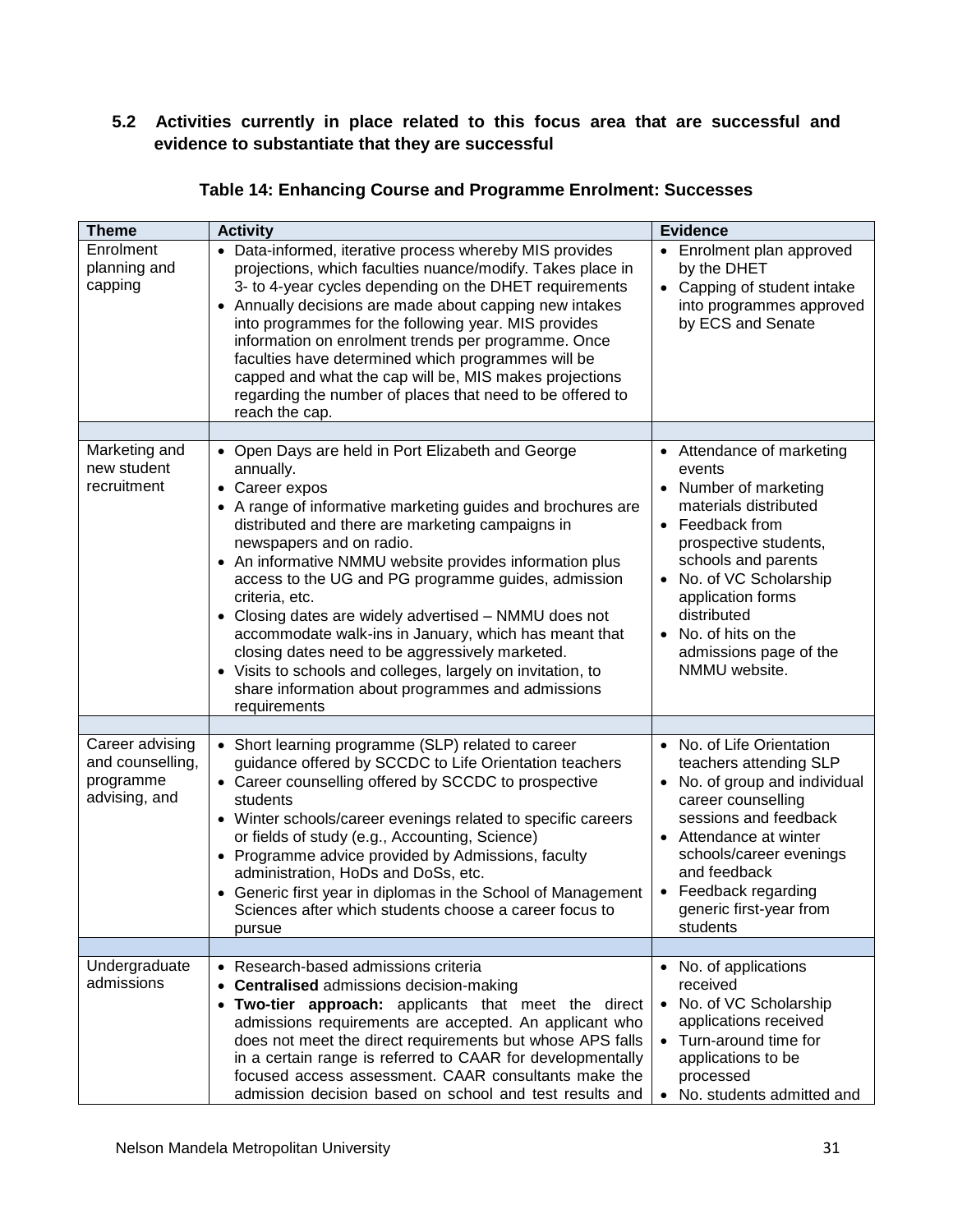| <b>Theme</b>                                            | <b>Activity</b>                                                                                                                                                                                                                                                                                                                                                                                                                                                                                                                                                                                                                                                                                                                                                                                                                                                                                                                                                                                                                                                                                                                                                                                                                                                                                 | <b>Evidence</b>                                                                                                                                                                                                                                                                                                                                                                                                                                |
|---------------------------------------------------------|-------------------------------------------------------------------------------------------------------------------------------------------------------------------------------------------------------------------------------------------------------------------------------------------------------------------------------------------------------------------------------------------------------------------------------------------------------------------------------------------------------------------------------------------------------------------------------------------------------------------------------------------------------------------------------------------------------------------------------------------------------------------------------------------------------------------------------------------------------------------------------------------------------------------------------------------------------------------------------------------------------------------------------------------------------------------------------------------------------------------------------------------------------------------------------------------------------------------------------------------------------------------------------------------------|------------------------------------------------------------------------------------------------------------------------------------------------------------------------------------------------------------------------------------------------------------------------------------------------------------------------------------------------------------------------------------------------------------------------------------------------|
|                                                         | advise on other placement/programme options, where<br>necessary.<br>Developmental recommendations: For those assessed<br>CAAR<br>admission,<br>provides<br>developmental<br>for<br>recommendations to departments and faculties. Applicants<br>receive<br>containing<br>the<br>developmental<br>reports<br>recommendations and are guided regarding how to<br>address them. Students are encouraged to make use of<br>available resources and also directed to the Keys to<br>Success website. The developmental recommendations<br>are sometimes used when redesigning curricula and for<br>teaching development. Academics are also referred to the<br>Student Success website which provides examples how<br>they can address the recommendations in class.                                                                                                                                                                                                                                                                                                                                                                                                                                                                                                                                  | registered after CAAR<br>testing (around 50% of the<br>new intake each year is<br>admitted via CAAR testing)<br>• Success of students<br>admitted after CAAR<br>testing (Of the students<br>that graduated in 2012 and<br>2013, 4109 were admitted<br>via the access assessment<br>route).<br>Number and nature of<br>developmental<br>recommendations for each<br>new intake<br>Reports to faculties re.<br>$\bullet$<br>dev. recommendations |
|                                                         |                                                                                                                                                                                                                                                                                                                                                                                                                                                                                                                                                                                                                                                                                                                                                                                                                                                                                                                                                                                                                                                                                                                                                                                                                                                                                                 |                                                                                                                                                                                                                                                                                                                                                                                                                                                |
| Postgraduate<br>admissions                              | <b>Decentralised</b> to faculties and departments<br>$\bullet$<br>• Procedures guided by the Master's and Doctoral Degrees<br>policy                                                                                                                                                                                                                                                                                                                                                                                                                                                                                                                                                                                                                                                                                                                                                                                                                                                                                                                                                                                                                                                                                                                                                            | No. of applications<br>$\bullet$<br>received<br>Turn-around time for<br>$\bullet$<br>processing applications                                                                                                                                                                                                                                                                                                                                   |
|                                                         |                                                                                                                                                                                                                                                                                                                                                                                                                                                                                                                                                                                                                                                                                                                                                                                                                                                                                                                                                                                                                                                                                                                                                                                                                                                                                                 |                                                                                                                                                                                                                                                                                                                                                                                                                                                |
| Re-admission to<br>undergraduate<br>programmes          | • The Re-admission Policy makes provision for the<br>performance of all students to be tracked so that those<br>who experience challenges can be identified early and be<br>assisted or referred to, for example, SCCDC for counselling<br>and assessment. They could also be advised to change<br>progammes. As a result, many departments have<br>processes in place to monitor student progress and to<br>engage with students that are identified as experiencing<br>difficulties. However, the student tracking and monitoring<br>process needs to be more systematic and uniform across<br>the institution to ensure that students with difficulties are<br>identified early and put in touch with services and<br>resources that can assist them.<br>• Re-admission rules are in place for each programme and<br>are reasonably stringently applied. Students receive a<br>warning when they are identified as running the risk of not<br>being readmitted and attempts are made to advise/counsel<br>them. Such students could be conditionally readmitted after<br>the warning, with clear information on what conditions they<br>must meet to be readmitted at the end of a semester/<br>academic year.<br>• Students have the right to appeal when they are refused re-<br>admission | Re-admission rules<br>$\bullet$<br>published<br>No. of students warned.<br>$\bullet$<br>No. of students referred to<br><b>SCCDC</b><br>No. of students that are<br>seen at SCCDC<br>No. students refused re-<br>$\bullet$<br>admission                                                                                                                                                                                                         |
|                                                         |                                                                                                                                                                                                                                                                                                                                                                                                                                                                                                                                                                                                                                                                                                                                                                                                                                                                                                                                                                                                                                                                                                                                                                                                                                                                                                 |                                                                                                                                                                                                                                                                                                                                                                                                                                                |
| Throughput<br>rates especially<br>in gateway<br>modules | • In many departments and faculties statistics regarding<br>throughput and success rates are presented and discussed<br>during meetings and strategic planning sessions.<br>• In some departments, Summer and Winter Schools are<br>held which allow students who have failed a module to<br>repeat it immediately instead of waiting for the module to<br>be presented in the subsequent academic year.                                                                                                                                                                                                                                                                                                                                                                                                                                                                                                                                                                                                                                                                                                                                                                                                                                                                                        | • Winter and Summer<br>School enrolment numbers<br>• Winter and Summer<br>School success rates<br>• Throughput rates in<br>modules with Summer/<br><b>Winter Schools</b>                                                                                                                                                                                                                                                                       |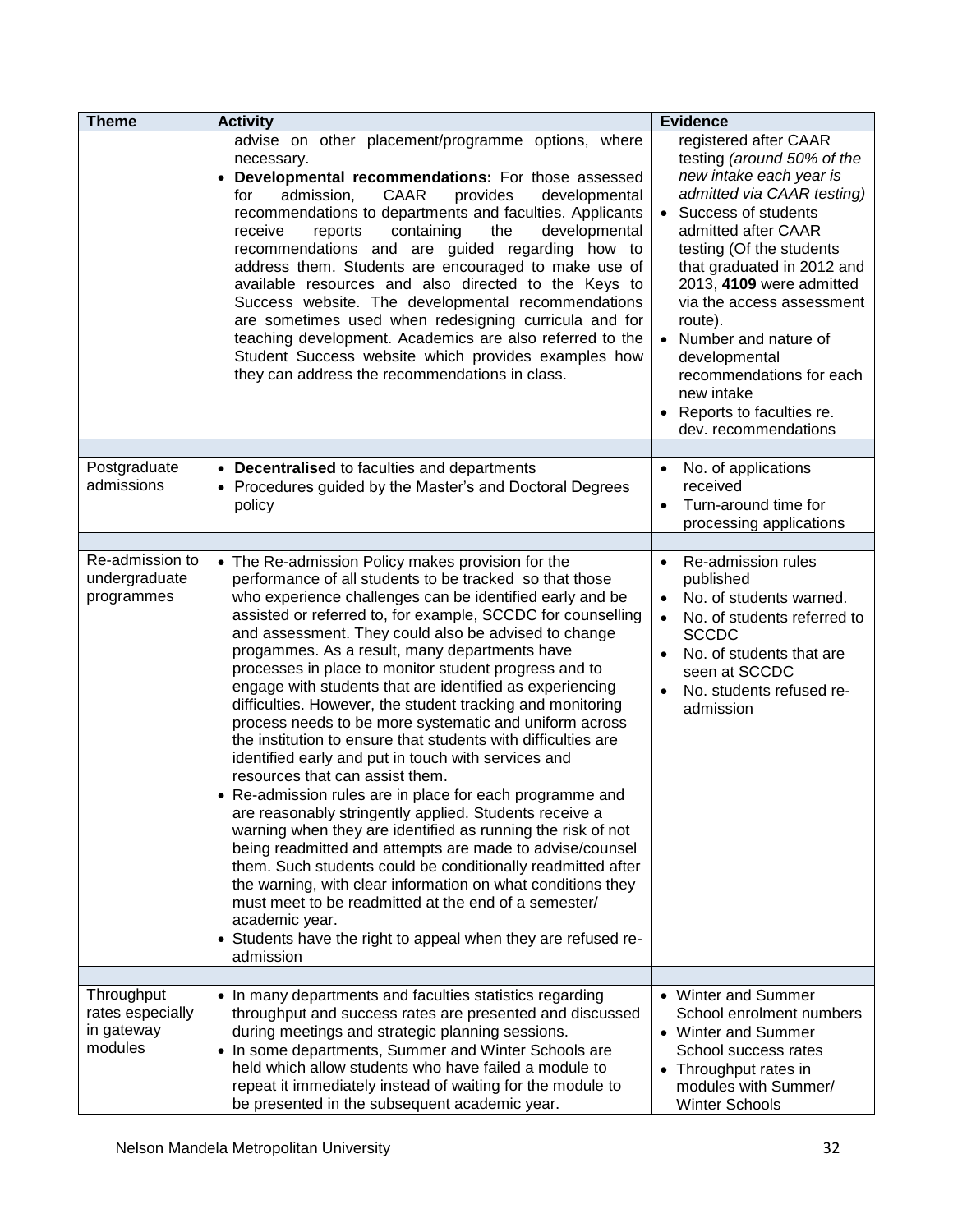| <b>Theme</b>              | <b>Activity</b>                                                                                                                                                                                                                                                                                                                                                                                                                                                                                                                                                                            | <b>Evidence</b>                                                                                                                                                               |
|---------------------------|--------------------------------------------------------------------------------------------------------------------------------------------------------------------------------------------------------------------------------------------------------------------------------------------------------------------------------------------------------------------------------------------------------------------------------------------------------------------------------------------------------------------------------------------------------------------------------------------|-------------------------------------------------------------------------------------------------------------------------------------------------------------------------------|
|                           | • Additional lecture time and/or tutorial time is provided in<br>some high risk modules<br>• Feedback from external examiners and moderators is used<br>to redesign aspects of high risk modules the next time they<br>are presented.<br>• Attention is given to teaching methods and assessment<br>modes in high risk modules<br>• In some programmes (e.g., Accounting) there are<br>articulation pathways and through the monitoring process<br>students who are struggling are identified and they may be<br>advised to consider an articulation opportunity when<br>deemed necessary. | • No. students that change<br>programmes and their<br>success rates.<br>• No. of students that<br>articulate into related<br>programmes and their<br>subsequent success rates |
|                           |                                                                                                                                                                                                                                                                                                                                                                                                                                                                                                                                                                                            |                                                                                                                                                                               |
| Management<br>Information | • MIS has developed Intelliweb which is an advanced web-<br>based self-help system developed for faculty and<br>administrative staff to access pre-designed reports<br>designed according to their specific needs.<br>• MIS also run numerous data queries and undertake data<br>modelling and cohort analyses on request                                                                                                                                                                                                                                                                  | • Feedback from academics<br>about the usefulness of the<br>reports available on<br>Intelliweb                                                                                |

## **5.3 Activities related to this focus area initiated during the past three or four years that have been less successful than hoped for**

Generally there is evidence to substantiate that the activities highlighted per theme in Table 14 are having a positive impact on student success and development. However, students and academics note that their impact could be even more significant if the following could be addressed:

## **Table 15: Less Successful Aspects of Enhancing Course and Programme Enrolment**

| <b>Activities</b>                   | <b>Reasons</b>                                                                                                                                                                                                                                                                                                                                                                                                                                                                                                                                                                             |  |
|-------------------------------------|--------------------------------------------------------------------------------------------------------------------------------------------------------------------------------------------------------------------------------------------------------------------------------------------------------------------------------------------------------------------------------------------------------------------------------------------------------------------------------------------------------------------------------------------------------------------------------------------|--|
| Identifying                         | This has been less successful. The main reasons for this is that test and assignment marks                                                                                                                                                                                                                                                                                                                                                                                                                                                                                                 |  |
| students that                       | have not routinely been captured on ITS and the options that ITS offers in this regard do not                                                                                                                                                                                                                                                                                                                                                                                                                                                                                              |  |
| struggle at a                       | meet the needs of all the lecturers in terms of the number of marks that need capturing.                                                                                                                                                                                                                                                                                                                                                                                                                                                                                                   |  |
| modular level                       | Capturing of class marks on ITS must be enforced and solutions must be found for those                                                                                                                                                                                                                                                                                                                                                                                                                                                                                                     |  |
| before formal                       | departments where such capturing poses a challenge.                                                                                                                                                                                                                                                                                                                                                                                                                                                                                                                                        |  |
| examinations                        | Without having all the test marks on ITS, some academics have used manual mark sheets to<br>identify students, but the labour intensive exercise for particularly large class groups has<br>resulted in manual oversights or non-implementation and students are sometimes not notified<br>that they have not met the DP (duly performed) requirement to sit for an exam in a module.                                                                                                                                                                                                      |  |
|                                     | No formal electronic system to assist academic staff in programmatically identifying students<br>that are struggling at modular a level                                                                                                                                                                                                                                                                                                                                                                                                                                                    |  |
|                                     |                                                                                                                                                                                                                                                                                                                                                                                                                                                                                                                                                                                            |  |
| Career<br>guidance and<br>streaming | Lack of career guidance in schools means that many first-time entering students are doubly<br>disadvantaged – in terms of HE preparedness and in terms of choosing a course of study<br>that is aligned with their interests, aptitude, etc. It takes some students a while to find that<br>they are in the wrong programme and by the time that they have received career counselling<br>it might already be so late in the year that they cannot switch to another programme until the<br>subsequent year. This can be very demotivating and some students might dropout as a<br>result. |  |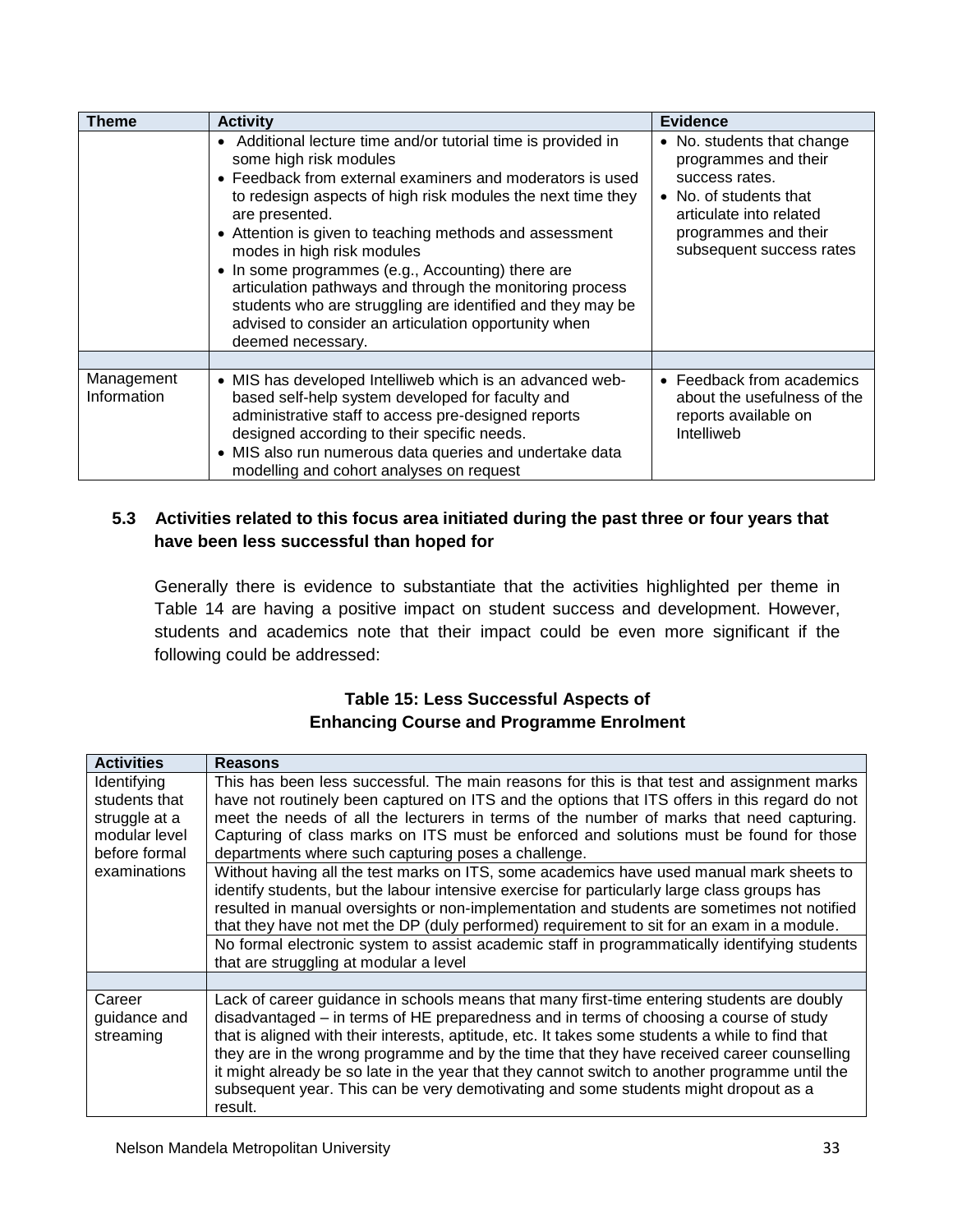| <b>Activities</b> | <b>Reasons</b>                                                                                                                                                                                                                                                                                                                                                                                                                                                                                                                                                                                               |
|-------------------|--------------------------------------------------------------------------------------------------------------------------------------------------------------------------------------------------------------------------------------------------------------------------------------------------------------------------------------------------------------------------------------------------------------------------------------------------------------------------------------------------------------------------------------------------------------------------------------------------------------|
|                   | As applicants are desperate to study at university and given that the numbers of many<br>programmes are capped, which means that many applicants cannot be admitted to their first<br>choice programme, students often become demotivated as what they end up studying is not<br>aligned with their interests and aspirations. A similar situation arises when through the CAAR<br>access testing process applicants are streamed from a degree to a diploma programme or<br>from diploma to a higher certificate programme that is still in the same career field but is not<br>the student's first choice. |
|                   |                                                                                                                                                                                                                                                                                                                                                                                                                                                                                                                                                                                                              |
| Re-admission      | Some re-admission rules need to be refined as there are some that exclude students after<br>the first semester of the first year, which is a period when students are still gradually<br>adjusting to the demands of university life.                                                                                                                                                                                                                                                                                                                                                                        |
|                   | Currently, the identification of students who will be refused re-admission takes place before<br>re-examinations, which is problematic, and some adjustment of the process is needed                                                                                                                                                                                                                                                                                                                                                                                                                         |

## **5.4 Activities recently implemented or planned to implement in the next 12 to 18 months**

| <b>Activity</b>                                                                                             | <b>Description</b>                                                                                                                                                                                                                                                                                                                                                                                                                                                                                                                                                                    |
|-------------------------------------------------------------------------------------------------------------|---------------------------------------------------------------------------------------------------------------------------------------------------------------------------------------------------------------------------------------------------------------------------------------------------------------------------------------------------------------------------------------------------------------------------------------------------------------------------------------------------------------------------------------------------------------------------------------|
| Student Tracking and<br><b>Early Detection System</b>                                                       | Various academic departments together with ICT Services are piloting<br>aspects of an electronic system to track student progress and identify<br>those who are struggling and in need of assistance at an early stage.<br>These pilots will be consolidated into one system in time to come.                                                                                                                                                                                                                                                                                         |
|                                                                                                             |                                                                                                                                                                                                                                                                                                                                                                                                                                                                                                                                                                                       |
| Automation of the<br>identification of students<br>who do not meet the<br>requirements for re-<br>admission | NMMU has embarked on an investigation to develop an automated<br>system that would provide the facility to capture the annual re-<br>admission rules, evaluate student progress against those rules and<br>identify the various levels of exclusions programmatically by allocating<br>an appropriate annual result to each student. This development would<br>not only improve efficiencies in the process, but also the accuracy of<br>identification and the speed of feedback to students.                                                                                        |
|                                                                                                             |                                                                                                                                                                                                                                                                                                                                                                                                                                                                                                                                                                                       |
| Streaming students<br>between extended (4 year)<br>and regular three-year<br>programmes                     | The Faculty of Science is piloting the possibility of streaming<br>mainstream students who are identified as struggling during the first<br>semester to an augmented extended programme, which could become<br>a prototype for a 4-year BSc programme                                                                                                                                                                                                                                                                                                                                 |
|                                                                                                             |                                                                                                                                                                                                                                                                                                                                                                                                                                                                                                                                                                                       |
| Online registration                                                                                         | While academics view the introduction of online registration as<br>progressive and commendable, there were a number of hiccups this<br>year that need to be addressed. The hiccups are mainly around module<br>choices and programme rules that were not appropriately built in or<br>which students did not fully understand.                                                                                                                                                                                                                                                        |
|                                                                                                             |                                                                                                                                                                                                                                                                                                                                                                                                                                                                                                                                                                                       |
| Academic size and shape<br>models                                                                           | The Institutional Planning division has instituted a process to develop a<br>range of models linked to academic size and shape. An Affordability<br>Model is being developed to give a snapshot view of the key variables<br>that impact on the financial viability of the academic project.<br>Furthermore, an Academic Planning Model is being developed to<br>diagnostically assess the strategic and academic viability of the size<br>and shape of programmes. These two models will assist in programme<br>planning, reshaping and rationalising as well as enrolment planning. |

## **Table 16: Recently Implemented and Planned activities to enhance course and programme enrolment**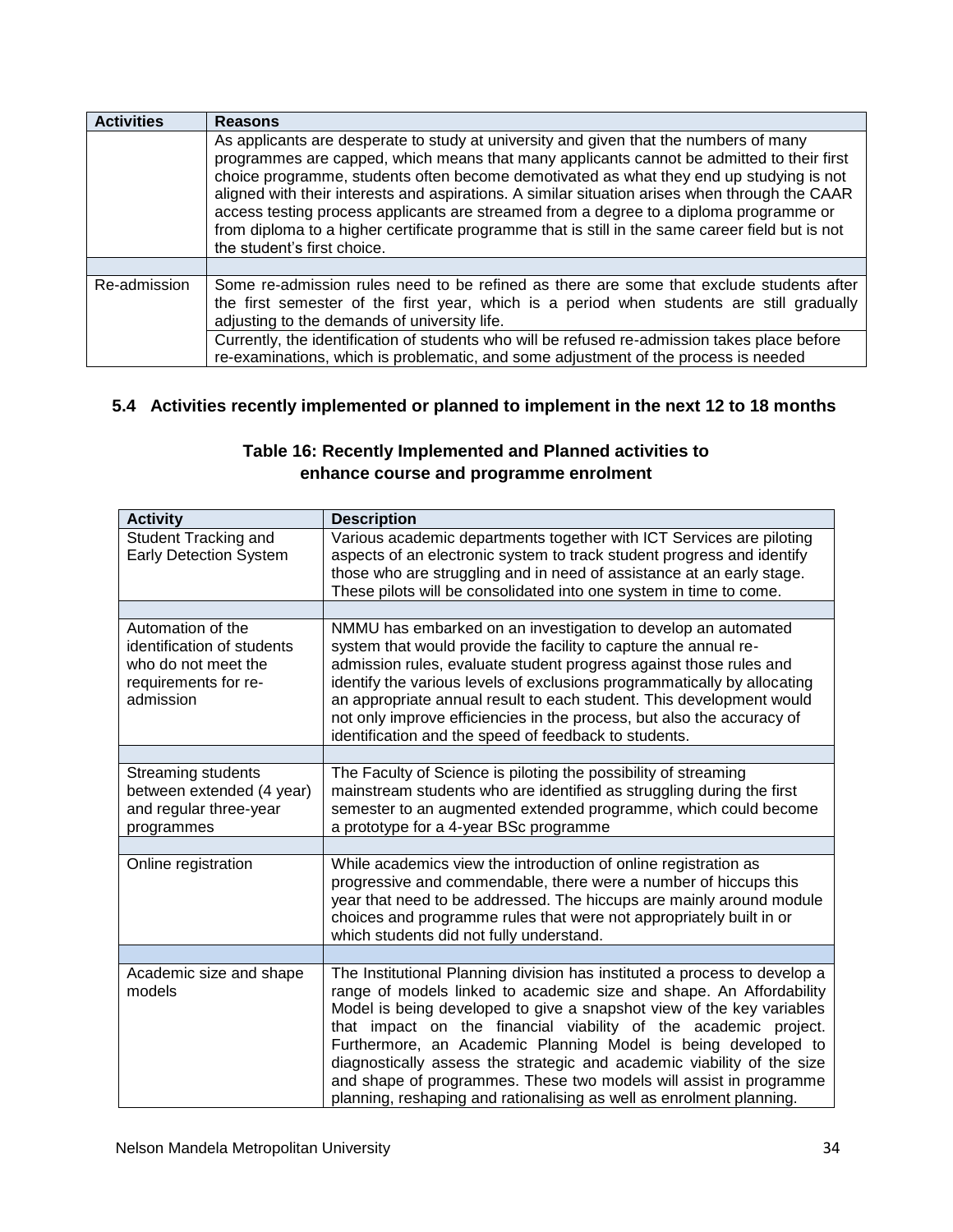#### **5.5 Challenges or problems related to this focus area that still need to be addressed**

#### **5.5.1 Challenges and constraints**

A number of challenges related to this focus area have already been raised in subsections 5.2 to 5.4. In addition to these, further challenges are:

- The admissions process for students with disabilities requires fine-tuning to ensure that the necessary guidance can be provided regarding programme options and that sufficient support and assistive technologies are available to create a conducive learning environment for such students,
- The relatively lengthy period to change admission requirements and implement them is problematic, but difficult to overcome given that the intake for the next academic year starts in earnest in June.
- Inconsistency in late registration processes and dates for undergraduate programmes and registration and late registration of Master's and Doctoral students.
- Requirements/Processes of the International Office are sometimes not in line with those used for local/South African students. This creates difficulties for the academic department and the student at times.
- Improved communication and alignment of functions is needed between university administration structures and academic departments to create more seamless, integrated business processes.
- Research is needed into the effectiveness of articulation and streaming options in terms of enhancing student success.
- Elective and service modules students are not always motivated to put in a lot of effort in elective and service modules, which impacts on success and throughput rates. In addition, programme coordinators sometimes find it difficult to intervene if students in their programme are struggling with a service module as the module does not resort in their department and often not even in their faculty.

#### **5.5.2 Overview Reflection of Enhancing Course and Programme Enrolment**

There are a number of key enabling factors that have emerged that should be leveraged as well as a number of challenges that need to be urgently addressed to further enhance the course and programme enrolment at NMMU. These enabling factors and challenges will be outlined briefly below.

Key enabling factors are:

- a. Data-driven and research-informed enrolment planning.
- b. Centralised undergraduate admissions process with the option of developmentally focused access testing for those who do not meet the direct entry admissions requirements.
- c. Clear, best practice procedures for postgraduate admission.
- d. Readmission procedures that are clearly articulated and communicated to students.
- e. Availability of statistics related to throughput and success rates and activities to address low throughout and success rates in gateway and high risk modules.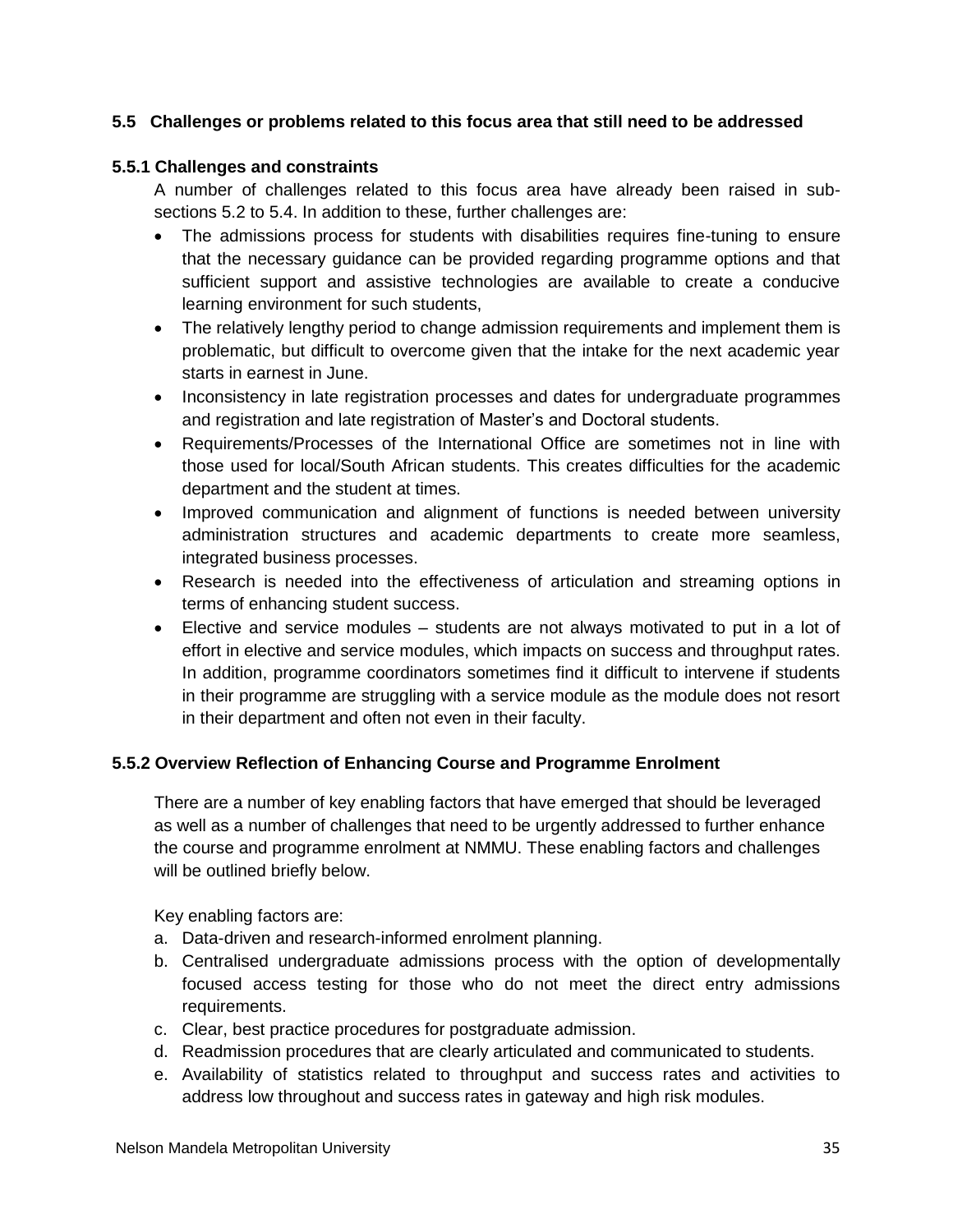**Key challenges** that need to be urgently addressed and some suggestions how they could be addressed are provided in Table 17.

| <b>Challenge</b>                               | <b>Suggestions</b>                                                                                                                                                                                                                                                                                                                                                                                                                                                                                          |
|------------------------------------------------|-------------------------------------------------------------------------------------------------------------------------------------------------------------------------------------------------------------------------------------------------------------------------------------------------------------------------------------------------------------------------------------------------------------------------------------------------------------------------------------------------------------|
| Career guidance                                | Intensify efforts to capacitate Life Orientation teachers to be able to offer career<br>advice. The SLP that SCCDC offers in this regard is ideal, but offering it impacts<br>on their already stretched staff capacity.                                                                                                                                                                                                                                                                                    |
|                                                | Develop a strategy to assist more first-time entering students to get career<br>counselling early in their first semester. This has resource implications, some of<br>which can be addressed by using psychology students who need to gain practical<br>experience in career counselling. Online options should also be explored.                                                                                                                                                                           |
|                                                |                                                                                                                                                                                                                                                                                                                                                                                                                                                                                                             |
| Student Tracking and<br><b>Early Detection</b> | Fast-track the development of an electronic system to track student progress and<br>detect at an early stage that a student needs assistance.                                                                                                                                                                                                                                                                                                                                                               |
| System                                         | In a parallel process, the availability of student advisors in faculties (but with a<br>strong link to HEADS) who could follow up and have one-on-one sessions with<br>students identified as being in need of development and support, would increase<br>the likelihood that early detection could be matched with appropriate support and<br>interventions. The appointment of student advisors has resource implications, as<br>only one faculty and a few departments have student advisors at present. |
|                                                |                                                                                                                                                                                                                                                                                                                                                                                                                                                                                                             |
| Re-admission                                   | Fast-track the automation of the identification of students who do not meet the<br>requirements for re-admission                                                                                                                                                                                                                                                                                                                                                                                            |
|                                                | Adjust rules so as not to exclude first year students and refine the process so that<br>it is aligned better with re-examinations                                                                                                                                                                                                                                                                                                                                                                           |
|                                                |                                                                                                                                                                                                                                                                                                                                                                                                                                                                                                             |
| Success and<br>throughput rates and            | Develop a set of throughput strategies that have a track record of enhancing<br>success and throughout rates which academics could use as a resource                                                                                                                                                                                                                                                                                                                                                        |
| service modules                                | Research the impact of strategies to enhance success and throughput rates                                                                                                                                                                                                                                                                                                                                                                                                                                   |
|                                                | Develop a protocol related to service modules and strategies to encourage<br>students to change their mind-set towards service modules.                                                                                                                                                                                                                                                                                                                                                                     |

## **6. OTHER AREAS THAT AFFECT STUDENT SUCCESS**

Other challenges related to student success and activities that we are undertaking in relation to them will be presented in Table 18.

| Table 18: Other Challenges Related to Student Success |  |
|-------------------------------------------------------|--|
|-------------------------------------------------------|--|

| <b>Challenge</b>                | <b>Activity</b>                                                                                                                                                                                                                                                                                                                                                                                                                                                                                                                                                                                         |
|---------------------------------|---------------------------------------------------------------------------------------------------------------------------------------------------------------------------------------------------------------------------------------------------------------------------------------------------------------------------------------------------------------------------------------------------------------------------------------------------------------------------------------------------------------------------------------------------------------------------------------------------------|
| Lack of funding for<br>students | The problems with changes to NSFAS funding this year had an impact<br>on our student retention rate (as some returning students had to stop-<br>out/dropout as they had insufficient funds to study this year). Others<br>had to register late and missed some class time as a result, which<br>could impact negatively on their success. NMMU has proactively<br>engaged with NSFAS to ensure that there is not a repeat of what<br>happened this year at the start of next year. In addition, students are<br>receiving clear information about the requirements for qualifying for<br>NSFAS funding. |
|                                 |                                                                                                                                                                                                                                                                                                                                                                                                                                                                                                                                                                                                         |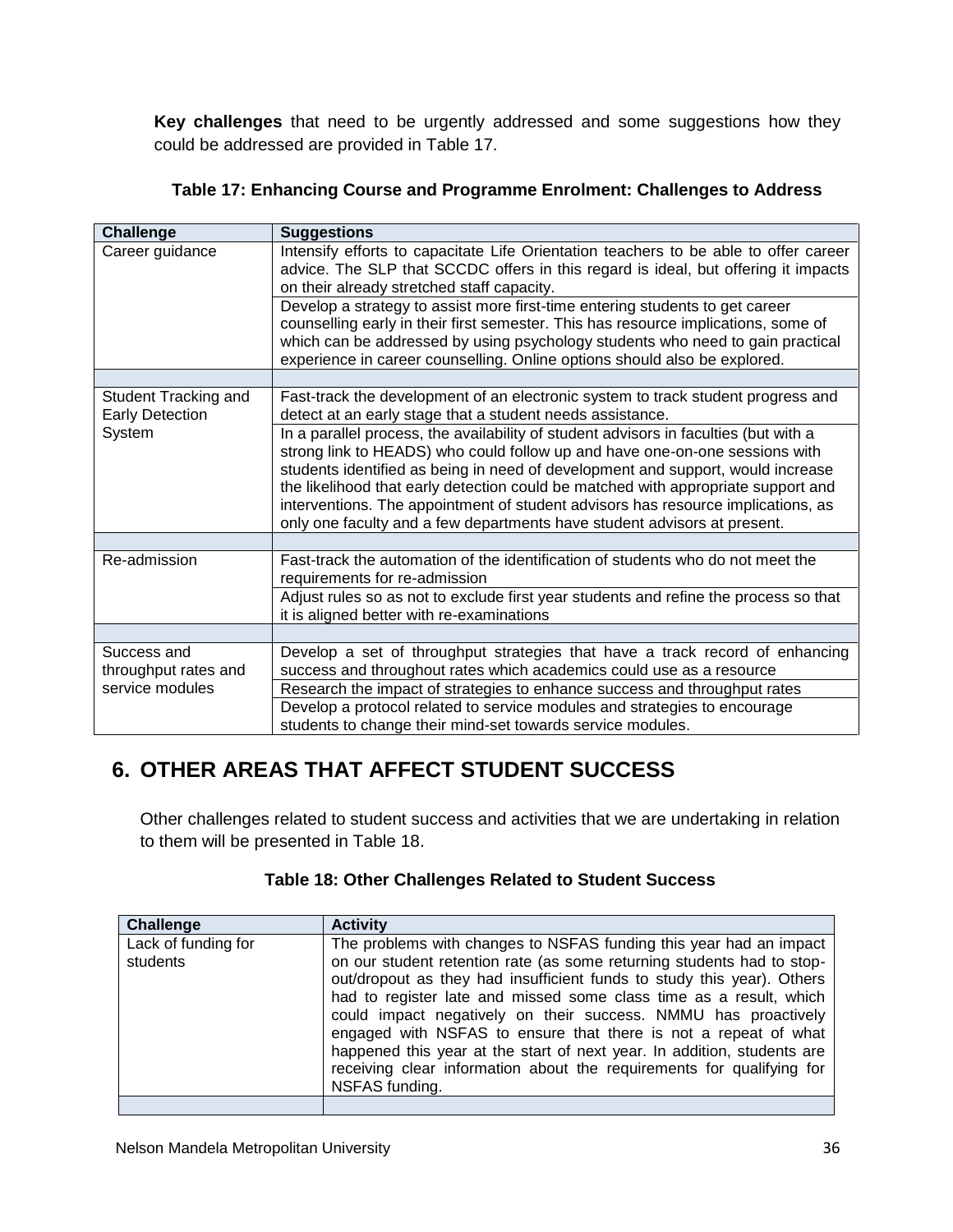| Challenge                          | <b>Activity</b>                                                                                                                                                                                                                                                                                                                                                                                                                                                                                                                                 |
|------------------------------------|-------------------------------------------------------------------------------------------------------------------------------------------------------------------------------------------------------------------------------------------------------------------------------------------------------------------------------------------------------------------------------------------------------------------------------------------------------------------------------------------------------------------------------------------------|
| Lack of on campus<br>accommodation | Less than 10% of our students are accommodated on our campuses.<br>Given the supportive learning environment that a campus provides, our<br>Vision 2020 goal was to have between 15 and 20% of our students<br>accommodated on our campus. The cost of building<br>new<br>accommodation is making it very difficult for us to reach this target.                                                                                                                                                                                                |
|                                    |                                                                                                                                                                                                                                                                                                                                                                                                                                                                                                                                                 |
| Nutrition of students              | Many students are hungry, which impacts on their concentration and<br>sense of well-being. Our Campus Health division has a feeding scheme<br>in place and our Agriculture students have developed a vegetable<br>garden for applied learning purposes and they donate all the<br>vegetables they grow to Campus Health.<br>Students complain that there are mainly fast-food outlets on campus<br>and that they cannot buy sufficiently healthy foods. Catering Services                                                                       |
|                                    | are looking into this.                                                                                                                                                                                                                                                                                                                                                                                                                                                                                                                          |
| Transport                          | Many students live far from campus and transport is costly, which<br>means that they choose which days to attend class and which not to.<br>This can have a negative impact on their success. There have been<br>discussions with the Metro (municipality) to see how they can assist,<br>but nothing concrete has emerged from this yet. Inter-campus transport<br>has improved, but it is still not as regular as students would like it,<br>especially if they have a short period to move between campuses to get<br>to their next lecture. |

## **7. CONCLUDING REMARKS**

Reflecting across the four focus areas related to enhancing student success and the themes that emerged, some overarching reflections are:

- a. NMMU has a holistic approach to student success which is aligned to our vision of educating students for life and work in the  $21<sup>st</sup>$  century and to the student lifecycle.
- b. NMMU has a number of key, high impact activities and initiatives in place, both in and outside the classroom, to enhance student success holistically and to enhance the development of teaching and learning facilitation.
- c. NMMU has key elements in place to provide a conducive learning environment that fosters student success

Notwithstanding the enabling factors mentioned above, the key challenge that NMMU faces if it is to continue the current positive trajectory of enhancing student success and throughput rates and the quality of the learning experience provided to students, is to manage the balance between growth and resourcing. Constant increases in student numbers and the implementation of new programmes together with the T&L development and infrastructure needs associated with implementing NMMU's T&L vision have stretched our resources to a point where there is little "stretch capacity" left. Without serious attention being given to additional resourcing in terms of HR capacity and T&L development, and infrastructure enhancement, which require the allocation of financial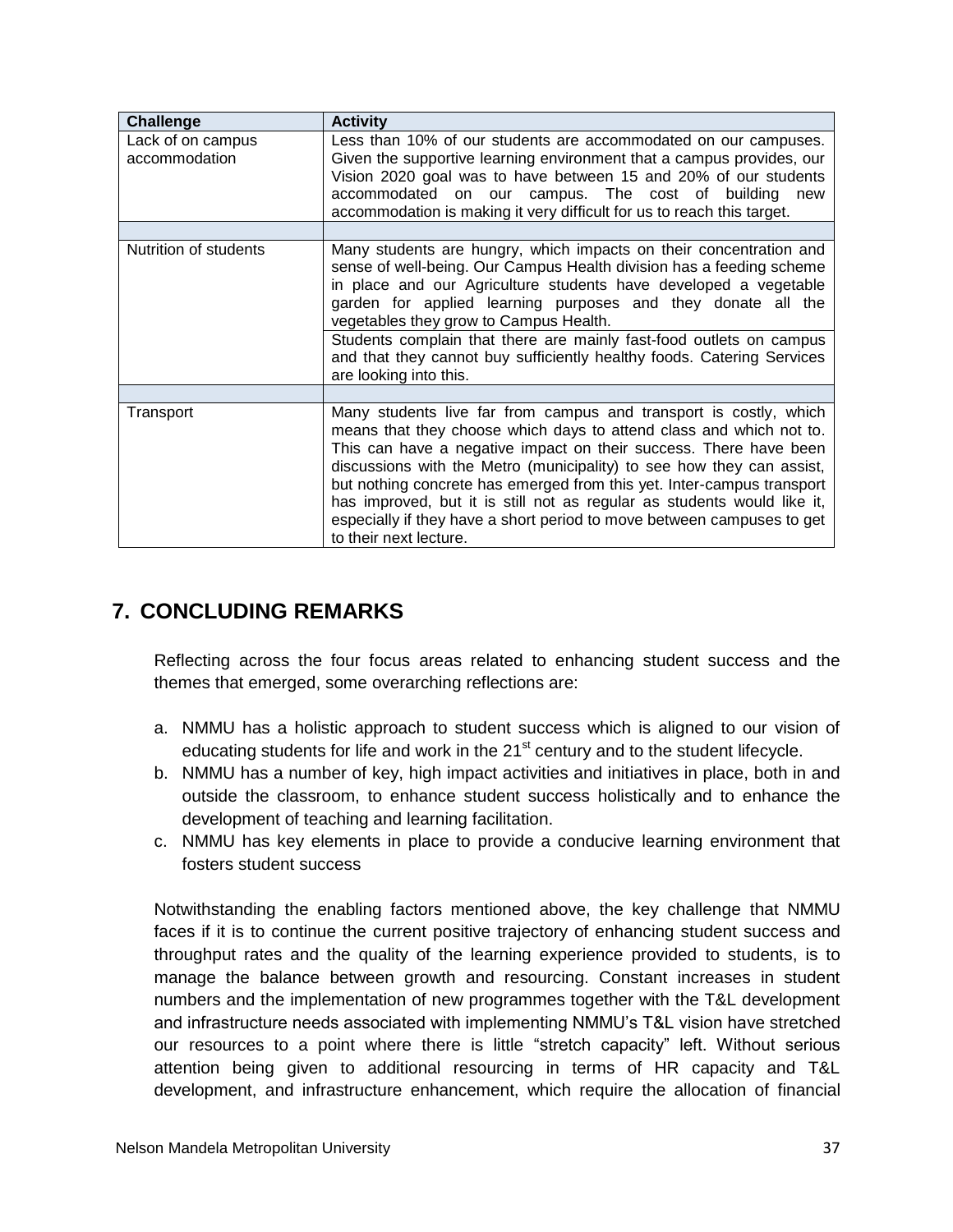resources, NMMU's ability to continue to deliver on its vision of creating a responsive, enabling learning environment conducive to fostering holistic student success is at risk. As depicted in Figure 4, we need to achieve a better balance between growth and resourcing. Implementing some of the recommendations made in the various focus areas covered in this report will assist in restoring the balance. In addition, a project is in progress to develop academic planning and affordability models that can assist with programme and enrolment planning. The first phase of developing the models has been completed and they are currently being refined. The application of these models will greatly assist us to more effectively manage the balance between growth and resourcing.



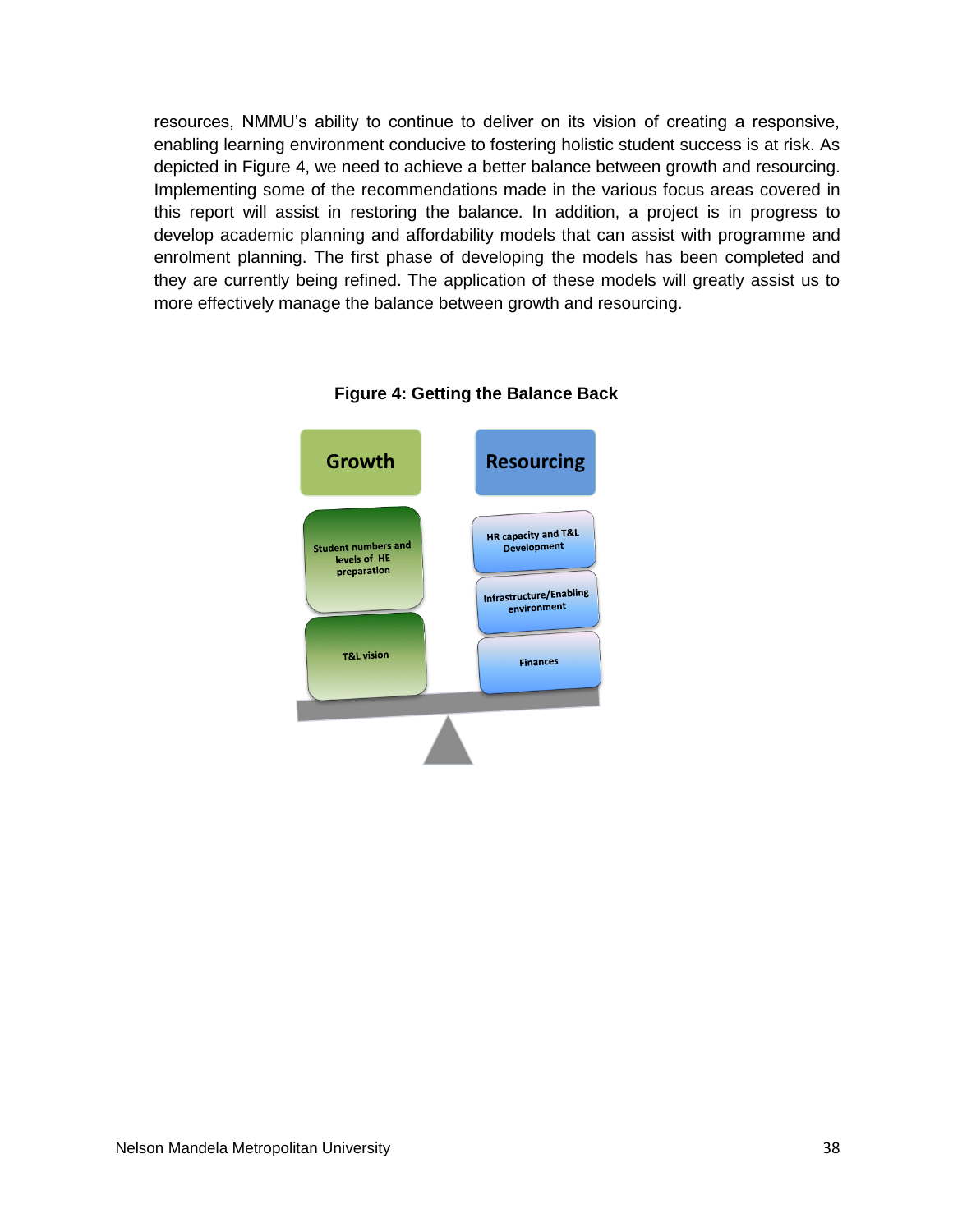# **ABBREVIATIONS AND ACRONYMS USED**

| AD               | Academic development                                      |
|------------------|-----------------------------------------------------------|
| AP               | Academic Planning                                         |
| <b>BtC</b>       | Beyond the Classroom (programme)                          |
| CAAR.            | Centre for Access Assessment and Research                 |
| <b>CAEC</b>      | Centre for Academic Engagement and Collaboration          |
| <b>CANRAD</b>    | Centre for the Advancement of Non-Racialism and Democracy |
| <b>CCR</b>       | <b>Co-Curricular Record</b>                               |
| <b>CPD</b>       | <b>Continuing Professional Development</b>                |
| CTLM             | Centre for Teaching, Learning and Media                   |
| <b>DALS</b>      | Department of Applied Language Studies                    |
| Dept.            | Department                                                |
| Dev.             | Development                                               |
| Do <sub>Ss</sub> | Directors of Schools                                      |
| e-PAL            | <b>Electronic Peer-assisted Learning</b>                  |
| <b>HEADS</b>     | Higher Education, Access and Development Services         |
| HC's/HK's        | House committee members (in residences)                   |
| HoDs             | <b>Heads of Departments</b>                               |
| <b>ICT</b>       | Information and Communications Technology                 |
| LEC              | Learning Enhancement Checklist                            |
| LIS.             | Library and Information Services                          |
| <b>LMS</b>       | Learning Management System                                |
| LSSE             | Lecturer Survey of Student Engagement                     |
| <b>MANCO</b>     | Management Committee of NMMU                              |
| <b>MIS</b>       | <b>Management Information Services</b>                    |
| MV               | Missionvale                                               |
| <b>NMMU TLC</b>  | NMMU Teaching and Learning Committee                      |
| PG               | Postgraduate                                              |
| <b>PGCHE</b>     | Postgraduate Certificate in Higher Education              |
| Prof. Assoc.     | <b>Professional Associations</b>                          |
| Prog.            | Programme                                                 |
| QA               | <b>Quality Advancement</b>                                |
| <b>SASSE</b>     | South African Survey of Student Engagement                |
| <b>SCCDC</b>     | Student Counselling, Career and Development Centre        |
| SI               | Supplemental Instruction                                  |
| SL               | Service learning                                          |
| SoTL             | Scholarship of Teaching and Learning                      |
| SoTLC            | Scholarship of Teaching and Learning Certificate          |